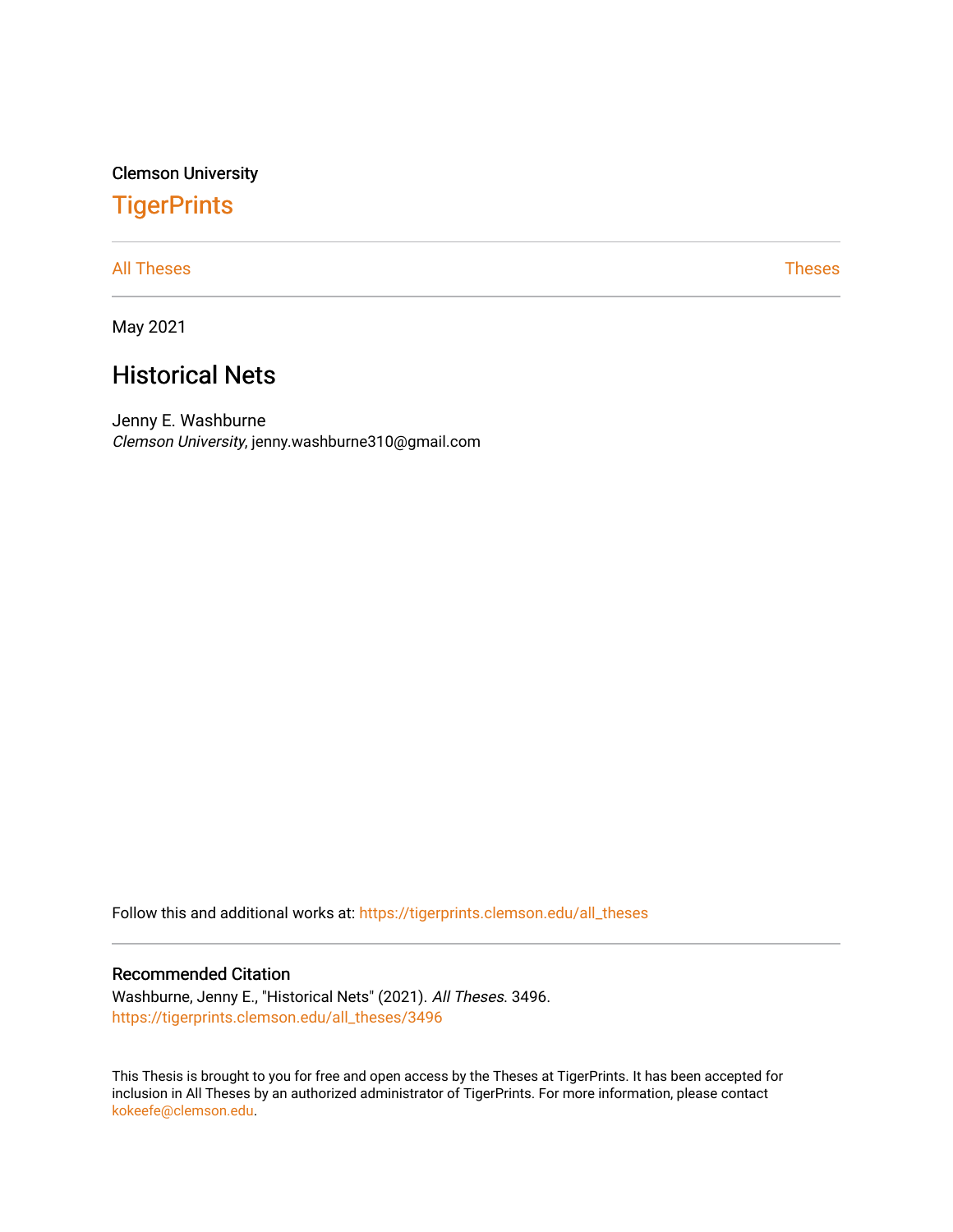## HISTORICAL NETS

A Thesis Presented to the Graduate School of Clemson University

In Partial Fulfillment of the Requirements for the Degree Master of Arts English

> by Jenny Washburne May 2021

Accepted by: Prof. Keith Morris, Committee Chair Prof. Nicholas Brown Dr. Andrew Lemons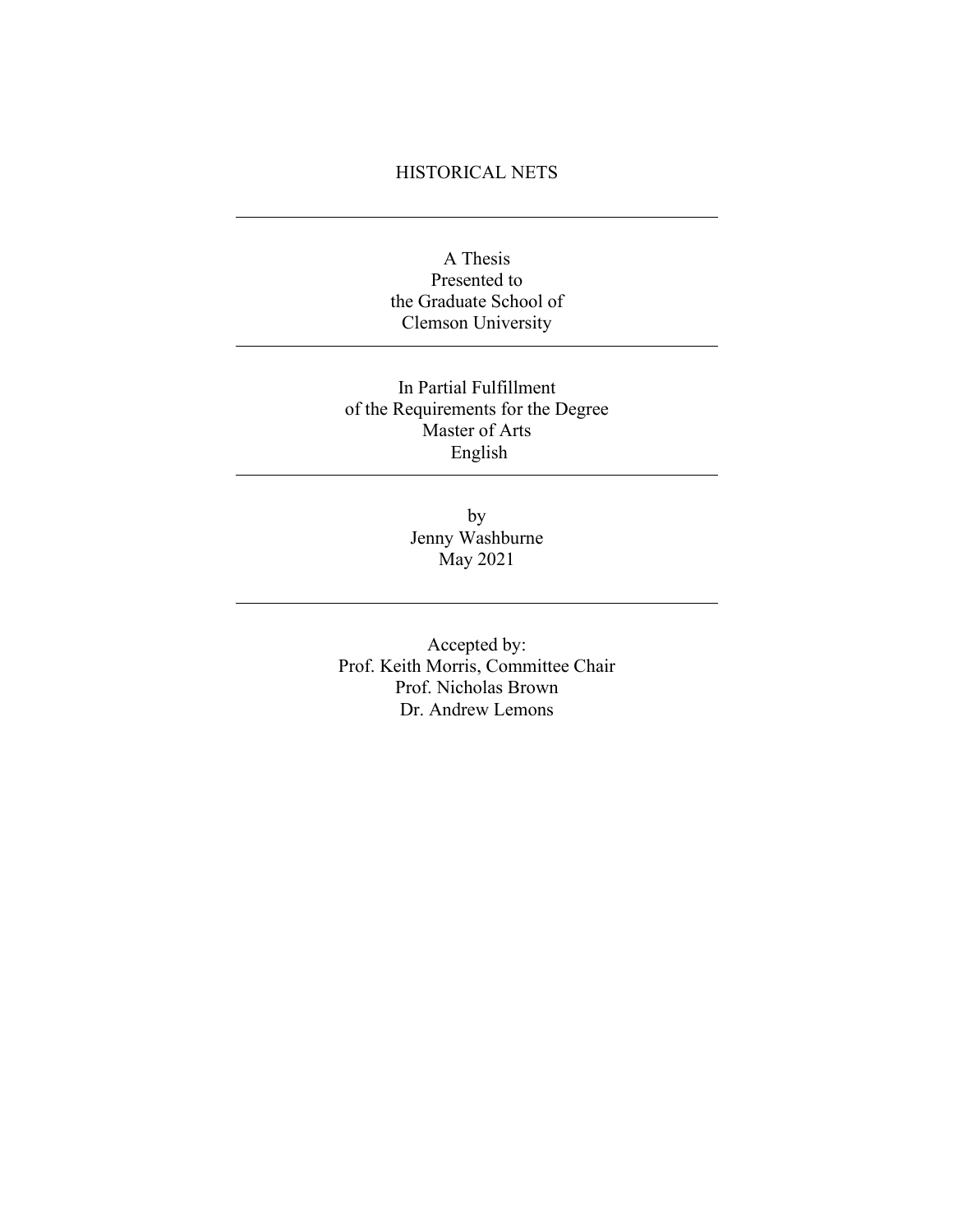### ABSTRACT

<span id="page-2-1"></span><span id="page-2-0"></span>This creative thesis consists of two historical fiction short stories and a critical essay discussing the merits and challenges of writing historical fiction. The essay ties together the main themes of the short stories, both set in the early 1900s American west, and discusses how an author's choice in character, plot, and setting may interact with a historical perspective to capture something that transcends time. As the critical component of the thesis, the essay also explores the techniques of well-known fiction writers who use history in their storytelling, drawing together time and place in ways unique to the genre. The two short stories included with the thesis intend to illustrate some of these techniques and demonstrate growth and competency in the form.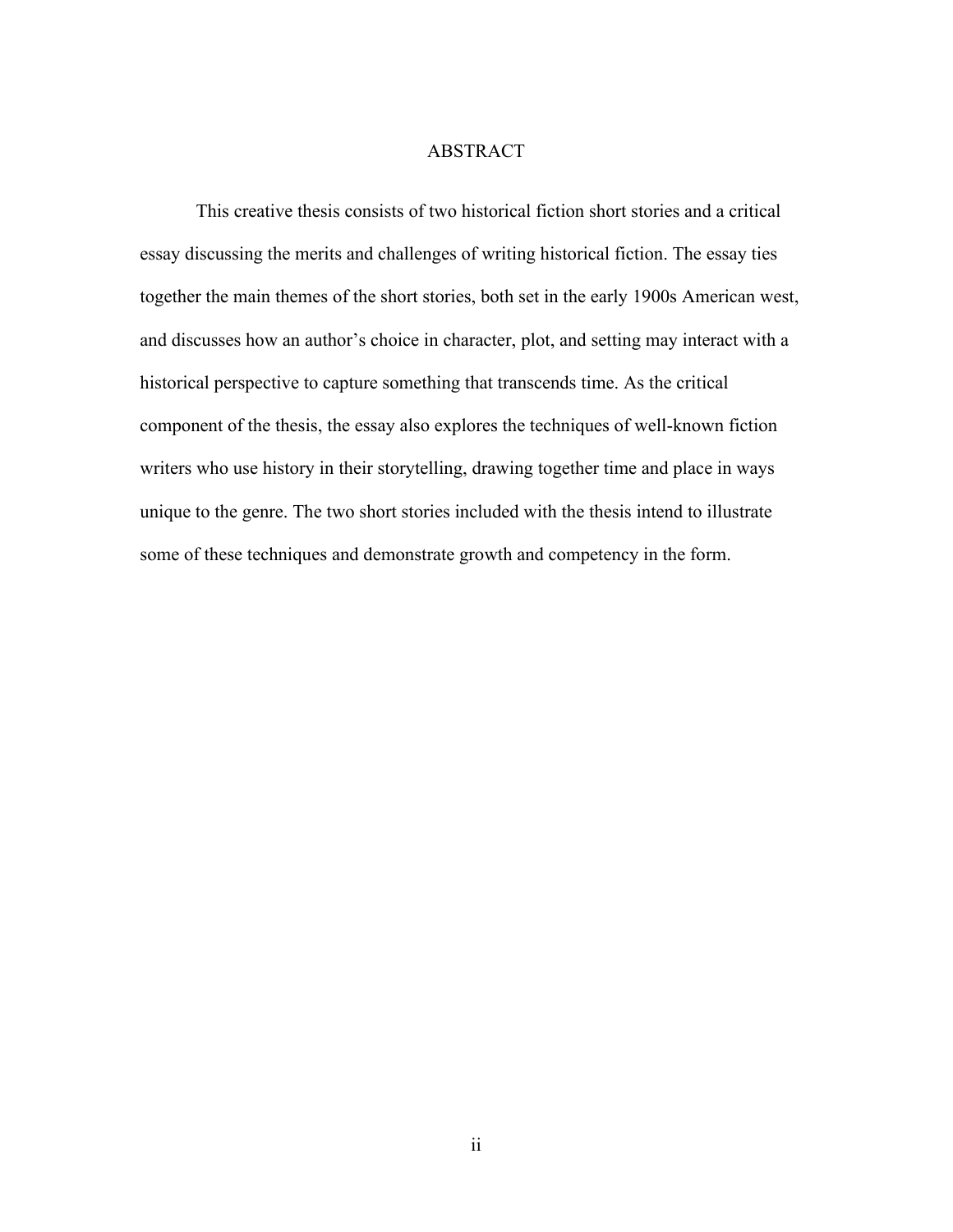### DEDICATION

## *"To God be the glory, great things He hath done..."- Fanny Crosby*

For my one-of-a-kind family: each of my generous grandparents, my parents Tom and Lynne, and my siblings Ellyn, Anna, Josiah, and Gideon; whose solid faith, persistent encouragement, and never-failing common sense are an inspiration and wonderful gift.

And for all my dear Phamily, my longtime friends and coworkers at Philmont Scout Ranch, New Mexico, where I've spent so many summers: this work would not have been possible without you. Keep changing lives! Special thanks to Jake Torkelson, Patrick Navin, and Matt Hauser, who graciously read through even those earliest story drafts and provided much-needed expertise, from historical railroad facts to plot suggestions and everything in between.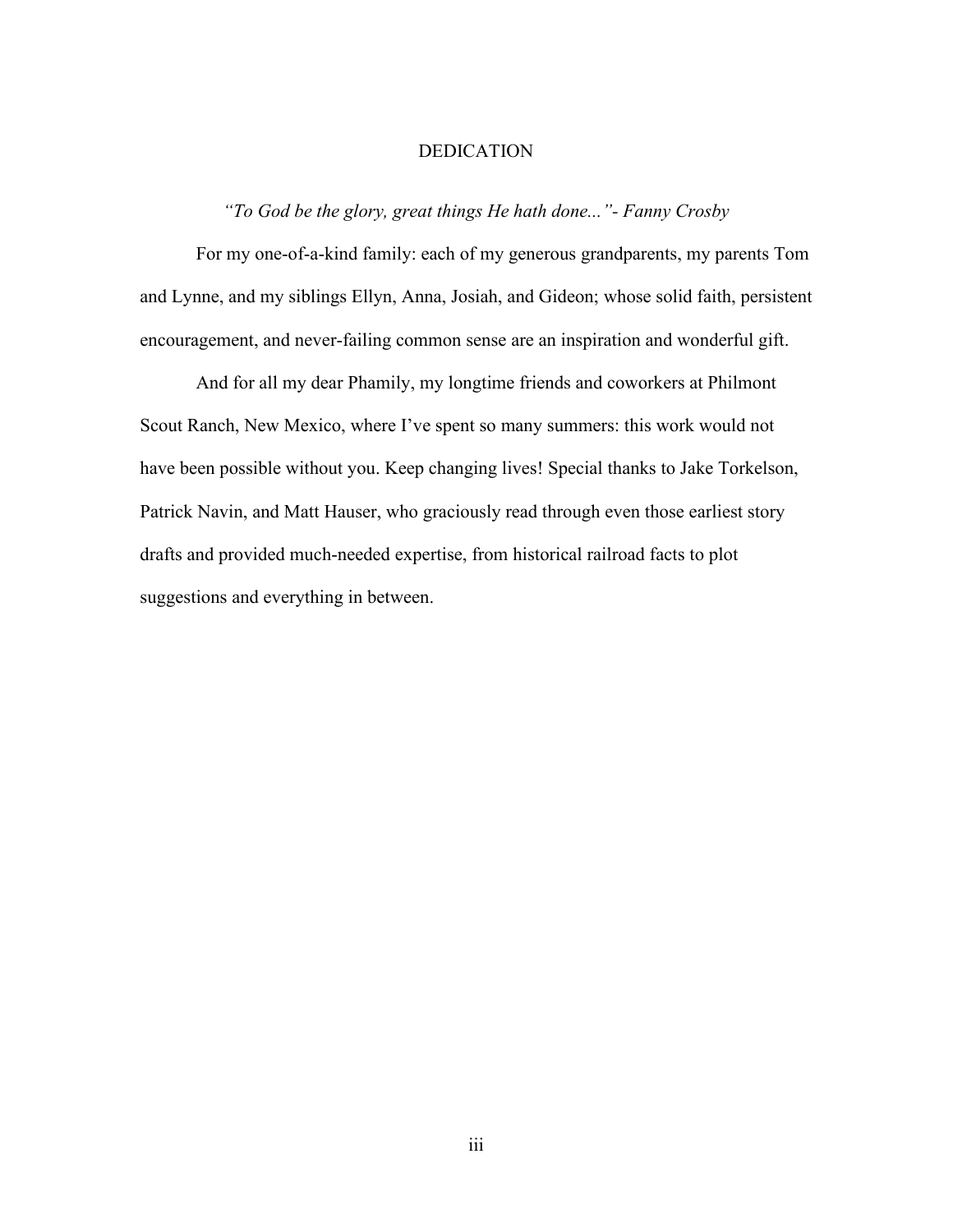# TABLE OF CONTENTS

# Page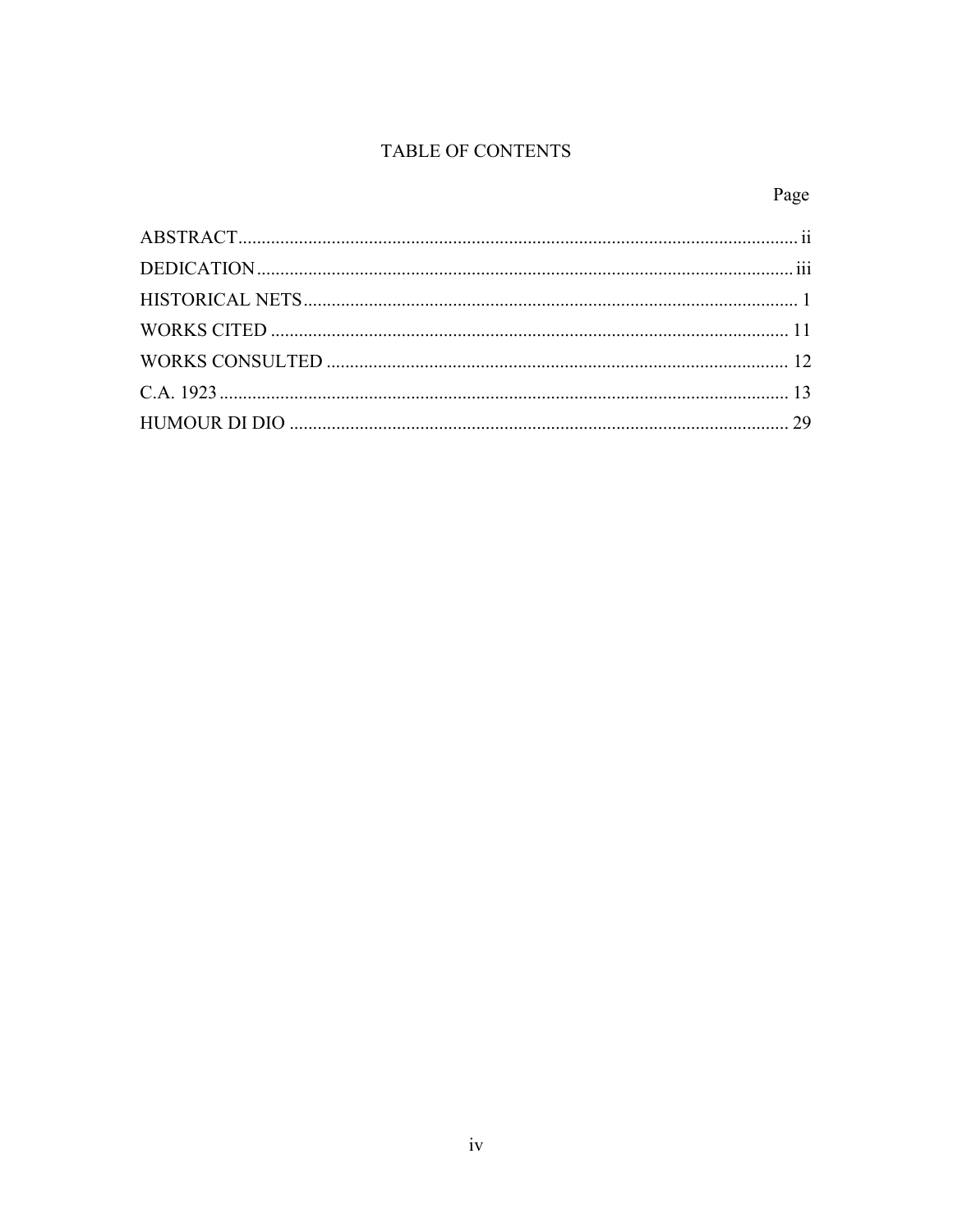### HISTORICAL NETS

<span id="page-5-0"></span>One late afternoon in the hard-baked canyons of New Mexico, my scramble up the side of the canyon wall ended in front of an Anasazi petroglyph. The mark, scratched into a sandstone surface tinted red by past wildfires, was circular in shape with numerous dents in it—several of them painstakingly carved into the rock, and several others blasted there by a bored cowboy's bullets centuries later. The memory of this place stays with me as a unique intersection of cultures, nature, and time: a visible representation of a story, and the fascinating way cultures, times, and places fit together to make history. For, just as the concepts of people, time, and place layer together and affect our understanding of history, these aspects overlap in stories as well, in what we know as characters, plot, and setting. Perhaps one of the most helpful genres of literature for understanding these layers is that of historical fiction, in which authors must constantly make choices as to what kinds of historical details should be included in the telling of a story set in the past, and how. Of course, in any genre there is more to writing stories than simply arranging facts. And to complicate matters, unlike in other branches of fiction such as science fiction or fairy tales, historical fiction uses the known past for its setting, and thus to some extent the reader will have some sort of preconceived notion about even a fictional character. The question remains: how does an author effectively use historical details to depict the story in mind? If there is a line between blurring fiction and historic fact that cannot be crossed, where does it occur?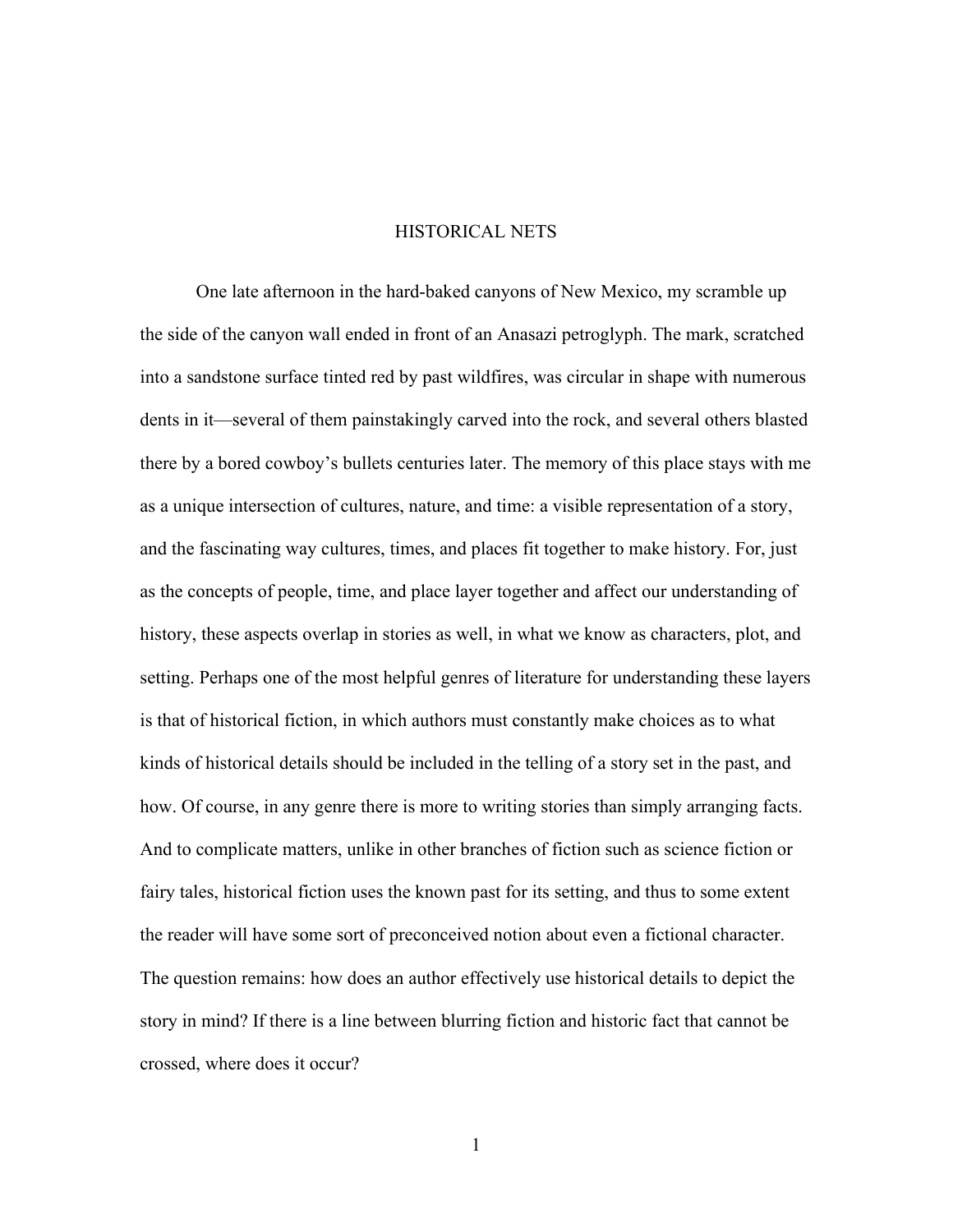The debate about where to draw the line in historical fiction must start early—as long as humans have been telling stories, they have been telling stories set in their past, with creative characters showing up in all sorts of historical events. Where is the line between fact and fiction in *The Odyssey?* As Emanual Mickel points out, even those who document the facts of historical events in our own age are tied to their own subjectivities, never free to capture the details exactly how they occurred (58). Why people throughout the ages choose certain historical events and certain people (fictional or fictionalized) to write about is not a question to be tackled here, but it is enough to know that people have always been interested in telling stories about the past. And as the  $21<sup>st</sup>$  century rolls around with genres like "neo-historical fiction" or "historiographical metafiction," it is clear that they will continue to do so for the foreseeable future.

As Maria Margaronis points out, writers of historical fiction often come to the craft with very different goals in mind. What people say about the past is often linked to what is happening in their own present time, and in recent years, this lens has taken center stage. This view of historical fiction sees the genre as a creative way to interpret past events according to our current knowledge: neo-historical fiction and historiographic metafiction both seek to complicate the way that the past is remembered or conceptualized by people today (Rodwell 167). This genre is perhaps best exemplified by Justina Ireland, who combined zombies, slavery, and modern political and social justice undertones into a fantastical alternate history in *Dread Nation.* Neo-historical fiction can be described as fiction that reimagines the past in a way that intentionally deviates from known historical facts, but which an author may feel represents something about the time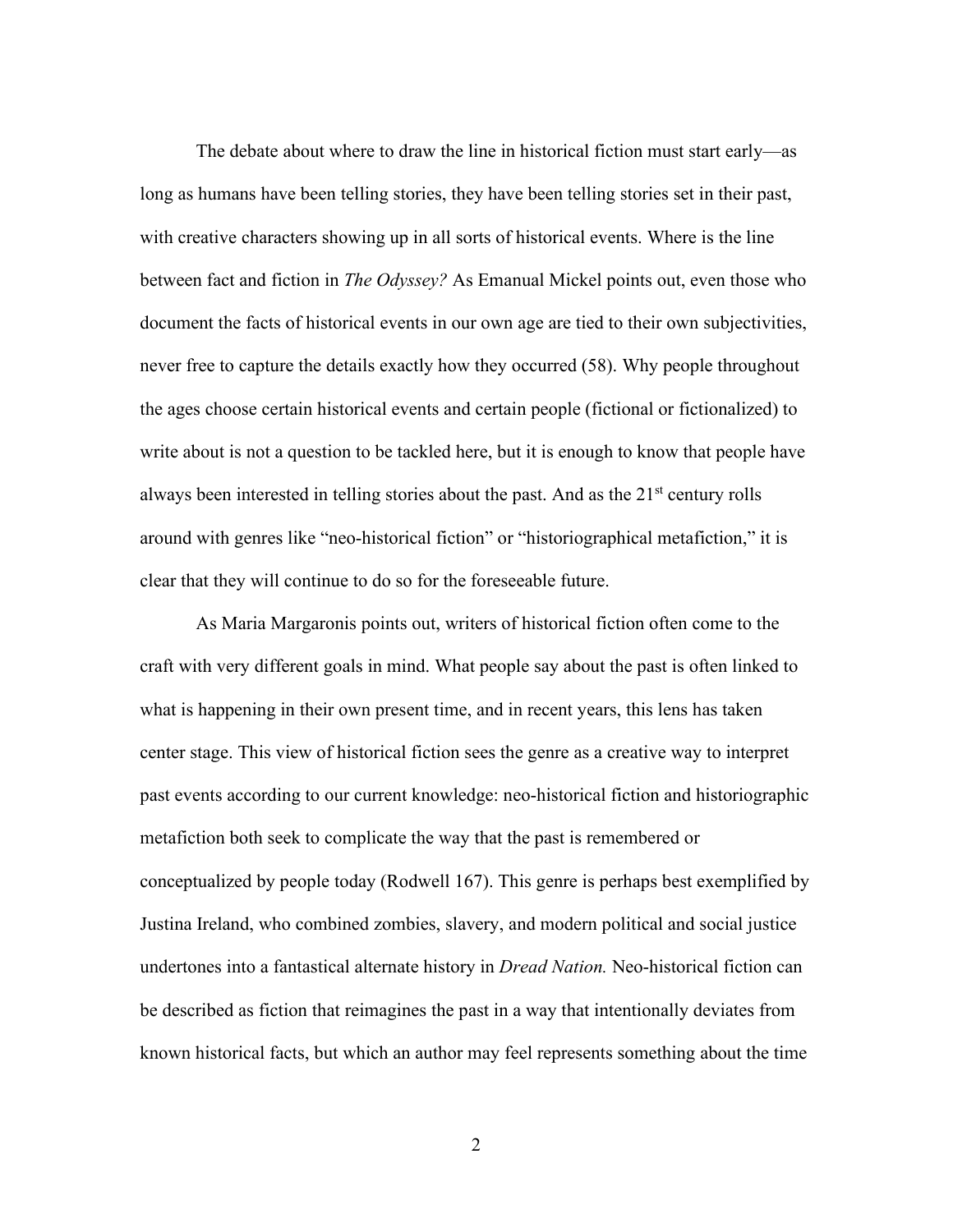period to modern readers, or which modern readers may find especially relevant to their own time period (Rodwell 166-167).

The complications of writing neo-historical or historiographical fiction are revealed in the realization that, just as we in current years see our past a certain way, so will future generations view our own time in ways we cannot fully anticipate. Writing historical fiction with the goal of using the past to speak directly to people in our own present time runs the risk of having a book that is just that—only accessible to people of our own time. In coming years, novels in this genre may find themselves almost anachronistic: not because of the time in which they were set, but the time in which they were written. For example: will future readers resonate with the fictional, ironic slogan "Make America Safe Again" in *Dread Nation*? Will a book with such a strong, specifically-2020s-era message still be relatable to a 2050 audience?

Of course, an author need not stray far from known historical sources to accomplish their goals of imagining the past to be accessible and effective to a modern audience, as author Toni Morrison demonstrates in her book *Beloved.* Of her work, Morrison writes, "The crucial distinction for me is not the difference between fact and fiction, but the distinction between fact and truth. Because facts can exist without human intelligence, but truth cannot'" (Morrison, qtd. in Margaronis 157). Morrison takes the heavy historical themes of slavery and, by exercising creative liberties with known people and facts, but relying heavily on the historical record of what we do know about those horrors, creates truths that still resonate profoundly with people today. As Morrison demonstrates, a historical fiction writer does not have to stick with themes that are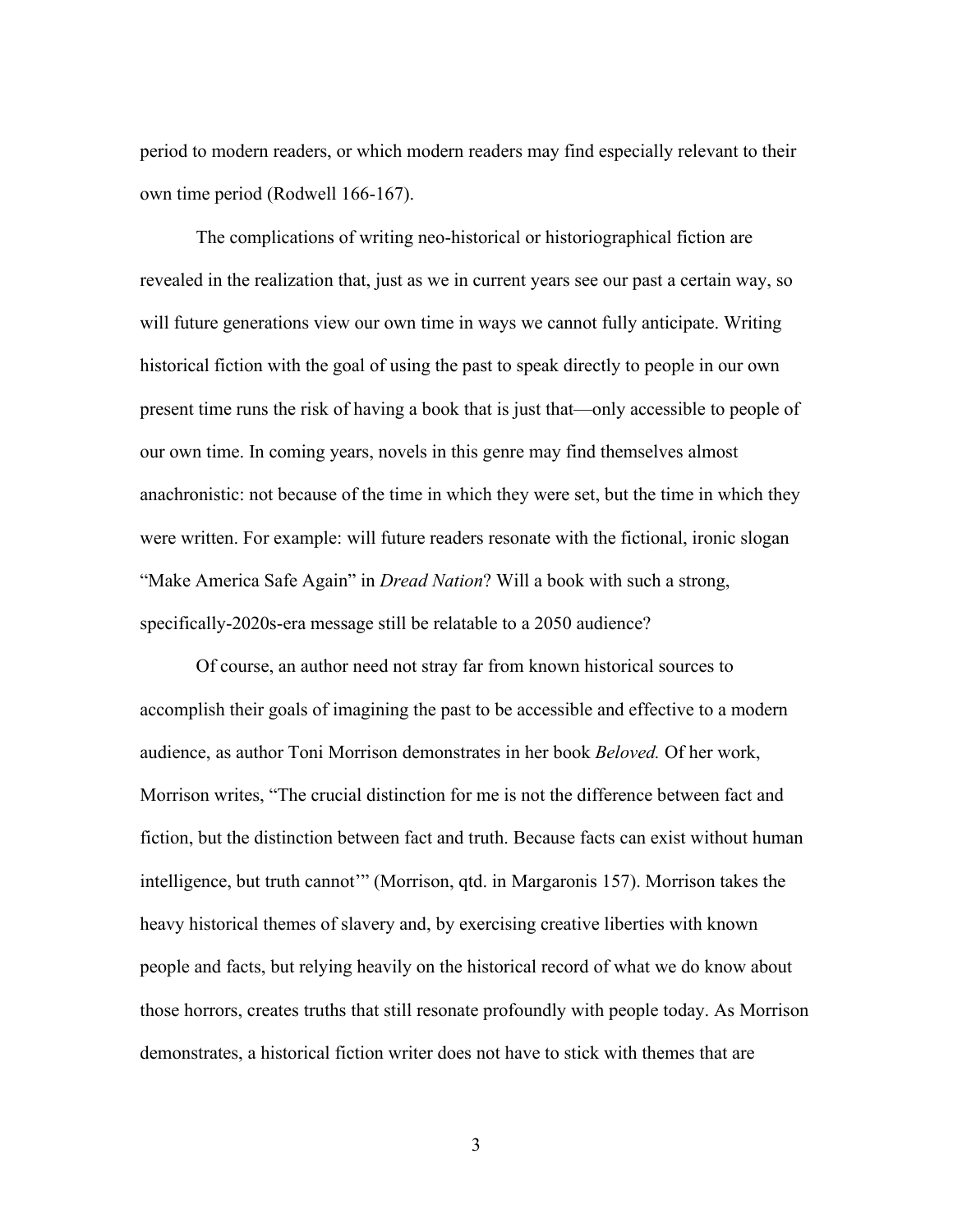currently trending in order to produce insightful, thought-provoking fiction that will remain compelling in years to come.

The way Toni Morrison views truth and facts in *Beloved* would fall into the more traditional way of viewing the role of historical fiction. This view sees the genre as a way to explore human concepts, using historical settings to bring out certain aspects of human nature across the years. In the 1920s, before his murder by the Nazis, Walter Benjamin wrote in his "Theses on the Philosophy of History" that understanding the past is invaluable to producing an inspiring future. Scholar Patrick Hutton describes Benjamin's poetic view of history by explaining that Benjamin encouraged people to view history as a "porous surface." He writes, "Look into these holes and one will see the past open to us in new ways, like heliotropes meeting the gaze of the sun" (Hutton 206). It could be said that historical fiction stories act as a way to mine the holes in Benjamin's porous surface. By isolating history into memories and pockets of individual experience in the form of stories, history may become, if still not ever entirely graspable, at least more affecting.

Traditionally, placing characters in a setting with historical nuances has allowed the historical fiction author to explore the relationship between past events and modern thought in a variety of ways. Many short story writers choose to use internal conflict as a climactic plot device or "moment of change" in their stories. They seek to place each story as a snapshot in time, capturing a certain tension or decision that must be made, influenced by each characters' distinctive circumstances, both natural and cultural.

Capturing a snapshot of time for a story is a challenge that all writers face, but for the short story writer, the process of choosing scenes to work with can be difficult.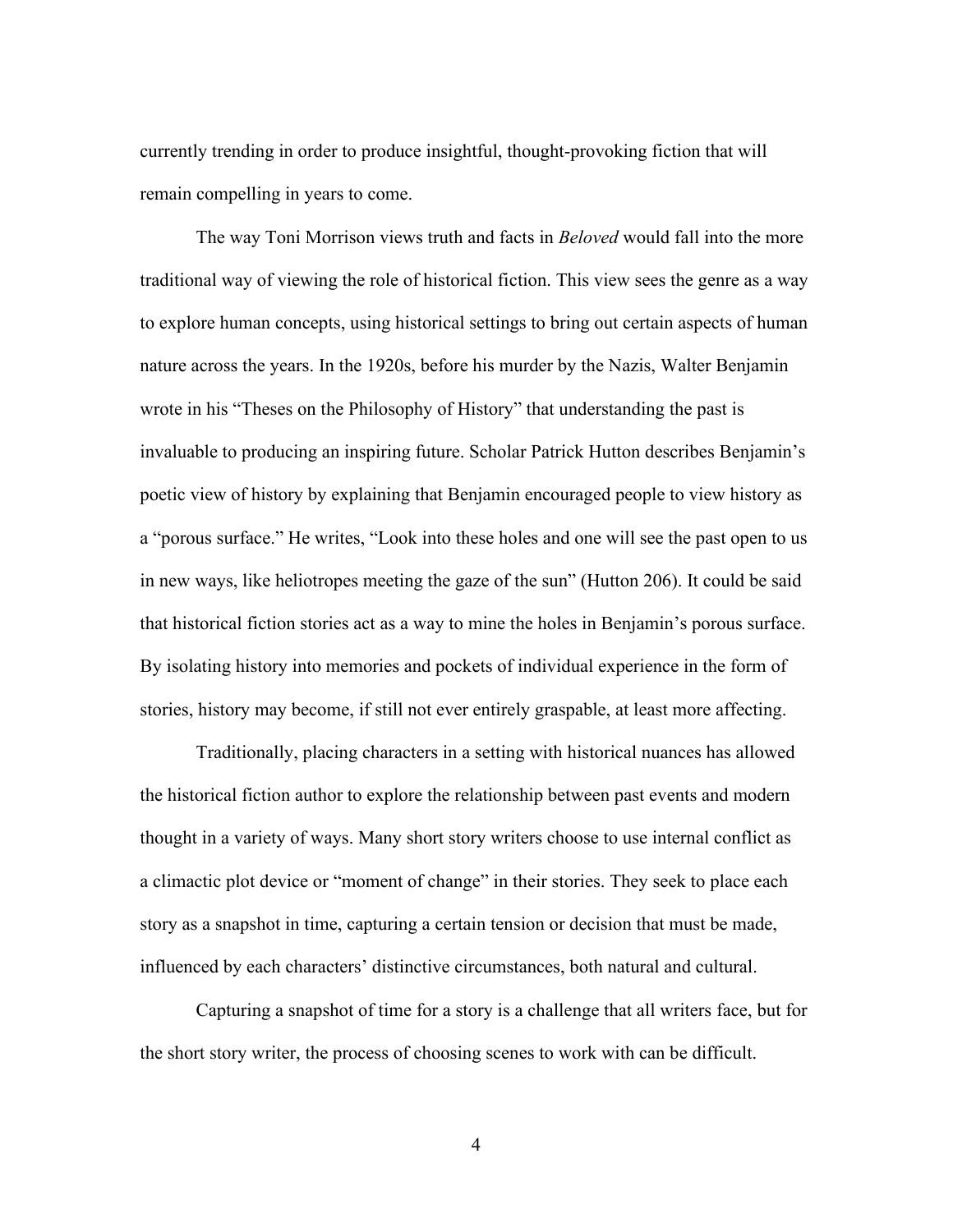Unlike a novel writer, who may include an entire series of events leading up to and away from the pivotal climax moment, the short story author has little space and must choose carefully the brief series of events that the story will consist of. Thus, often the structure of a short story looks very different than that of a novel. According to Edgar Allen Poe, a good writer "combines such events as may best aid him in establishing this preconceived effect" (Poe, qtd in Pasco 417) and in a short story, the span of events is necessarily limited. In a similar vein, C.S. Lewis writes in his essay, "On Stories," that a story's plot should exist to serve the main idea, or theme, of a narrative. He writes, "To be stories at all they must be series of events: but it must be understood that this series—the *plot,* as we call it—is only really a net whereby to catch something else. The real theme may be, and perhaps usually is, something that has no sequence in it, something other than a process and much more like a state or quality" (Lewis 25). The net of a short story writer, as it were, must be more tightly knit than that of a novel writer, who might have three hundred pages to develop themes which must in a short story appear in the space of only thirty. Still, it is the challenge for all writers to find the useful balance of plot and theme in their works, whether short or long, and the characters and setting are simply additions to that net, fleshing it out, allowing the reader to grasp even for a moment this sense of Poe's "preconceived effect," (417) or Lewis's sought-after "state or quality" (25).

The setting and characters of historical fiction works are unique in that to fit the genre, they must be based in the author's understanding of past situations. Of course, in historical fiction or in modern fiction, it is not a new device to use changes in the natural world, whether documented or invented, to highlight changes in characters' decisions,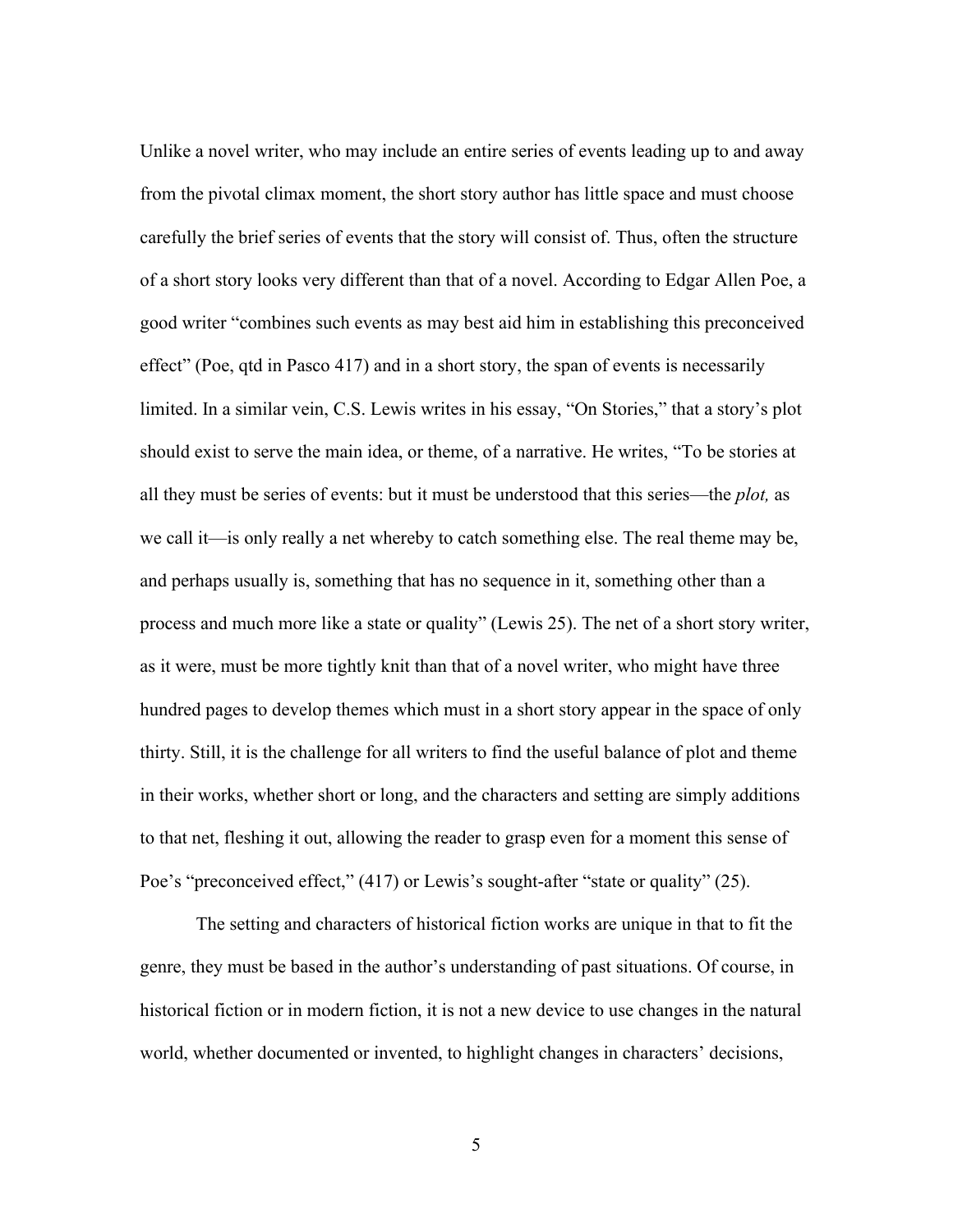provide symbolism and artistic metaphors for what is happening in the story's plot, or simply give a setting that helps set the mood of the story. The moors in "The Hound of the Baskervilles" (Doyle), the dustbowl in *Grapes of Wrath* (Steinback), the American west in *The Watchful Gods* (Van Tilburg Clark), the ocean in "Old Man and the Sea" (Hemingway), and of course the storm in "The Storm" (Chopin) are all just a few examples of how weather and the natural world can have a large impact on a story and its characters, regardless of the time each story was set in. Rick Bass also excels in bringing the natural world into his stories, and Aldo Leopold focuses on natural events almost exclusively in the story-driven essays of "The Sand County Almanac."

However, in historical fiction, at least an attempt of factual knowledge of past events is essential for creating characters who have come to a decision point (or climax) based on their historical surroundings. Many short-story authors play with this concept, such as Alice Munro in her story "The View From Castle Rock," George Saunders in "Pastoralia," and Bobby Ann Mason in "Shiloh." While set in different places and at different times, each of these stories highlight the way the past is related to the present and vice versa.

In "The View from Castle Rock," Munro chooses a well-known event in history (the journey from the Old World to the New) and focuses on the effects the trip has on several different characters. The story is in past tense, but the final paragraph's leap from past to present tense brings the historical events to the front of a modern reader's mind, placing the characters in the rear-view mirror, so to speak, and thus changing the readers' conception of the story by bringing in a new aspect of its relevance to the present time.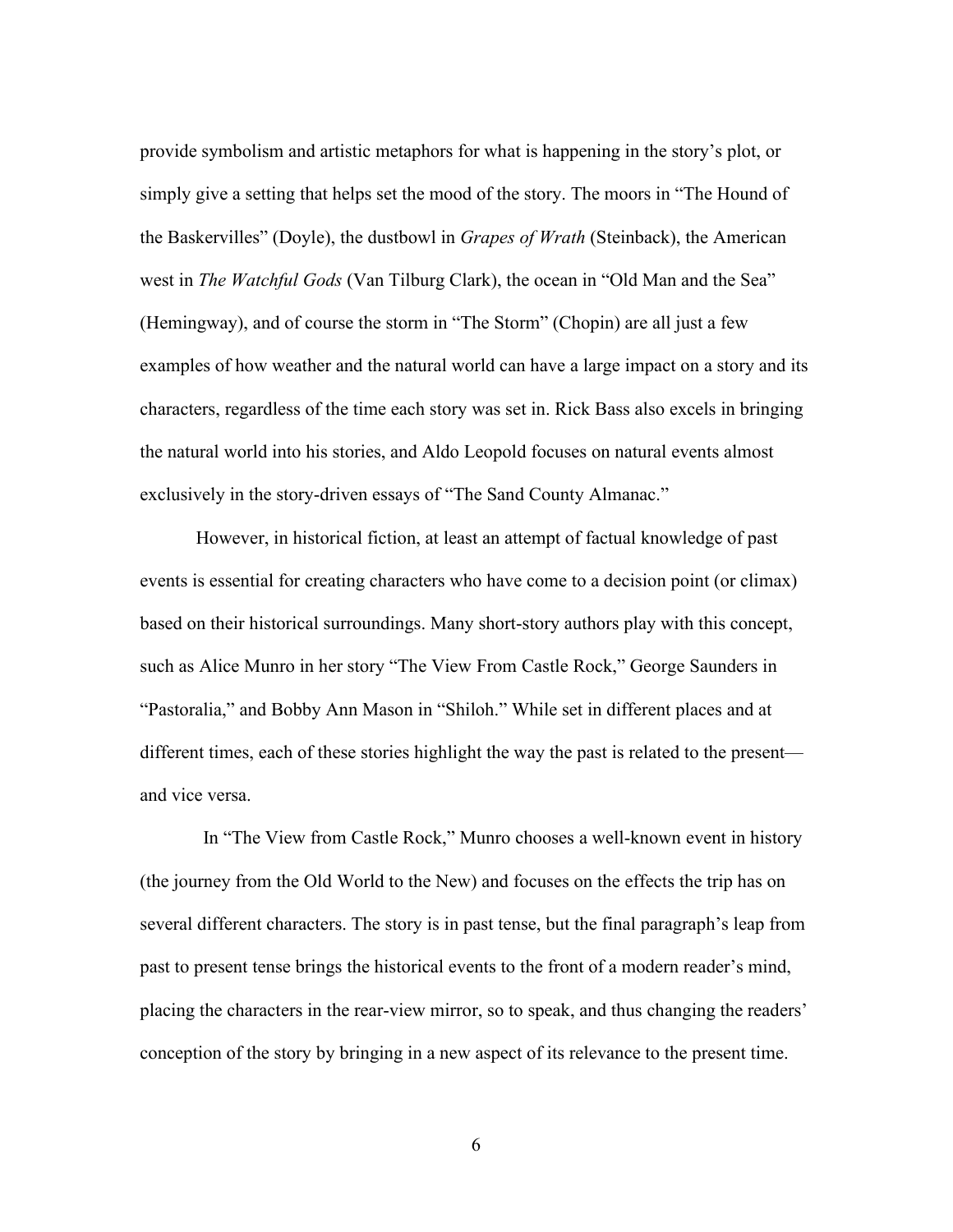Likewise, Saunders' characters also are influenced by their historical context, setting up the ironic setting of the story: in the process of impersonating cave people, Neil and Janet become involved in a messy HR situation that is anything but what would have actually involved two historical cave dwellers. The juxtaposition of the "co-worker reviews" with their daily routine as semi-verbal cave people brings home the ill effects the HR drama has on their lives, especially Janet's, once she is fired. What Bobby Ann Mason does in "Shiloh" is similar: the story is set in a modern time, but the protagonist draws conclusions from past events (the Civil War) which influence the way he sees his own time, and how he reacts to it. For all three of these stories, it is clear that the feelings, actions, and decisions of the characters rely heavily on historical context.

While historical fiction allows an author to focus in depth on historical events and their influence on people, past and present, one can easily argue that in any form of literature, a character's decisions and actions are dependent on their time-period, specific place, and culture. Of course, depending on the genre, the "world" each character inhabits may look different. For example, fantasy writers like C.S. Lewis and J.R.R. Tolkien show us the importance of placing characters in cultures and times within a fictional world of their own devising. Yet even a fantasy writer will admit that history and culture are inseparable from a character-driven plot. Perhaps one of the most famous examples of a culturally-driven fantasy world is Tolkien's Middle Earth. Tolkien tended to think of his fiction as an already-existing history to be explored, complete with languages and its own mythology. His characters are continually faced with decisions that drive the plot of the book, with each character motivated by his/her individual past experiences and cultural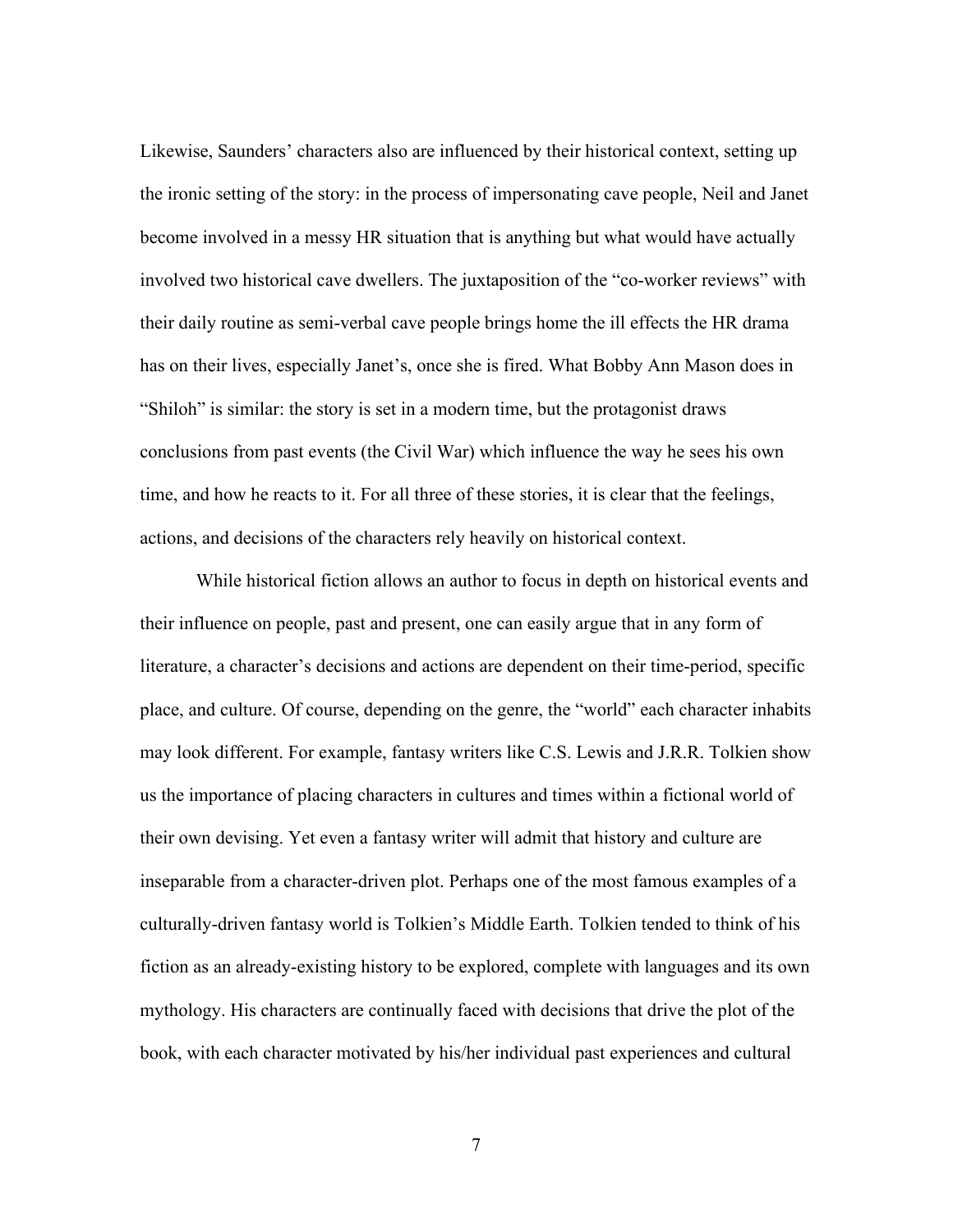influences. As Gandalf remarks in *The Fellowship of the Ring,* "All we have to do is decide what to do with the time that is given us" (Tolkien 50), and those words stand as a sort of prophecy for what is to come in the next two books of the saga.

Tolkien's decision-based stories are only one of many examples of fiction which draw from historical (real or imagined) events to influence what will happen in the tale. This should be unsurprising. After all, in our "real" present world, culture and past experience drive us as people in everything we do. As the well-known phrase goes, people are "products of their time." How humans view the world depends entirely upon experiences we have had, things we have learned, and whatever is happening in our communities at any given time. Different generations value different things. Fads and infatuations come and go, and what might be a heavily debated topic of one decade could leave only faint traces in the next. On the other hand, the themes of history are seen to reoccur constantly, and the ambiguous implications of this fact lend themselves well to speculation in fiction. Peoples' circumstances change constantly—but does the nature of people themselves really change? As writer Justin O'Donnel remarks in *Publisher's Weekly*, "…history isn't really about the past. It's about human nature. We use the genre as a lens to see ourselves in a different age" (O'Donnel). The repetitive nature of history ideally situates it for speaking to a modern audience, as general themes reoccur from year to year. What could a World War I veteran working on a railroad illustrate about loss or hope? What could two young brothers working for a copper mine reflect about courage or trust? What could a lonely Austrian immigrant reveal about rootlessness or perseverance?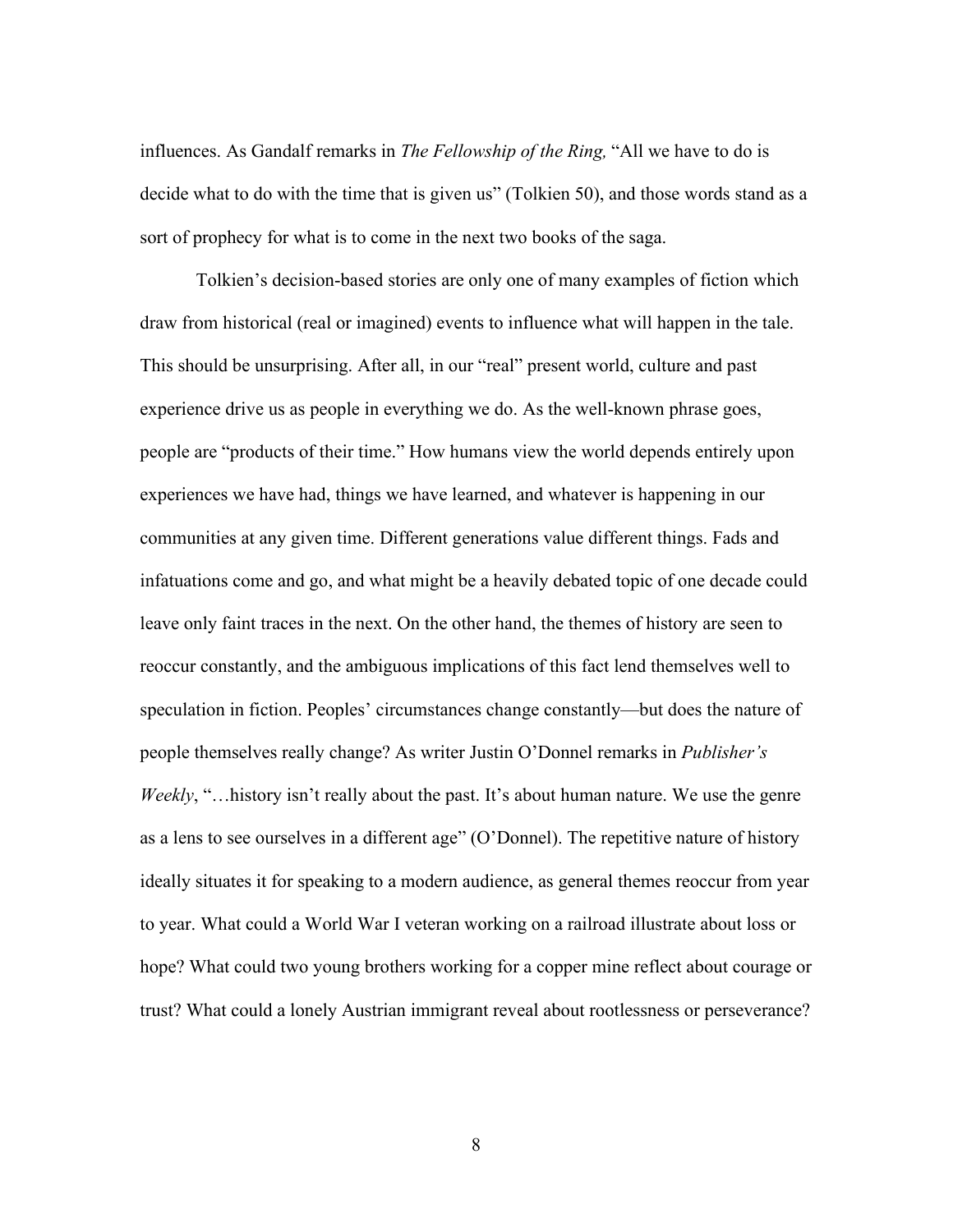No matter what time period they were written in or what time period they are set in, stories have the ability to encourage readers to think about things in a different way, to have an impact on an individual's current time and place. Even Tolkien, who disliked allegories immensely, admitted as much. Tolkien remarked once that all stories are inherently allegorical to some extent: because all stories reflect "real life," they will always have a grain of recurring historical themes, what he refers to as universal truth, embedded in them. In a letter to a friend, Tolkien wrote, "In a larger sense, it is I suppose impossible to write any 'story' that is not allegorical in proportion as it 'comes to life'; since each of us is an allegory, embodying in a particular tale and clothed in the garments of time and place, universal truth and everlasting life" (Tolkien, *Letters*). Here Tolkien echoes many other writers' sentiments on the mysterious ability of what we might call "classic" stories to affect readers in different ways throughout the years.

All stories may inherently be reflections of "real" life's relationships, conflicts, and decisions as they are related to that time's current circumstances, but well-researched historical fiction provides a uniquely deep well to draw from compared to many other genres of fiction. The realities of decision-making in crisis, the effects that culture and history have on people, and what they choose to do in whatever time they are given will hold true throughout the years, as long as the story of the world continues to be told. Petroglyphs, forest fires, and bullet pings will continue to form layers on the cliffs as long as anyone is around to take note of them. And in taking note, perhaps we find something else, something bigger. In C.S. Lewis' essay "On Stories," he writes that "Art, indeed, may be expected to do what life cannot do: but so it has done. The bird has escaped us.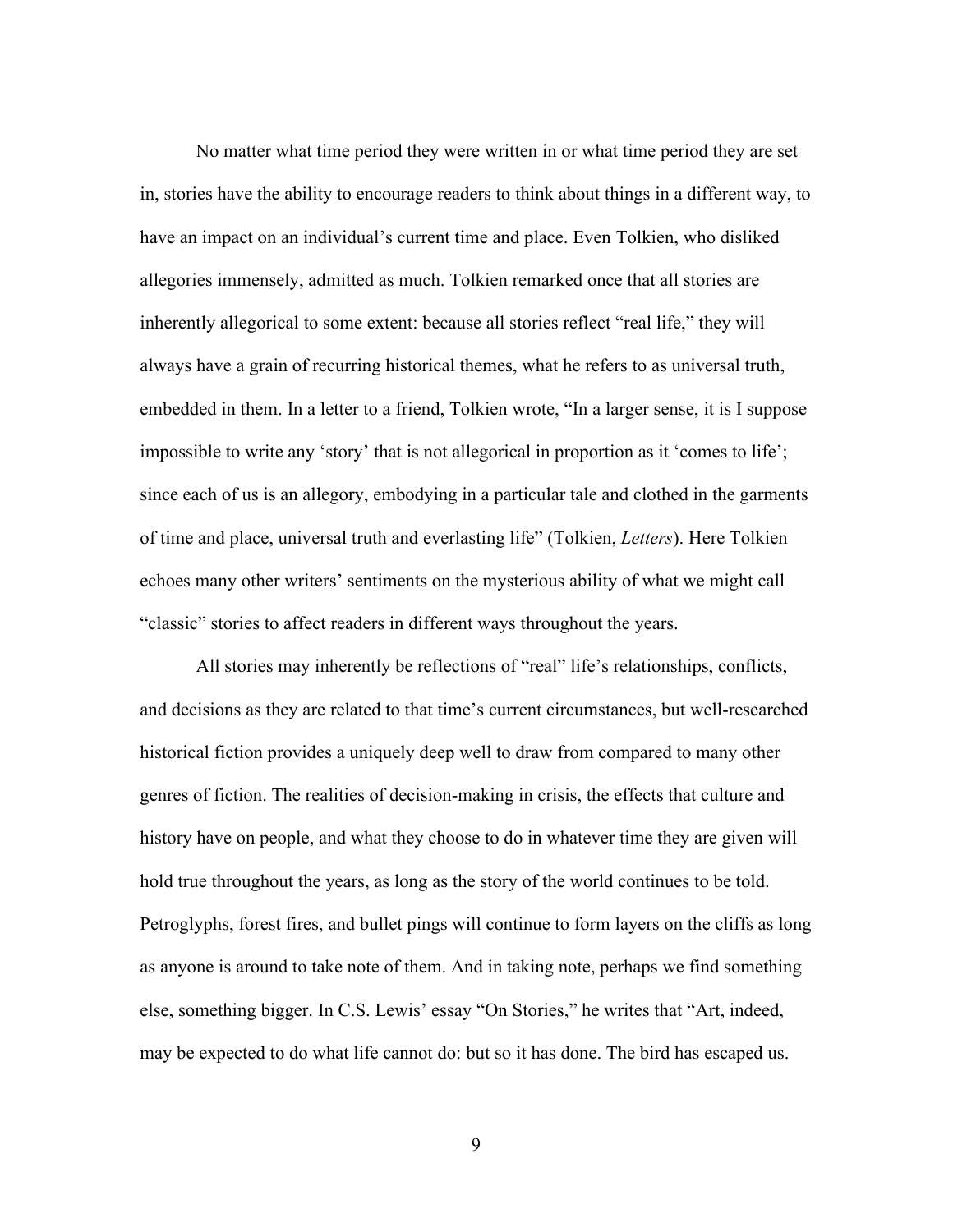But it was at least entangled in the net for several chapters" (28). Whether it is a world of one particular author's invention or a world that exists as a past version of our own, the relationship between characters, their culture, and their environment in art is crucial to developing the plot and playing with the relationship between past and present: a niche that historical fiction is well-suited to fill.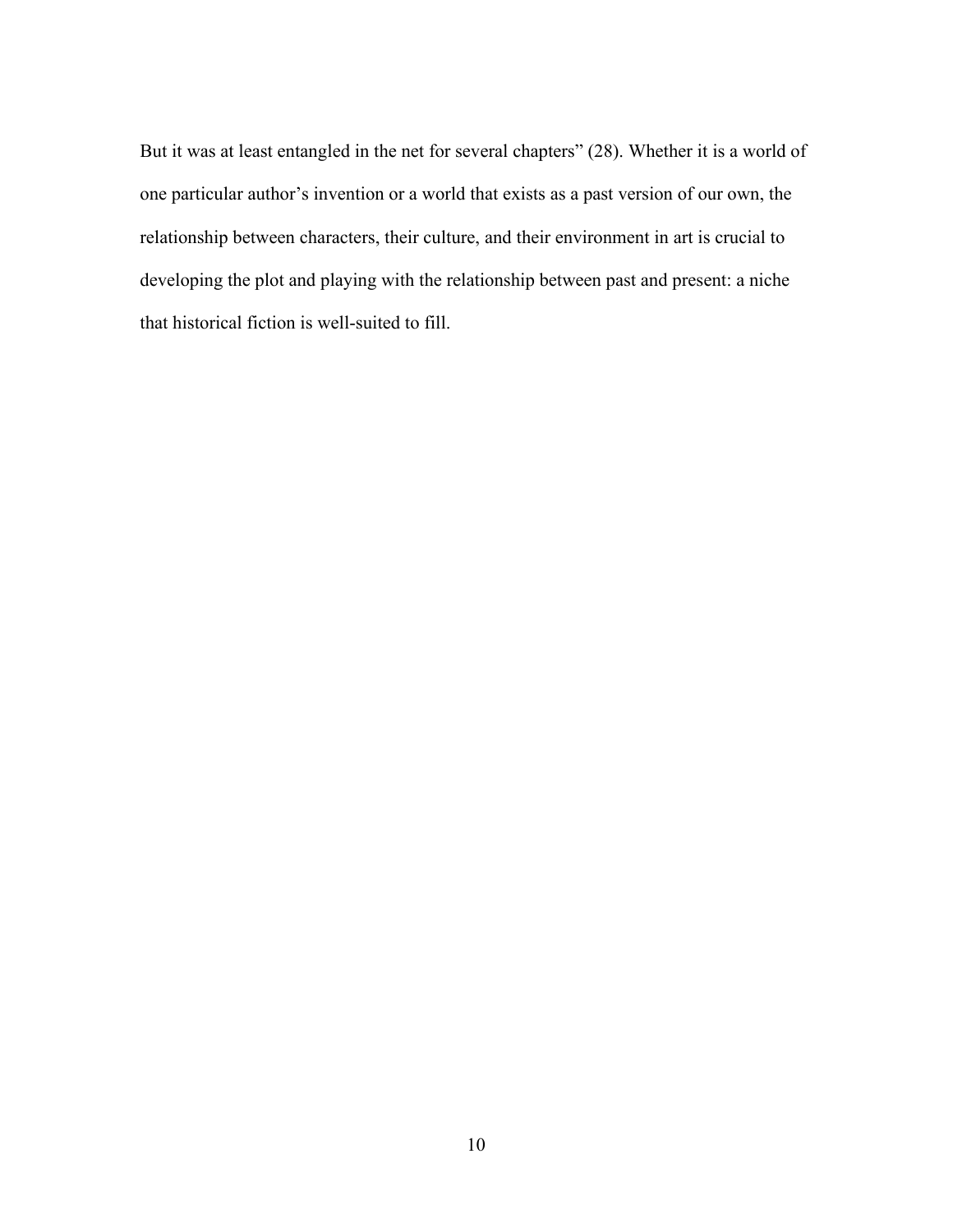#### WORKS CITED:

- <span id="page-15-0"></span>Hutton, Patrick H. "Quickening Memory and the Diversification of Historical Narrative." *Historical Reflections / Réflexions Historiques*, vol. 31, no. 2, 2005, pp. 201–216. *JSTOR*, www.jstor.org/stable/41299336.
- Lewis, C.S. "On Stories." *On Stories: and Other Essays on Literature.* San Francisco: Harper One, 2017. pp. 1-30.
- Margaronis, Maria. "The Anxiety of Authenticity: Writing Historical Fiction at the End of the Twentieth Century." *History Workshop Journal*, no. 65, 2008, pp. 138–160. *JSTOR*, www.jstor.org/stable/25472978.
- Mickel, Emanuel J. "FICTIONAL HISTORY AND HISTORICAL FICTION." *Romance Philology*, vol. 66, no. 1, 2012, pp. 57–96. *JSTOR*, www.jstor.org/stable/44741973.
- O'Donnel, Justin. "Why Historical Fiction Will Never Go Away," *Publisher's Weekly*. Sept. 9, 2016. https://www.publishersweekly.com/pw/by-topic/
- Pasco, Allan H. "On Defining Short Stories." *New Literary History*, vol. 22, no. 2, 1991, pp. 407–422. *JSTOR*, www.jstor.org/stable/469046.
- Rodwell, Grant. "Understanding the Past through Historical Fiction." In *Whose History?: Engaging History Students through Historical Fiction*, 151-70. South Australia: U of Adelaide Press, 2013. http://www.jstor.org/stable/10.20851/j.ctt1t304sf.16.
- Tolkien, J.R.R. *Letters from Tolkien.* Ed. Humphrey Carpenter and Christopher Tolkien. NY: Houghton Mifflin Harcourt, 2013.

Tolkien, J.R.R. *The Fellowship of the Ring.* NY: Houghton Mifflin Co., 1994.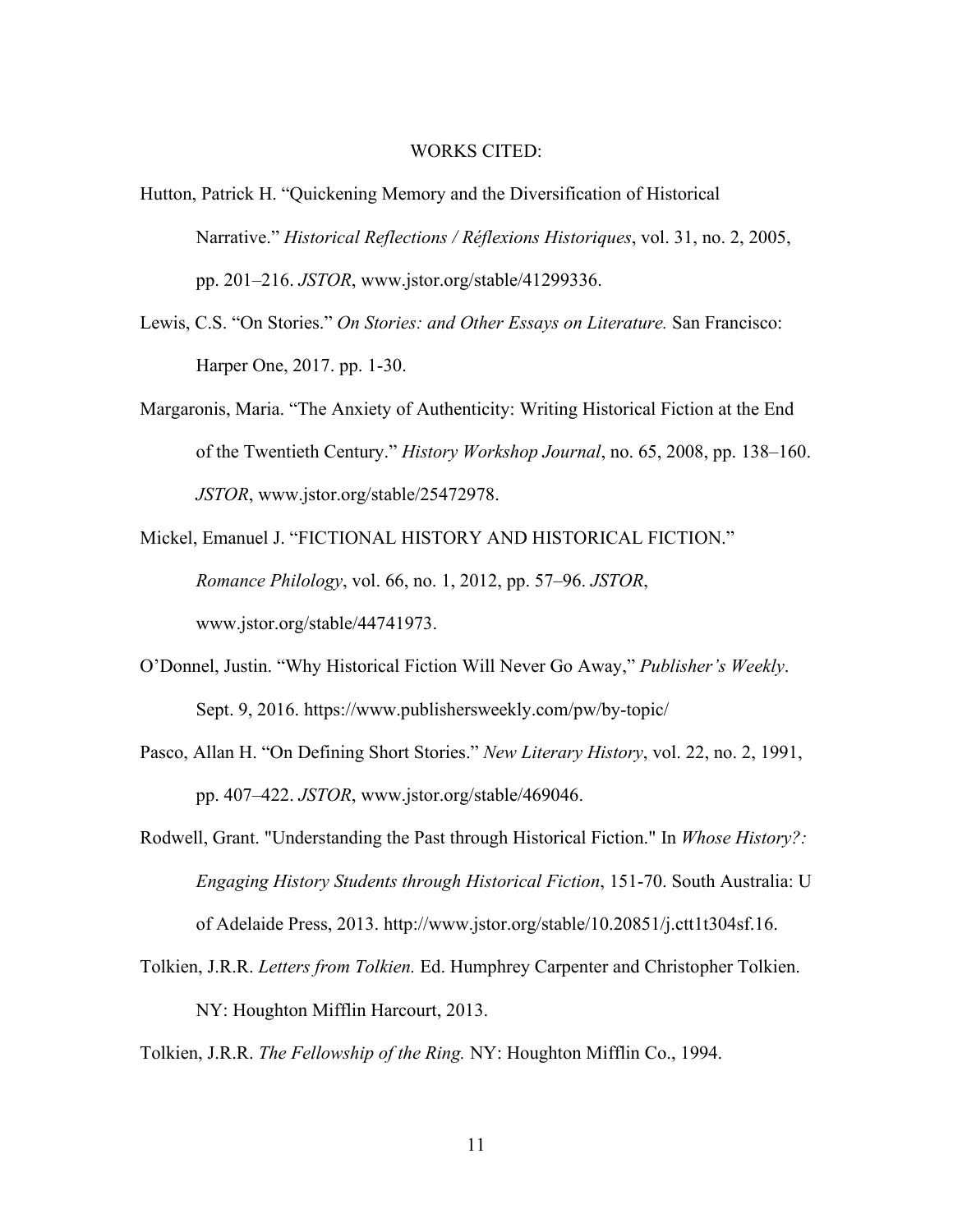#### WORKS CONSULTED:

Bass, Rick. *The Wild Marshes: Four Seasons at Home in Montana.* Houghton Mifflin Harcourt, 2009.

Carver, Raymond. *Cathedral: Stories*. New York, Vintage Books, 1989.

- Chopin, Kate. *The Storm, and Other Stories, with the Awakening.* Old Westbury, NY, Feminist Press, 1974.
- Conan Doyle, Arthur. *The Complete Sherlock Holmes.* New York, Barnes and Noble Books, 1992.

Herriot, James. *All Creatures Great and Small.* New York, Bantam Books, 1972.

Keith, Harold. *Rifles for Watie.* New York, Harper Trophy, 1987.

Leopold, Aldo. *A Sand County Almanac: with Essays on Conservation from Round River.* New York, Ballantine Books, 1978.

London, Jack. *The Call of the Wild, White Fang, and To Build a Fire.* New York,

Modern Library, 1998.

Mason, Bobbie A. *Shiloh and Other Stories.* New York, Harper & Row, 1982.

Munro, Alice. *The View from Castle Rock.* New York, Knopf, 2006.

O'Connor, Flannery. *A Good Man is Hard to Find and Other Stories.* New York, Harcourt Brace Jovanovich, 1983.

Saunders, George. *Pastoralia.* New York, Riverhead Books, 2000.

Thoreau, Henry David. *Walden and Other Writings.* New York, Bantam Dell, 2004.

Van Tilburg Clark, Walter. *The Watchful Gods and Other Stories.* Reno & Las Vegas, University of Nevada Press, 2004.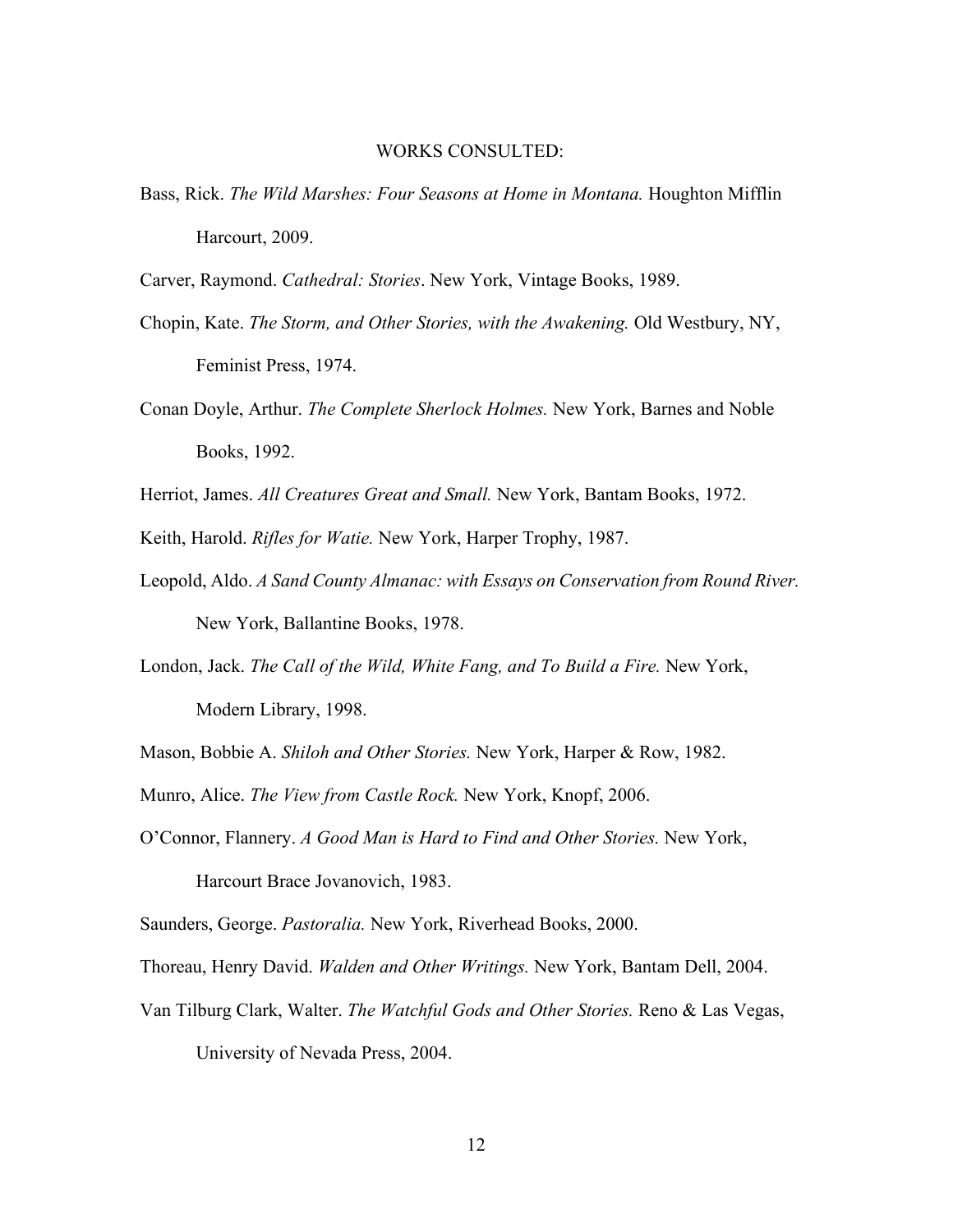#### C.A. 1923

<span id="page-17-0"></span>Every day, the lazy clouds that browsed over the western plains of New Mexico shuffled up to the Sangre de Cristo Mountains, finding their way over the slopes of Old Baldy Mountain out over the range to the plains. Most of the canyonsides below were thick with trees, swathes of dark emerald pines interrupted with splashes of shimmery, pale green aspens; branched cottonwoods and looming, shadowy firs. Several canyons were bare, their bony sandstone jutting out like the hips of a newly sheared sheep.

From one of these bare canyons, one afternoon a lone dark cloud of smoke rose up to meet the puffy white ones above. It was the smoke from a steam engine, also making her way east toward the plains. The engine was so blackened with sawdust, coal dust, tree sap, and oil that her number was hardly visible anymore, but her load of five flat cars showed she was still able to get the job done. And what a job! Four of the flat cars were already piled high with iron rails, each weighing well over a hundred pounds. Behind her, bent over the tracks and working furiously, eight men added to her load, steadily removing the railroad. The two in front moved quickly ahead of the group tearing up spikes. Next came two men with prybars, pulling up the joint bars that joined the rails. The last four worked in two teams, lifting the freed iron rails and carrying them to the last flatcar on the tracks ahead. A heave, and the rail was up. The men had been doing this for several days now, and their movements were so rhythmic they could have been mistaken for part of the engine themselves.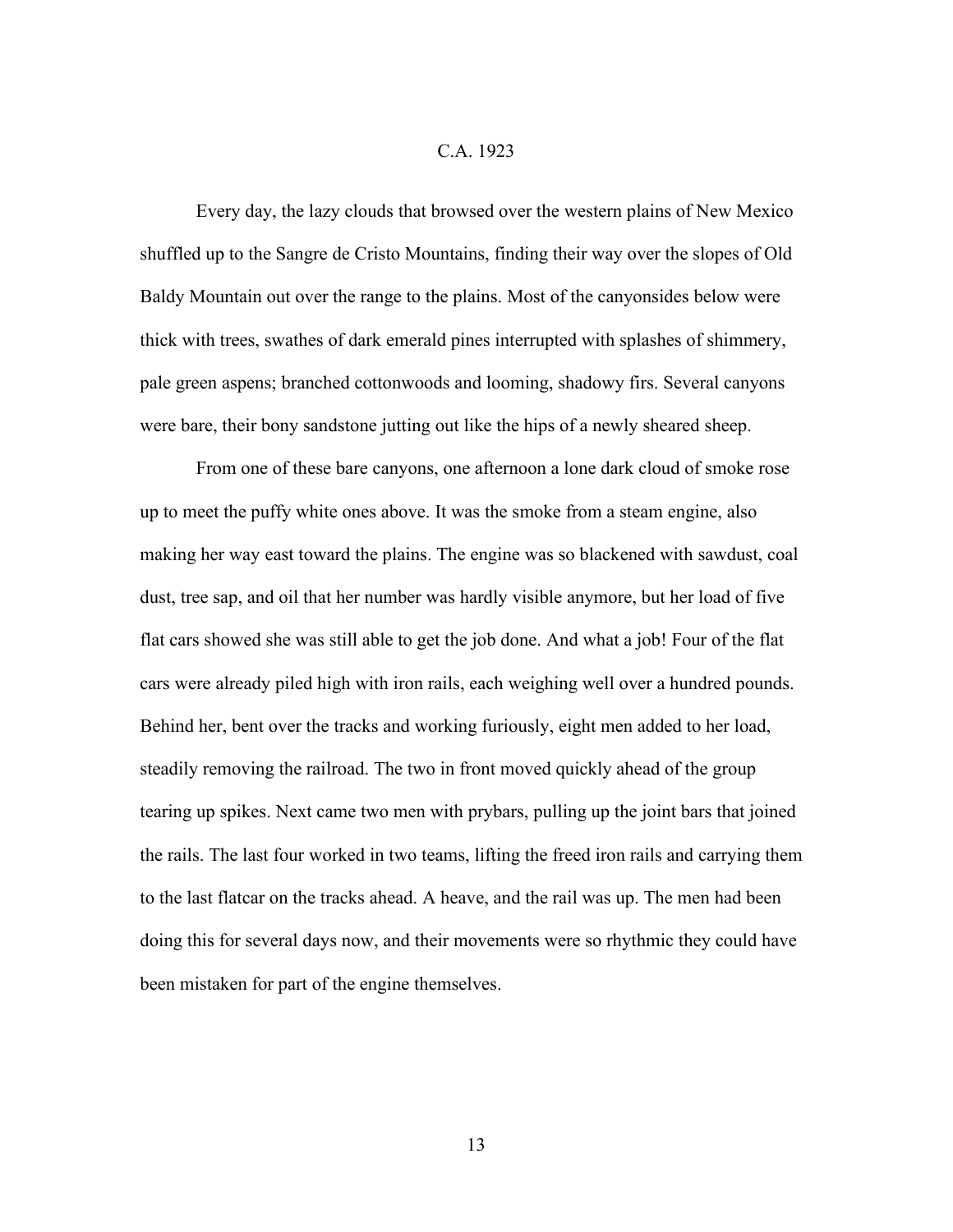The men on the line could have kept working while the engine moved up to give them more space, but by unspoken agreement, they always all took a pause to straighten and stretch. Then the brakes came on.

Martin lowered his prybar for a second and wiped the sweat off his forehead. Pretty soon, he thought, they'd stop for the evening. As soon as this last car was full, they could rest while it trundled off to Cimarron, and while it was gone, they could see about cooking a late dinner. For what seemed to be the thousandth time that day, Martin stooped and jammed his prybar between the nearest rail and the plate that connected it to the next. Then he brought the end down, forcing the joint plate to shift. Martin reset the end back under the plate, more to the left, and this time the plate popped loose. In one motion, Martin bent and tossed the joint bar into a large bucket nearby. In front of him, Willard sent a spike over his shoulder into the same bucket. The rhythm was familiar and steady as breathing itself.

Tomorrow, Martin thought, he and Louis would be changing places with Giacomo and Will, and they'd take over hauling rails while Abram and Frank moved to joint plates. Abram preferred it that way—rather than have each man stick with one job, he switched them up so as to give each one a bit of a break. Martin wondered how many more days they had on this line. At the rate they were going, he bet they could be all the way to the Ponil Canyon split in just a few more days.

He wondered how long it would take to unload this pile of rails down at Cimarron. Someone said there was a winch down there to help unload, but Martin had yet to see it, himself. There was talk of getting a winch of some sort up the canyon here, to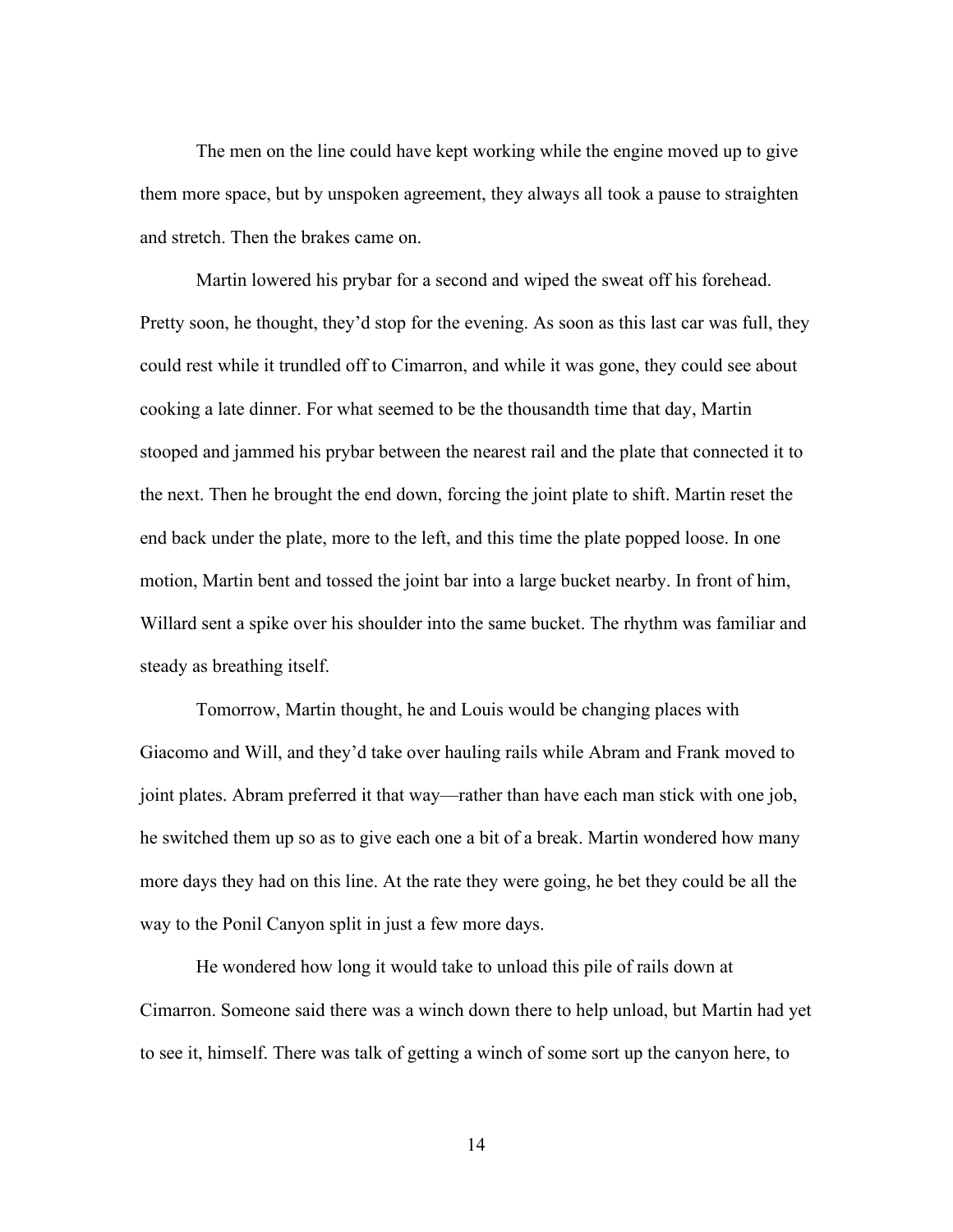help them load the rails onto the flat car, but Martin doubted that was going to happen. If it was, it had better come up soon. The team worked from sunup till sundown, and they didn't have that much track left to remove. Up the canyon to the northwest, only scattered ties were left to show where a fully functioning railroad had been just a few days earlier. At one time, there had even been a telegraph office in this canyon. But that was all over; the railroad was moving on, likely to a canyon further south. Mr. Schomburg and his company had pulled just about all the logs he could from this one. Stripped of their cover, the hills looked strangely bare now, their little dips and valleys made savagely visible, like trenches dug into the hillsides. Not very good trenches—a good trench needed a good barrier in front of it. But what was he thinking? Martin shook his head as if to clear it, moved his hand vaguely, as if the memories were no more than persistent flies.

Martin suddenly realized he could not move forward because there was still a spike in the next joint plate. He straightened up and mopped off his forehead with his grimy forearm. What was that kid in front of him waiting for? He was slowing down the whole line. "Willard!" Martin called ahead. His voice sounded harsh in his own ears, and he licked his dry lips. "What're you playing at?"

Will threw a glance over his shoulder but didn't answer. He sure was a scrawny little fellow. His face screwed up with effort as he yanked the clawbar with all his might. In fact, he was practically sitting on the clawbar to make it move downwards. When he sat down, the ragged legs of his pants hiked up above his ankles. Will was no railroad man. He was barely fifteen years old, and a scrawny fifteen, at that—he should be in a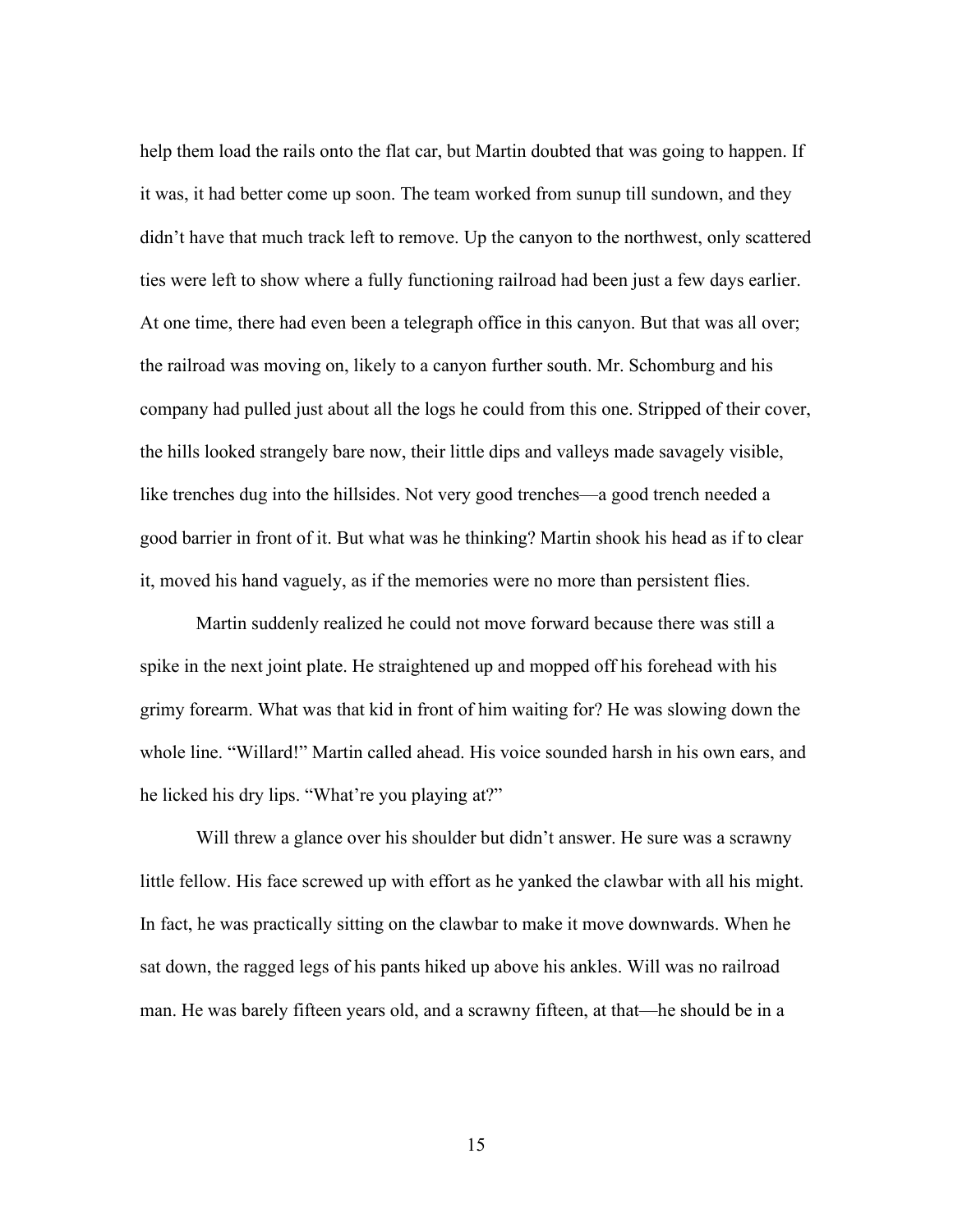family barn somewhere greasing wagons, not out here with a bunch of drifter men, hefting up railroad ties.

Martin stepped forward and took the tool out of Will's hands. In one motion he forced it down. There went the spike. Willard found it and threw it at the bucket but missed and almost hit Giacomo instead. Giac managed to dodge it, but he gave Willard a dirty look as he picked up the wayward spike. Martin handed Willard the clawbar and stumped back to his joint plate without a word, only a glare aimed in Will's direction. Martin noticed Abram's glance of disapproval towards himself as he returned to his place, but he didn't care.

He lodged his prybar under the next joint and heaved it down. Up came the plate with a crack. Willard was the youngest, newest hire on their team. Since he'd showed up four days ago, he had said little about what had brought him there, only that he was from Dawson and needed the work. That much the others could have guessed. Dawson was no place for a kid to grow up and make it in the world. Abram must've had pity for someone so young, though Martin couldn't think of any work for Will that could be more ill-suited than this. Martin glanced over and saw him struggling with the clawbar once again, mouth open with the effort, throwing his whole body into moving the bar and dislodging another spike. His back was wet with sweat, and the scraggles of blond hair under his hat stuck to his forehead.

Martin sent the next joint plate flying a little harder than he needed to. He could appreciate the boy wanting to find work outside of Dawson, and the team did operate better with a full eight members, but surely Abram could've found someone a little more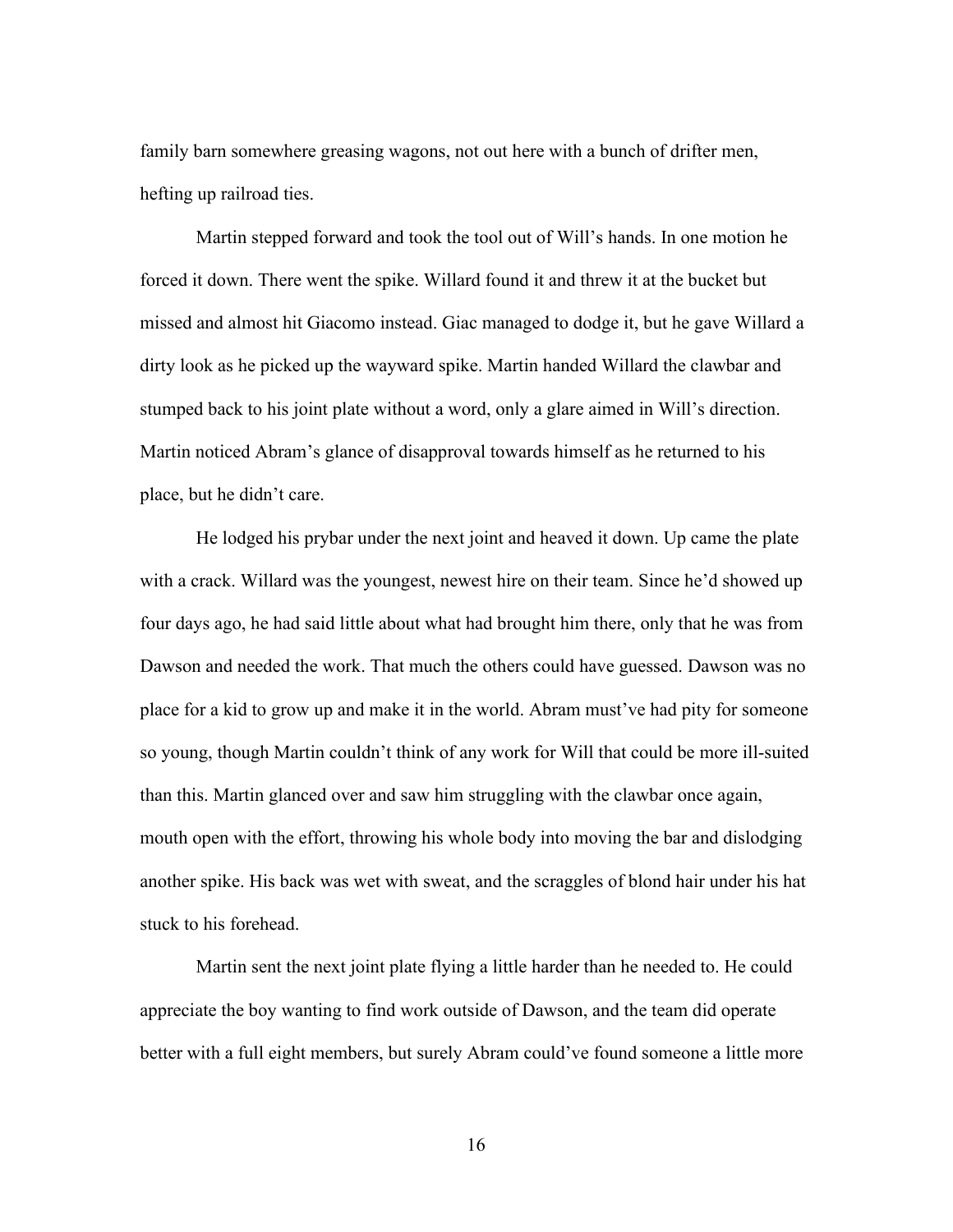useful. They had a job to do, here. It was hard enough for Will to pull spikes; Martin dreaded thinking about what was going to happen when they all switched places tomorrow. None of the others had talked about it, yet, that Martin had heard anyway. But that was not unusual. Martin threw the next joint plate. Everyone was civil enough, but as long as everyone did their job, there simply wasn't much to say. What a kid like Will was doing here was none of their business. Come to think of it, he didn't know much about how any of the men on this team had ended up here.

"Break!" came a shout from up ahead. At once, all the men turned away from the rails. The engineer stuck his head out of the train's window and waved. "Town run!" Lou and Giac waved back, rather halfheartedly through the cloud of black smoke that was now billowing out to meet them. The others had already dropped their tools and were heading for the nearest shade, a lone juniper so twisted and gnarled that the lumberman sent to fell it must have taken one look and ran.

Willard got to the shade first and collapsed on his back, spread-eagled on the pine needles at the base of the tree. The older men joined him, a few of them dragging their feet over Will's legs as if they were no more than the tree roots he lay on. Will tucked his knees to his chin quickly. The men sat down around him in the shade of the little tree, most removing their hats to let the breeze cool their sweaty hair. Martin took a long drink from his canteen and looked at the sky. Clear today, just a few clouds on the lateafternoon breeze... except for one dot, a faint line of brown against the blue. Flying against the wind, fifty degrees. Martin felt his heart beating in his throat even as he took in a deep breath and chided himself. Just a hawk.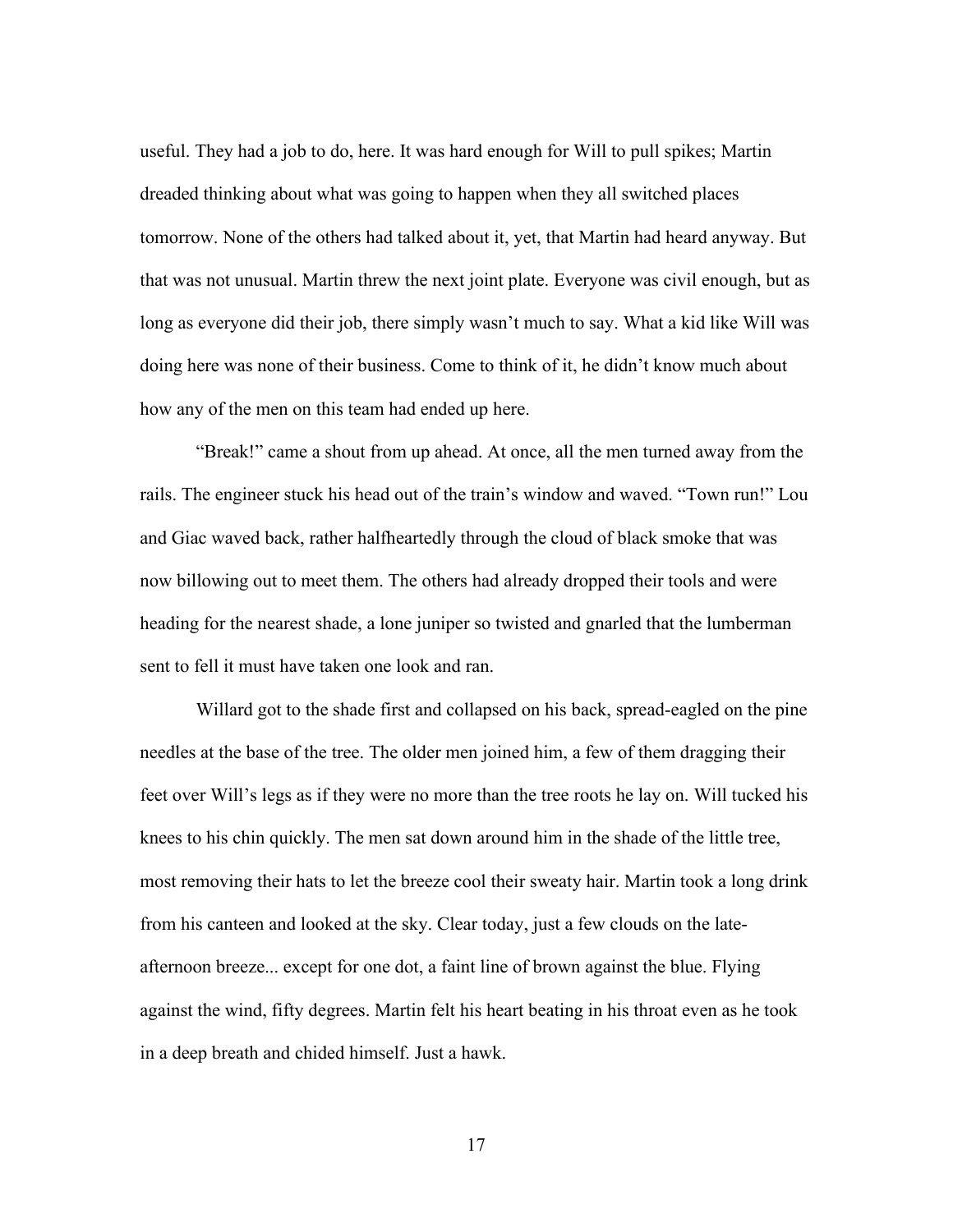Hearing the others stirring, Martin glanced around camp. Frank was collecting sticks for their fire tonight. Abram and Louis were digging around in the supply chest, pulling out cook gear. And Will? Martin turned slightly and saw him staring into the branches of the tree overhead, absently plucking at his suspender strap. Martin wondered what he could possibly be thinking about.

"Do the insides of anthills get wet when it rains?" Will spoke up, unconsciously answering Martin's thought. He had an uncanny way of doing that, Martin thought to himself. And an uncanny way of having the dumbest thoughts of anybody he'd ever known. Martin didn't bother to say anything. He gathered his tired legs under himself and prepared to stand up, but just as he leaned forward, he paused. Sounding clear and lonesome over the canyon was the unmistakable toot of the locomotive's whistle. One long sound, one short—the signal indicating that the brakes needed to be checked. Will was already up and trotting down to the tracks to have a better look.

"It's already past the first bend," Martin said, but Will either failed to hear him or took no notice. With a shrug, Martin stood up and turned to the other men. "Sounds like a bit of brake trouble. Wonder if the brakes went into emergency."

"As long as nothin' spilled out, it don't matter," Louis shrugged.

Frank peered down the canyon, his arms full of sticks. "Bet that first flat is acting up again. It'll end up in the scrap if it jumps the rails like it did last week."

"I think it's stopped!" they heard Will's excited voice from fifty yards away. Martin glanced after him and saw the young boy scampering towards the canyon wall opposite them.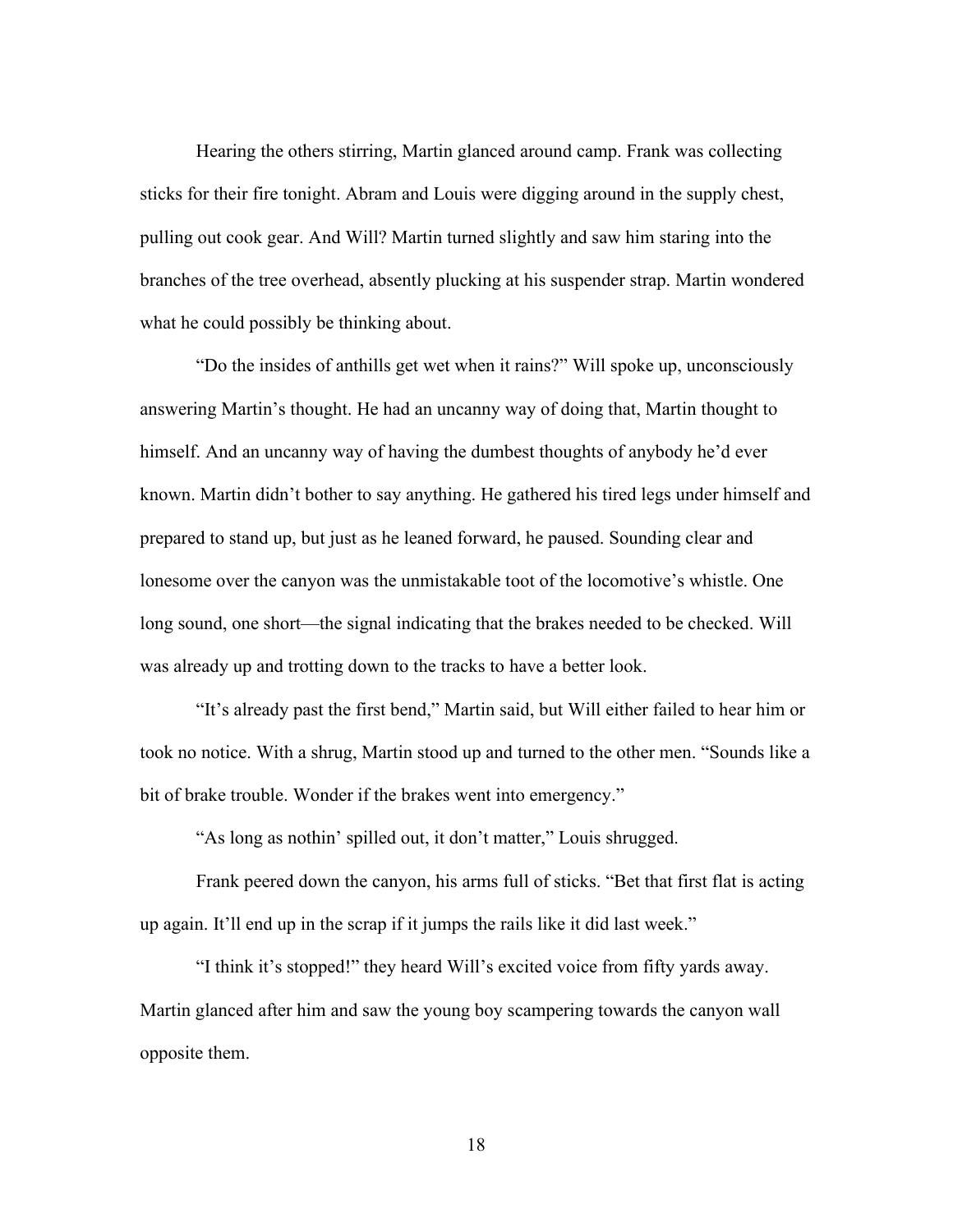"Hey!" he called. "Where d'you think you're going to?"

"It's stopped!" Will shouted again over his shoulder as he began to scramble up the canyon wall.

"It's just the brakes. They'll get it fixed. It-" Martin didn't bother to finish. The train had been having brake trouble for the last two weeks. For the sake of protocol the engineer always signaled the trouble with the whistle, but it was usually fixed in a matter of minutes. There wasn't anything the rail crew could do about it, anyway; it was the engineer and the brake man's job to fiddle with that sort of thing.

"That darn kid," Martin muttered to himself. "He should be helping set up camp." Hearing Abram's customary tuneless whistle, Martin turned around and saw their boss walking up from the creek, carrying their dinner pot full of water.

"Sounds like some brake trouble," Abram said absently, cutting off the whistling and setting down the cooking pot near Louis. He looked around once. "Where's Will?"

Nobody answered. Each of them could plainly see the scrawny form making its way up the canyon wall. Louis gestured vaguely in that direction and continued bending over the fire.

Abram shrugged. "Might as well see what's up, if he wants to. Anyway, the climb might be good for him." He paused for a second. Across the tracks and up the hill, Willard's form slipped and slid a few feet before he tried a new path up the slope. Abram turned to Martin and added, "But he shouldn't go alone. Why don't you go up with him, Martin?"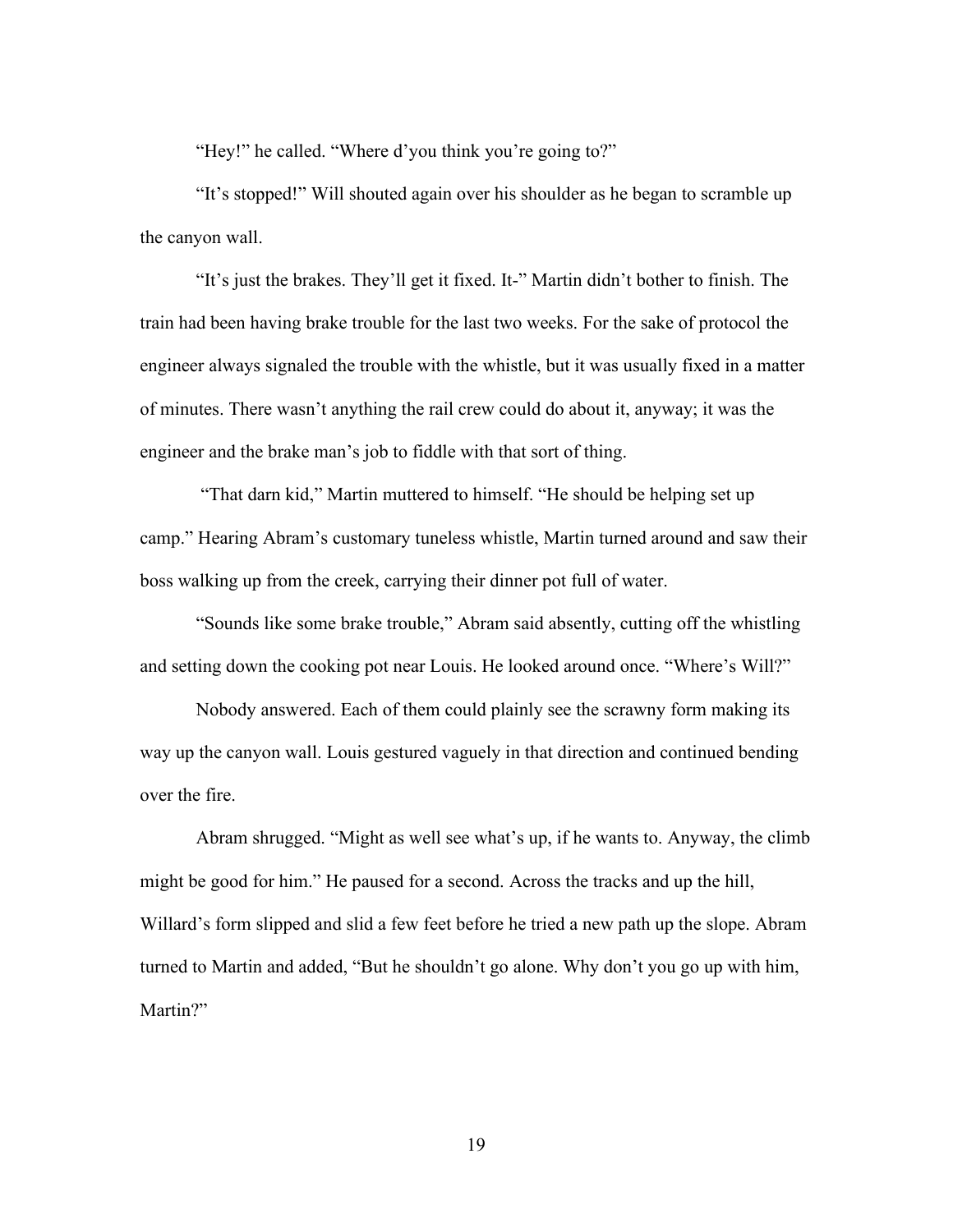The last thing Martin wanted to do was chase that darn kid up the steep side of a canyon for no reason, but Abram's voice had that tone peculiar to someone using the form of a question to give a direct order, and Martin wasn't in the mood to argue. With a sigh, Martin pulled himself to his feet. Grudgingly, he walked down to the canyon floor, avoiding stepping in the anthills that dotted the bottom of the canyon like huge inverted pawprints in the grass. Red ants scurried up and down the conical tops, busy as anything. Martin's boots crunched in the dry grass, and little crickets bounced up and away from each step. It only took Martin a moment to find a low spot in the little creek and step across. Then he adjusted his hat, took in a long breath of annoyance, and started up the side of the canyon.

Every now and then little rocks came clattering down past Martin as he toiled along up the hill. The sandy soil shifted under his feet and he dodged small cacti as he went. "Little scamp," he thought. When he took a large step and grabbed at a small scruboak, the whole woody stem came out of the ground, roots and all. Martin threw it behind him and scrabbled at the dirt for a new handhold, grumbling under his breath. Just up the hill he saw a set of big sandstone rocks, and that seemed to be where Willard was heading for a lookout point. From his position Martin could see the canyon floor far below, but as yet there was no sign of the stopped locomotive.

Finally, Martin saw Will pause up ahead, turning to look down the canyon, and Martin took the opportunity to catch his breath and look at the rocks over and around him. They were strangely familiar both in shape and in feel. The sandstone up here was worn smooth, the rocks rounded and lumpy. Many of them had pockets in them. When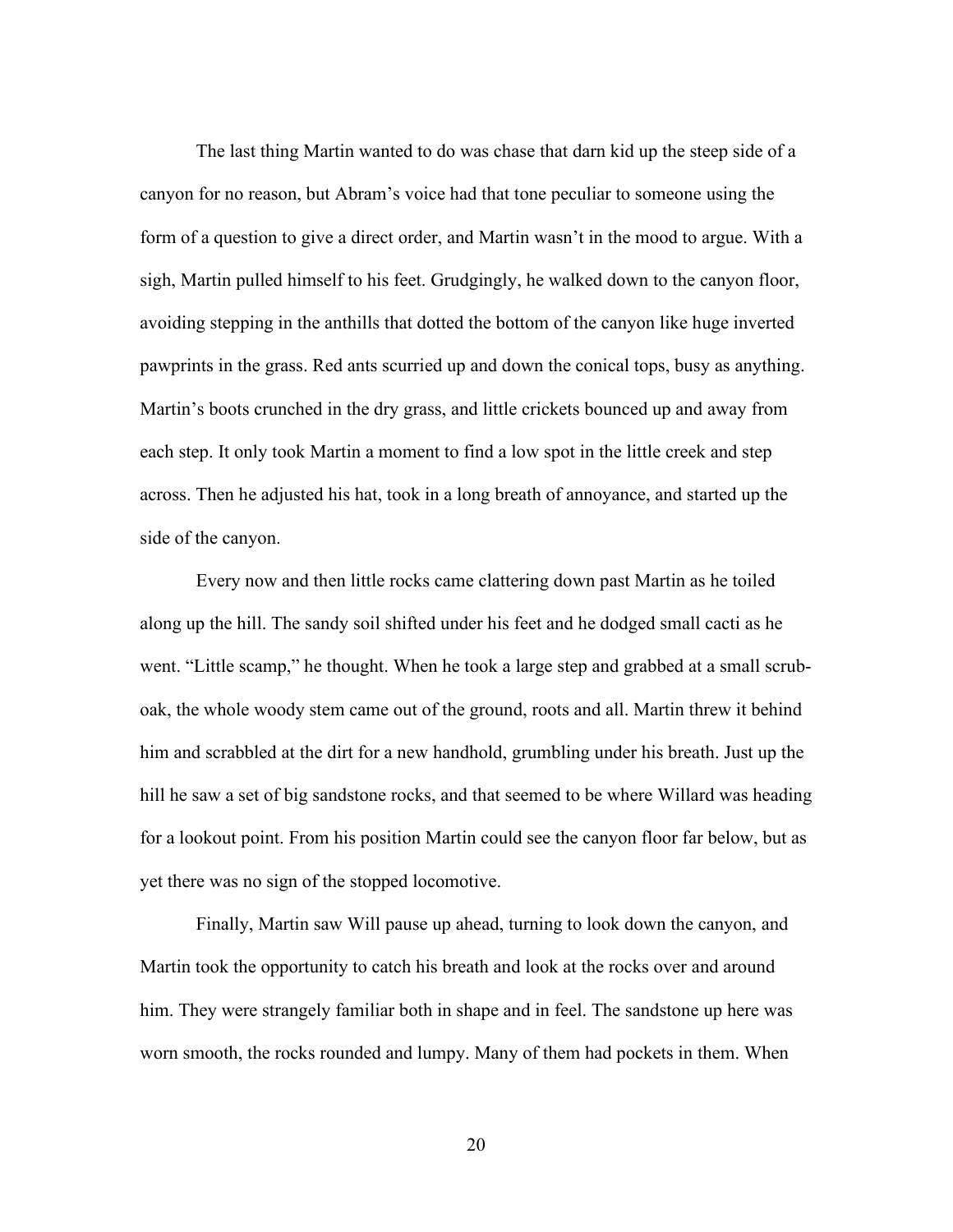Martin was a boy, he had played among rocks not unlike these. Martin ran a hand over the lip in the stone nearest to him, remembering. Back in West Virginia, he and his brothers had pretended they were in a land of giants, the rocks their bleached skulls. Then he was small enough to fit inside the empty eye-sockets. Sometimes he and his brothers would hide and leap out at each other in a game of ambush. Martin pursed his lips. That was all a long time ago. Before the War, before the games became real, and there could be no more games, not with his brothers. Then, Martin hadn't been much younger than Willard.

Martin glanced over at the youngster and saw him peering into one of the sandstone pockets just ahead. His shirt was untucked and his suspender straps were hanging at his sides, but Will didn't seem to notice. Hurriedly, Martin stepped up the slope behind him to look over his shoulder, curious to see what had captured Will's attention-- maybe a bird's nest or an old bear's den-- maybe a little too eager to find distraction from his own thoughts.

To Martin's surprise, however, in the pocket were not traces of passing animals but instead of passing humans: written letters, black tar letters smattered on the sandy smooth sides, spelling out several garbled messages. One was clearly written in Spanish, and Martin wasn't sure of its meaning. The largest and blackest of the marks was easy to read: "1910," it said. Will stood looking on for a few more seconds, then disappeared, already scrambling among the rocks to peer into several more pockets. He was gone only a minute before Martin heard his voice from around the corner calling, "Hey! There's more!"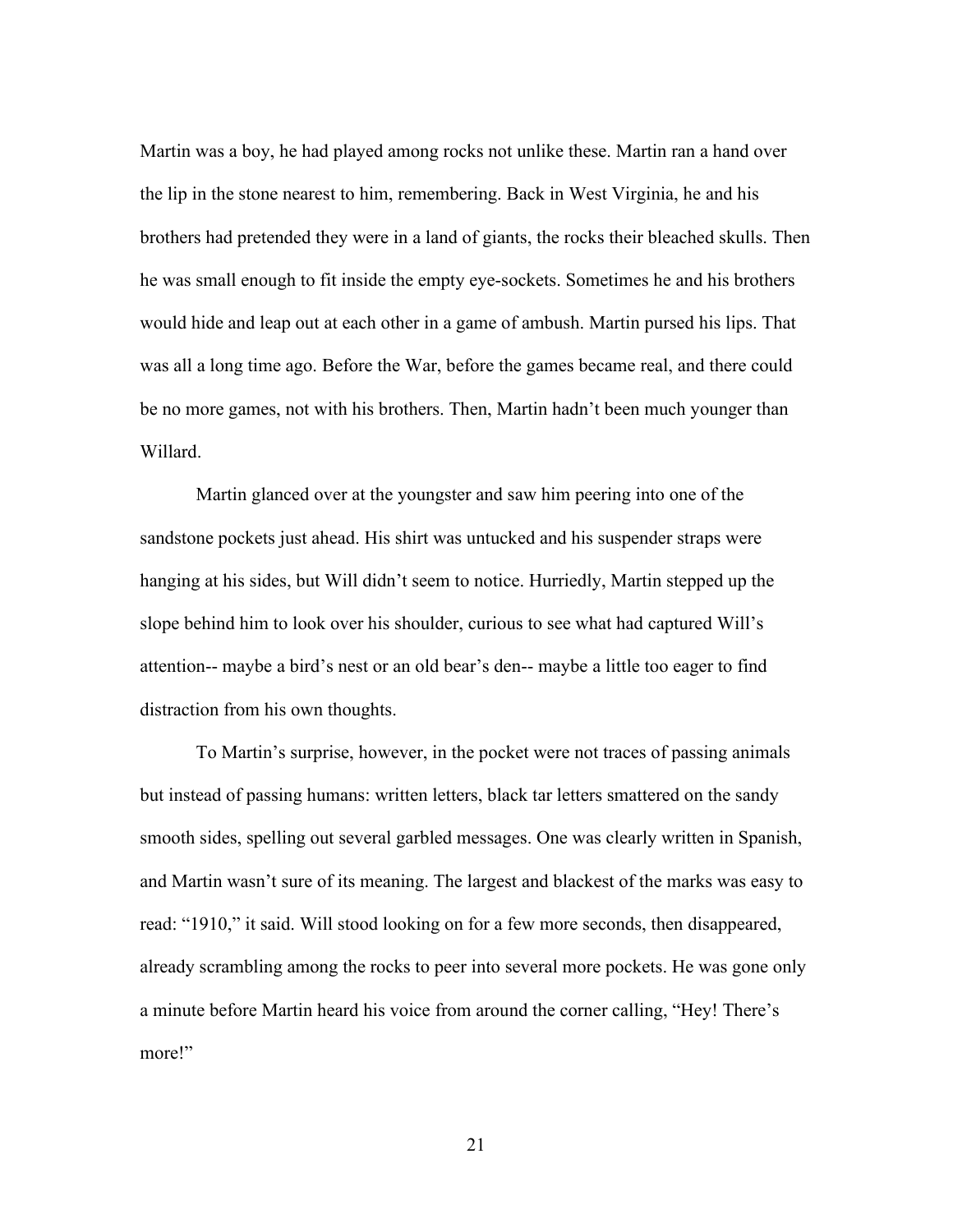Martin picked his way down and slightly to the left until he found Will again, standing this time next to a much larger pocket in the stone. A faint ring of red along the top edge showed where someone's campfire had been. The place was small but looked like a friendly sort of place to take shelter; Martin guessed it hadn't been long since a passing cowboy had camped there. A cowboy named "Shorty," by the looks of the marks on the rock.

Will seemed to have forgotten all about the locomotive. He crouched inside the overhang peering at the letters painted on the side. They were made of the same black tarlike substance as they had seen in the previous pocket. "1918," Will read aloud.

"Not that long ago," Martin remarked, sitting down next to him but facing the other direction, towards the open canyon. He could see a surprisingly long way from up here. He couldn't quite see the locomotive, but he could see the smoke steadily rising from where she sat. "They maybe were still logging these parts at that time."

"What about before?" Will queried. Martin glanced at his face. Something seemed different about his voice.

"Before what?"

"The logging." Will turned away from him to face the canyon spread out below. "In 1910. Like that mark said." He tried his best to gather up some spit and spat it off to the side with a vengeance, though it didn't go far.

Martin leaned his head back against the stone. "Puttin' in this darn railroad, I reckon. That was before the War," he muttered. He let his gaze wander down the bare sides of the canyon. Every now and then a tree was left, a reject left over from the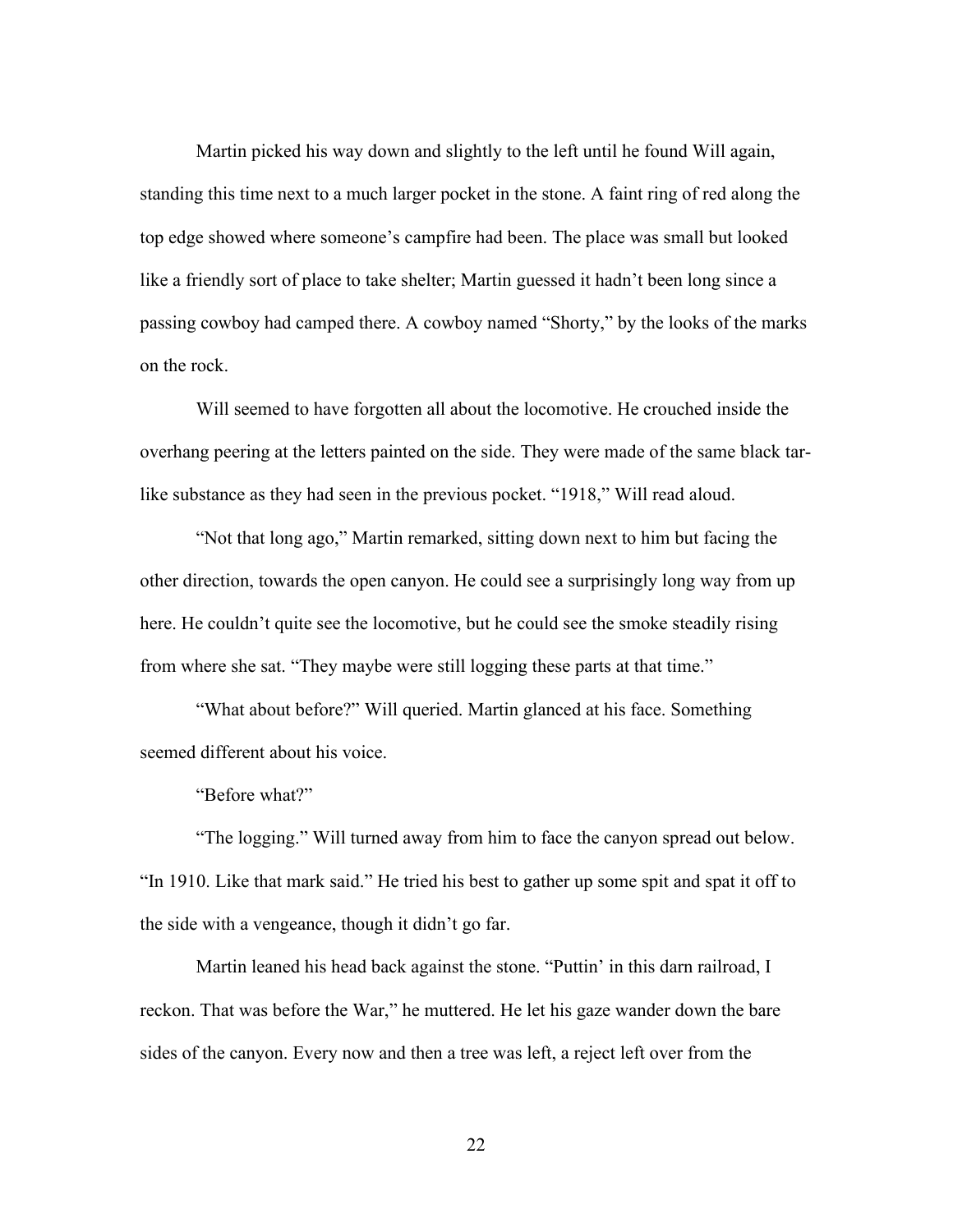logging, but for the most part the hill was bare. Just sage and some cacti wearily clinging among the rocks, holding on against the breeze. What would the canyon look like, in future years? Would the trees come back—*could* the trees come back, given some years? Martin shifted his weight. Where would he be, where would the world be in ten, twenty years? The canyon was strangely quiet, now, in those few precious last minutes before twilight, with the sun almost gone, sinking into a pool of blood-red clouds. Ribbons of pink and pale yellow lined the hills, and far above, in the deep rich blue, there was one star.

Will tried to spit again, but only made it a foot further. In that uncanny way, he again unconsciously answered Martin's thoughts. "In a hundred years, I'll bet you there'll be a dozen suckers right in this very spot, putting that darn railroad back in," he said. He was looking down at the remnants, the ties strewn along the bottom of the canyon like a line of broken broom straws.

"Wouldn't be a bit surprised," Martin muttered.

Will traced the outline of one of the Spanish words with his finger. "1918," he said. "That's when my Pa came back from the War. And started minin'." Somehow, his voice seemed too careless. Martin looked at him, but Will wouldn't meet his eyes.

Started mining. Martin needed no more information to guess what Will was implying. Back in February, when Martin had been working in town, he'd heard about the Dawson mine explosion. Killed over 100 men—fewer than the previous Dawson disaster they all talked about, back before the War, but the surrounding towns all heard about the event. Martin hadn't given it much thought at the time. The death toll had seemed small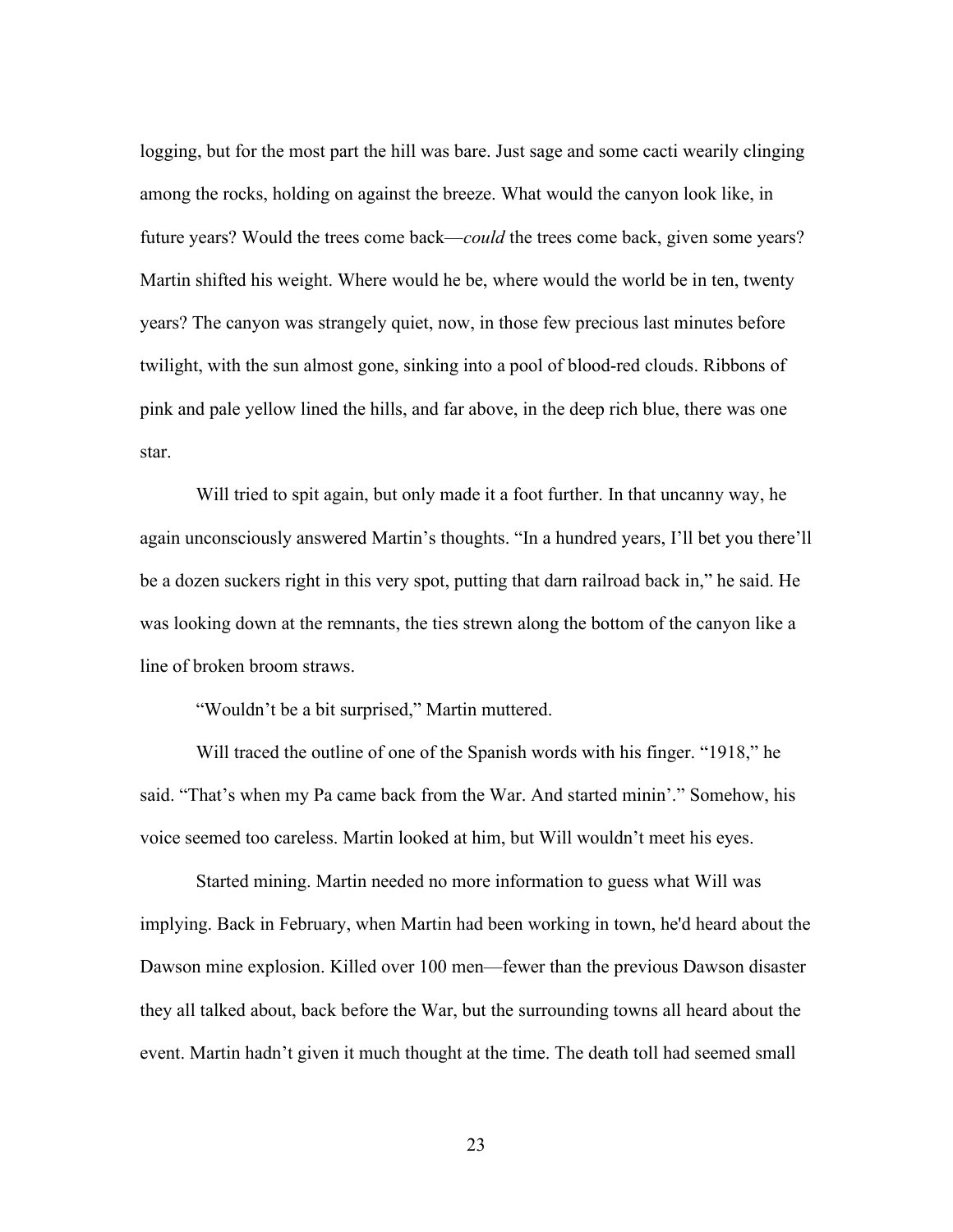enough to him, with the numbers he was used to hearing. But numbers don't tell you much about the kind of men they were, the lives they lived, the lives they wished they had lived, the sons they left behind. Martin didn't know a lot about Willard, but he understood that much, at least. "Hard times," he said aloud, his voice gruff.

Will picked up a rock and threw it, as far and as hard as he could. They both watched it sail out of sight, into the deepening shadows. Neither of them heard when it fell. "Seems like every time's a hard time, if you ask me," Will said.

"True 'nuff. Every time's bound to its own trouble."

"Not so much trouble that it can't get worse," muttered Will, looking down at his hands.

"That's true," muttered Martin, looking away at something he couldn't see. "Sometimes, no matter what you do, things just happen." He rubbed his forehead; suddenly he felt tired. "And then they're over. And you're just left to wonder, why?" Martin shifted his weight and went on, more to himself than to Will. "And you wonder, was there something more you could've done? But sometimes, there was nothing you could do, except what you did. And the worst still happens, and after it, worse still."

For a long moment, the canyon was quiet. Martin was staring ahead, and his breath seemed to come faster as the memories came, too, all in a rush, with smoke, barbed wire, and bright explosions, and numbers, numbers, numbers, more than he could ever contain. The canyon seemed to disappear into shadows under the sky. Martin saw the dirt and the faces, the eyes of every man he'd passed in the trenches. He saw the dirt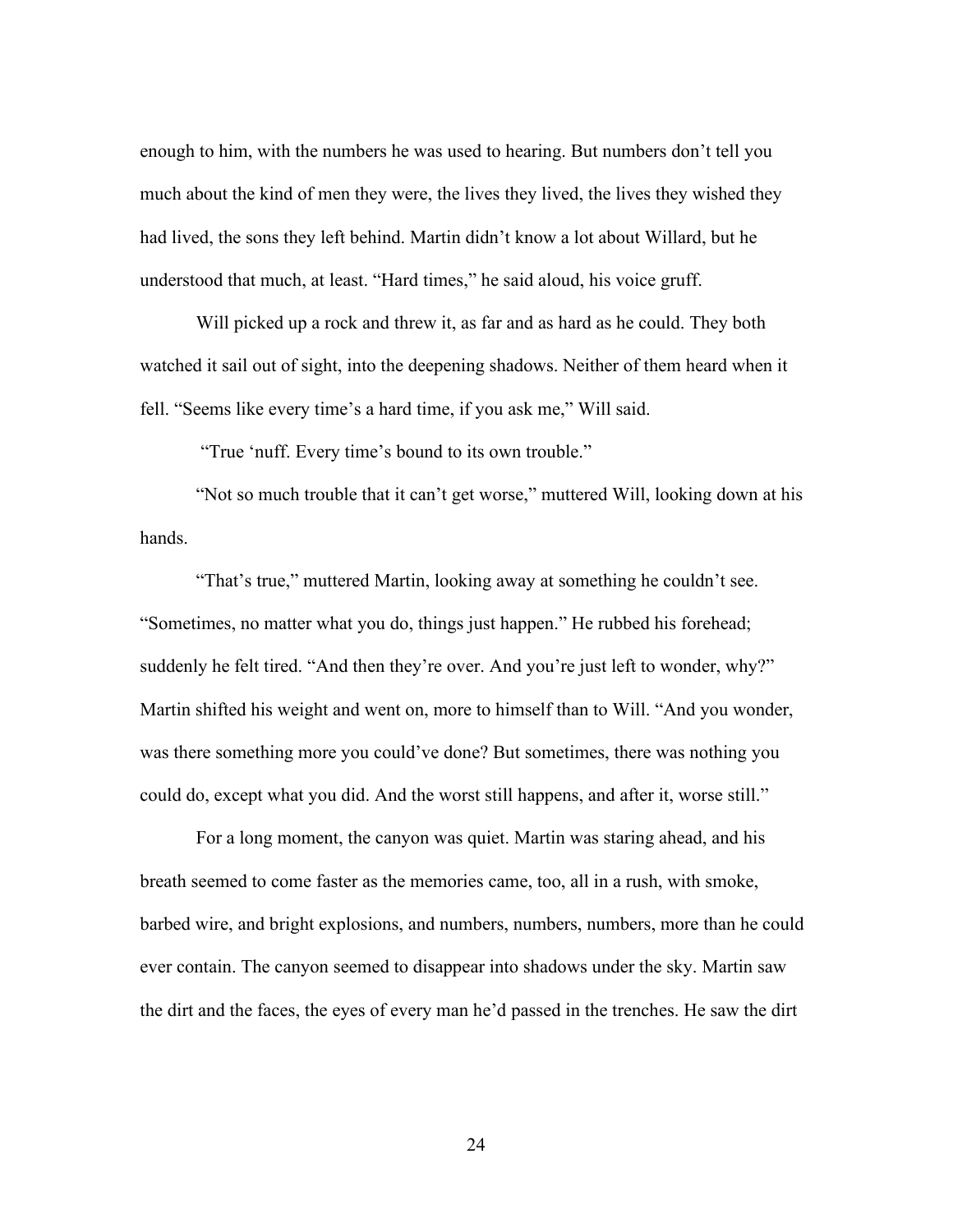flying, and the rats scurrying, the tips of his waterlogged boots dragging, as he'd kept walking.

And yet. The breeze stirred the scrub oak near his head, and the soft rattling leaves brought him back to the present. Martin heard rather than felt himself letting out a long breath. He saw the smoke from the locomotive, down below, and it was just like the smoke from the train that had carried him west, to a new place, a new start. The problem was, there was nothing new about this place.

Martin stared across the valley, to the far side, and he knew there was a canyon there too, and canyons beyond that. But they were different canyons. Canyons without smoke. Canyons full of trees, full-grown; full of future, even hope. These were no desolate trenches—these were the beginnings of the Rockies, the foothills of the Sangre de Cristo Mountains, firm and solid against every fading sky.

One star far above blinked, flared, went out. How long they'd been sitting there, Martin suddenly realized he had no idea. He felt Will looking at him, and when he glanced up, he saw his young face, the wide, troubled eyes; and they were familiar, he'd seen that kind of look before, mirrored in every face in the trenches the day they had arrived, before it all started. And even as he looked away, Martin knew he'd seen it other places, too, seen it in every passing puddle, lake, and window. Martin shook his head, but he felt like he should say something. "Kid," he said, "you really can never know what will be coming next. Just when you think you've found it out, you find out you haven't, you know?" Martin shifted his position on the rock. "Things can change mighty fast, it's true. But if they can change for the worst, they can change for the better. Can't they?"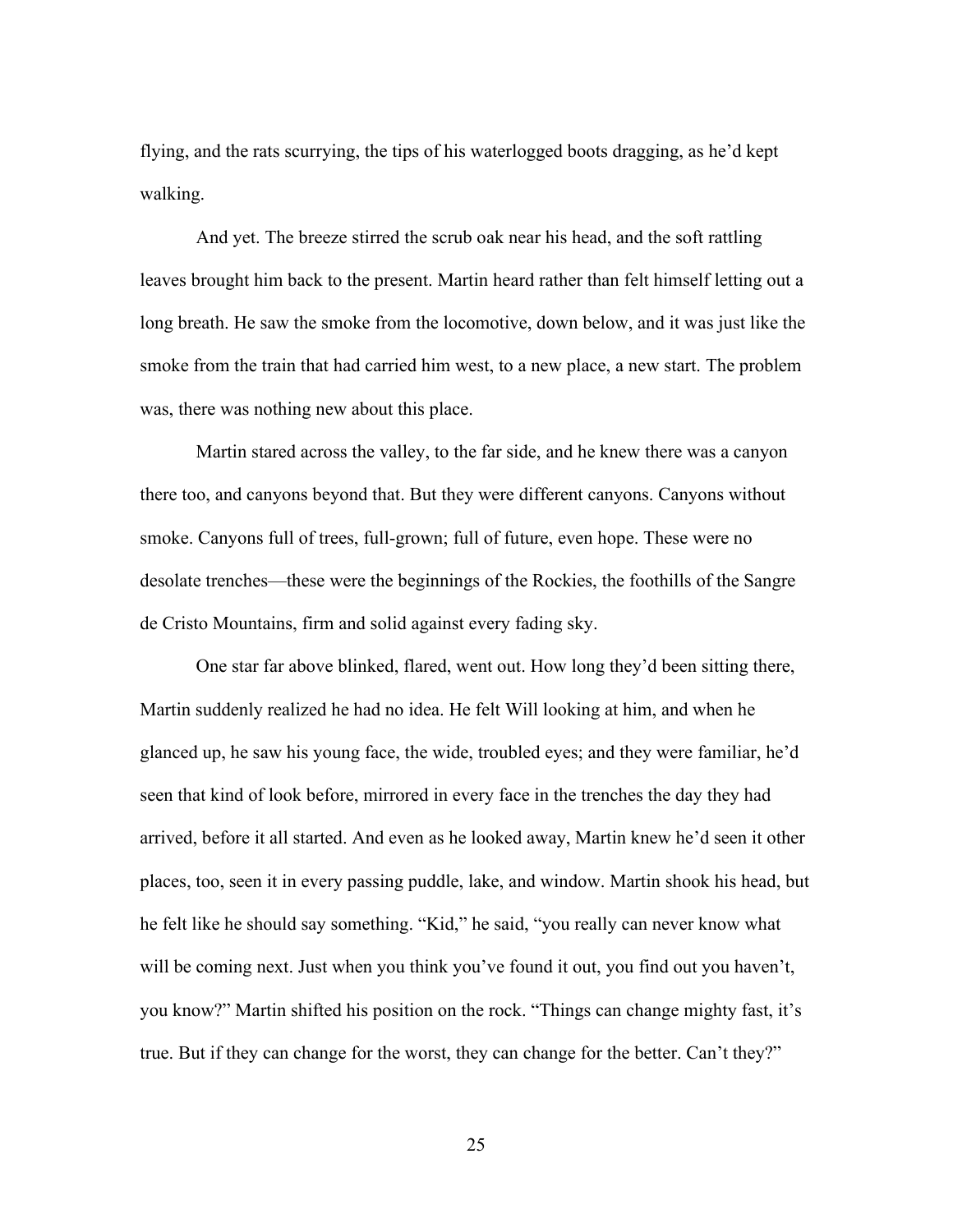"That's what they say." Will sighed. He was looking away, off the canyon wall. "But just 'cause they can, don't mean they will. And most of the time, they don't."

For a few seconds, there was only the sound of both their quiet breathing. Then Martin pursed his lips. "Even when they don't," he said, "there's naught to do but keep going on." He glanced at Will. "You didn't give yourself life any more than a man gives himself a job, son. It's not yours to give up, you know?"

"I guess." Will leaned back against the sandstone almost gingerly, as if he expected it to give way. "And I don't want to quit. I just hate mines. And coal. And trains."

"And spikes?"

"Yes! And spikes!" Will's voice rose. He leaned forward again and tucked his long legs up underneath himself. "I can't hardly pull spikes— how am I supposed to lift rails? I don't know why Mr. Abram even took me on."

Martin hesitated. "Well," he said, partly still lost in his own thoughts, partly unsure of how to respond.

Will put his face in his hands, resting his elbows on his knees. "I can't quit," he said. "I can't go back. But I don't even know how I got here. And what's the point of it all. And what am I going to do tomorrow?" He laid his hands down next to him, palm up, and even in the dim light, Martin could see the blisters.

Almost without noticing, Martin felt his own palms, tough and calloused. They hadn't always been that way. When he wiped his hands on his pants, his fingers caught on the cotton. Martin looked out over the canyon. The remains of the railroad looked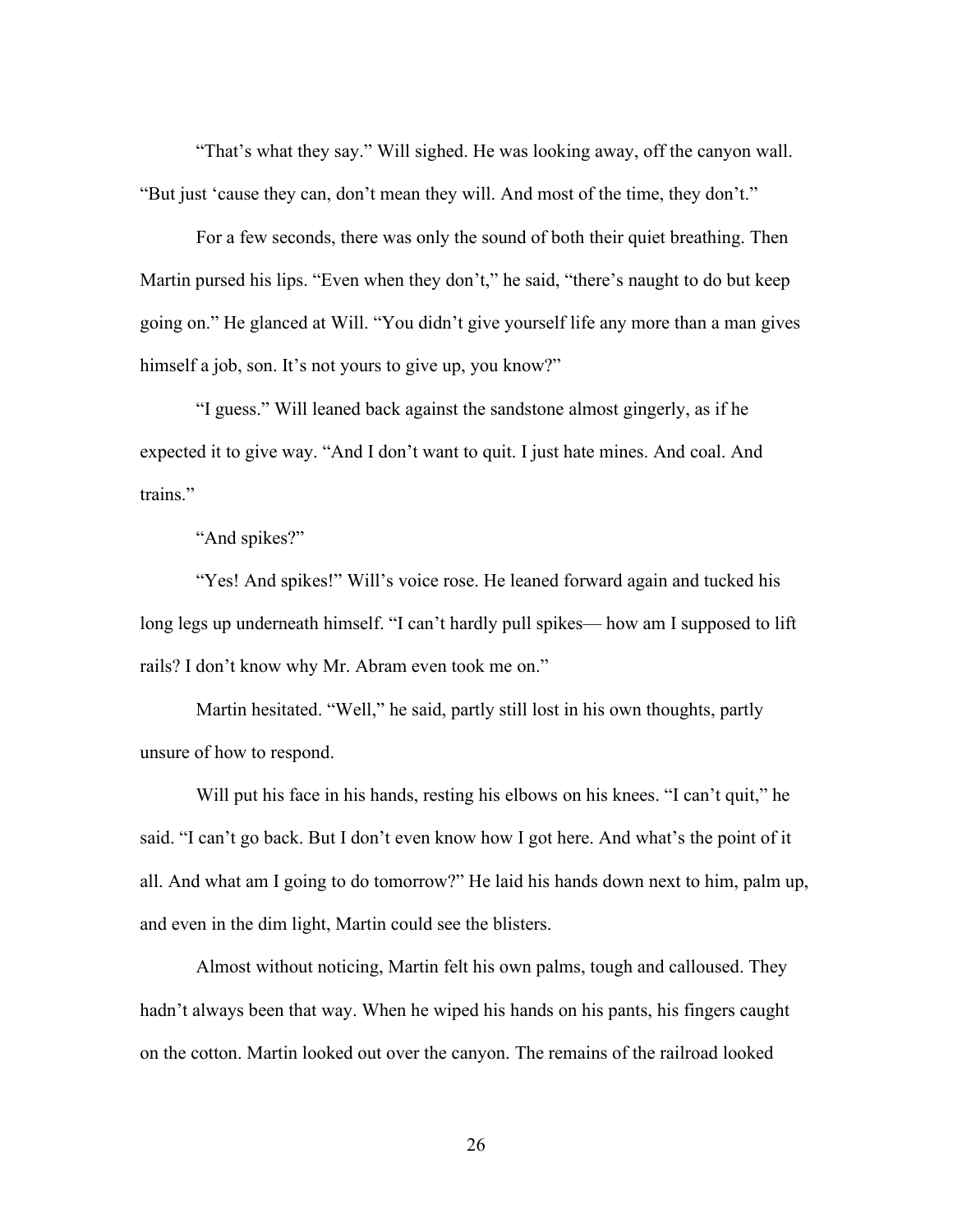awfully small, from up here. "I reckon," Martin said at last, "I reckon you'll be pulling spikes."

Will lifted his head. "What?" Then, slowly, as understanding dawned, "You'll take the rails tomorrow?"

Martin leaned back against the stone. "Provided you do your share. We can't pull up a railroad without someone to tear out those spikes."

For a while, no one said anything. Then Will finally said, "The train's moving again." He pointed to the smoke making its way east.

"So it is." It was getting dark, the smoke was hard to see, but Martin could make out the dark patch as it blocked out the stars. All the stars were appearing in full, now; Martin could begin to trace their familiar patterns. He glanced back at Shorty's mark on the rock, and wondered if he had looked at these stars, and who else before him, ten years before, twenty years before that. And this time he wondered who might look at them in a hundred years, too.

Willard slid off the sandstone, slipped his suspenders back up over his scrawny shoulders, and stretched. "It better be about time for supper by now," he said, his mind already on other things.

Martin stood up for an answer. Together they started off down the canyon wall. Despite the darkness, the hike down seemed faster than the climb up. Carefully, they picked their way among the rocks and scraggly scrub oak until they reached the canyon floor once again. Across the creek and over to camp they went, the tall grass catching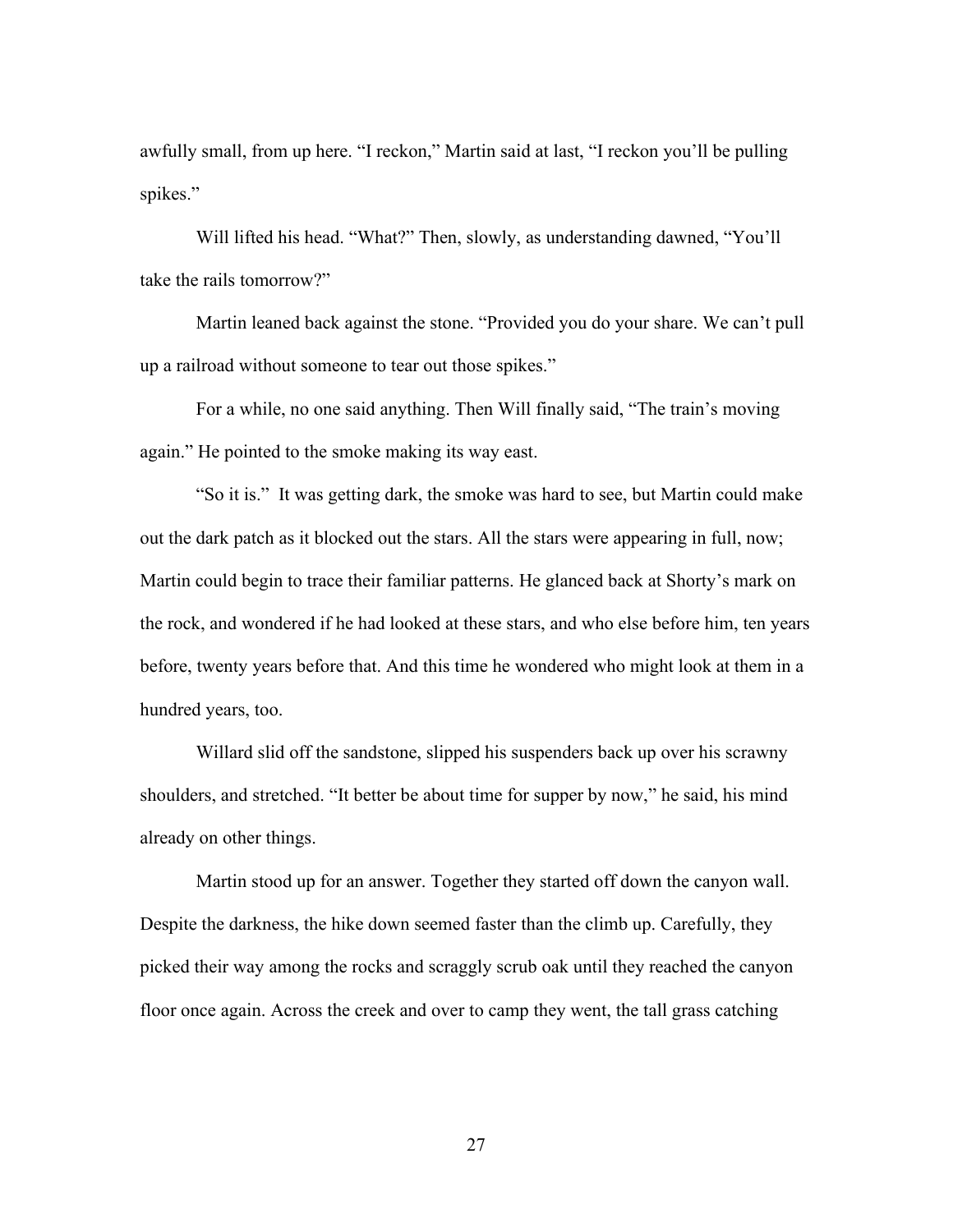around their knees. A breeze curled down the floor of the canyon, the last sigh of the evening edged with the spicy tint of sage and dried grass.

A few of the men looked up when they came into camp, but nobody said anything. As Will and Martin sat down together near the fire, and started into the leftovers from dinner, perhaps Abram stirred slightly; but that was only to lay back more comfortably, cross his ankles, and look up at the stars over the North Ponil Canyon.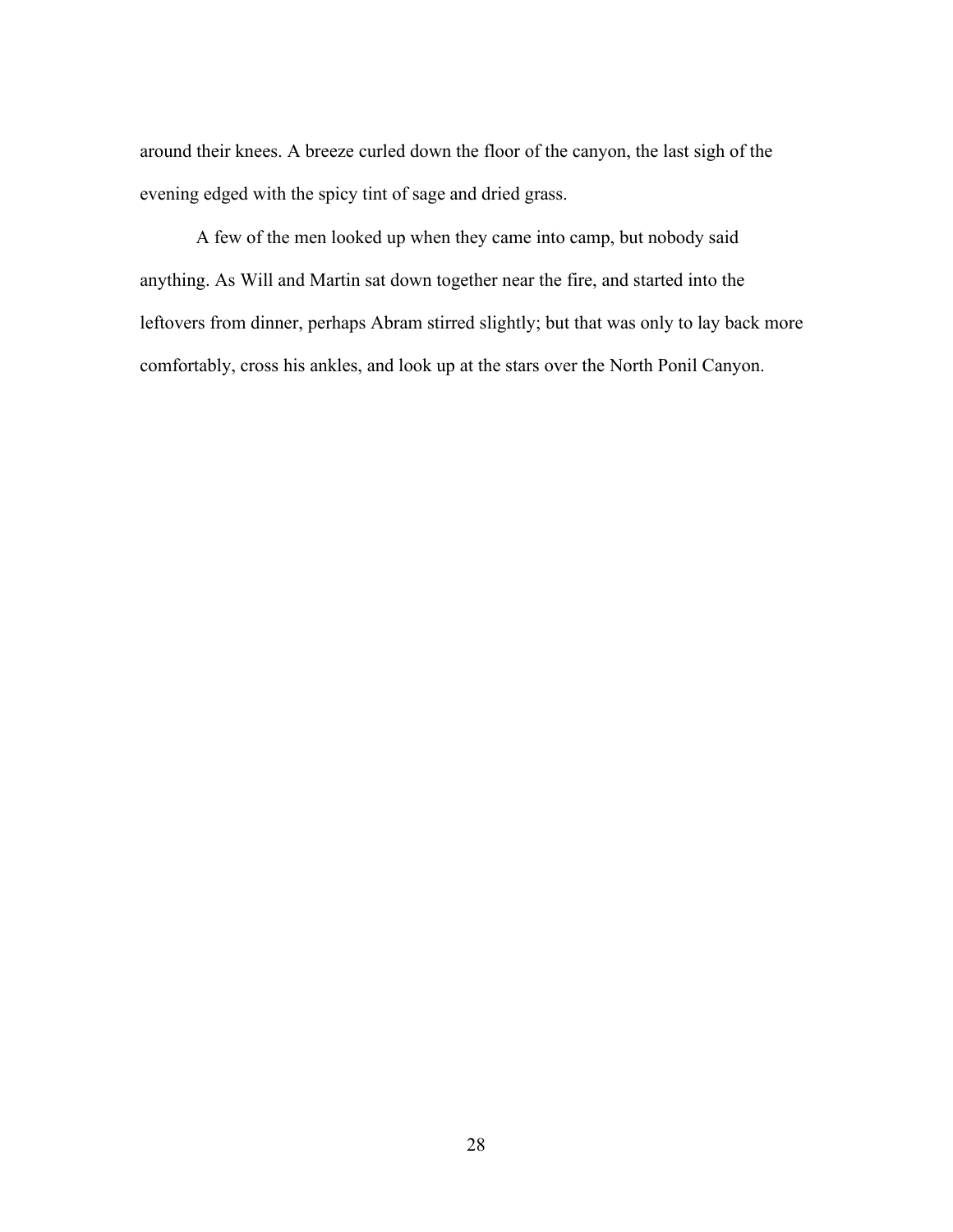### HUMOUR DI DIO c.a. 1910

<span id="page-33-0"></span>One June day in the New Mexico Territory, two young men were hauling burros up and down from the top of a mountain with no trees. Nobody could say for sure why no trees grew on the peak. It hadn't been logged. There were no trees there to start with. Perhaps it was something in the strangely green, copper-rich rocks on top that kept the trees from taking root. Maybe it was all the gold mines that showed up every spring like prairie dog holes scattered on the slopes. Whatever the reason, the top of the mountain was bare and rocky, and its name was, fittingly, Baldy Mountain, or Old Baldy. Tall and steep-sided, it towered above all the surrounding mountains like a rounded bare shoulder, belonging to just one of the many sleeping giants of the southern Rockies.

Sixteen-year-old Filippo couldn't help but wonder if the treeless top of Old Baldy wasn't due to the mine tunnel currently being blasted through the mountain. Even as he walked down the eastern slope, he could hear distant rumbling from somewhere deep within. Every now and then he felt a slight shakiness in his knees, too, but it was hard for him to tell if that was from the mountain's trembling or from fatigue as he made his way down the steep trail. Behind Filippo plodded six burros, each with a pack saddle loaded to the brim with copper ore. Filippo's younger brother Alex brought up the rear, keeping up as best he could. The pack animals seemed to mind the steep trek less than their human companions did, despite the weight they carried. The lead burro kept shoving Filippo with its nose, as if to ask why they weren't moving faster.

The burros were still getting used to Filippo, their new handler, who had only minimal experience with pack animals in the first place. Or mountains, for that matter.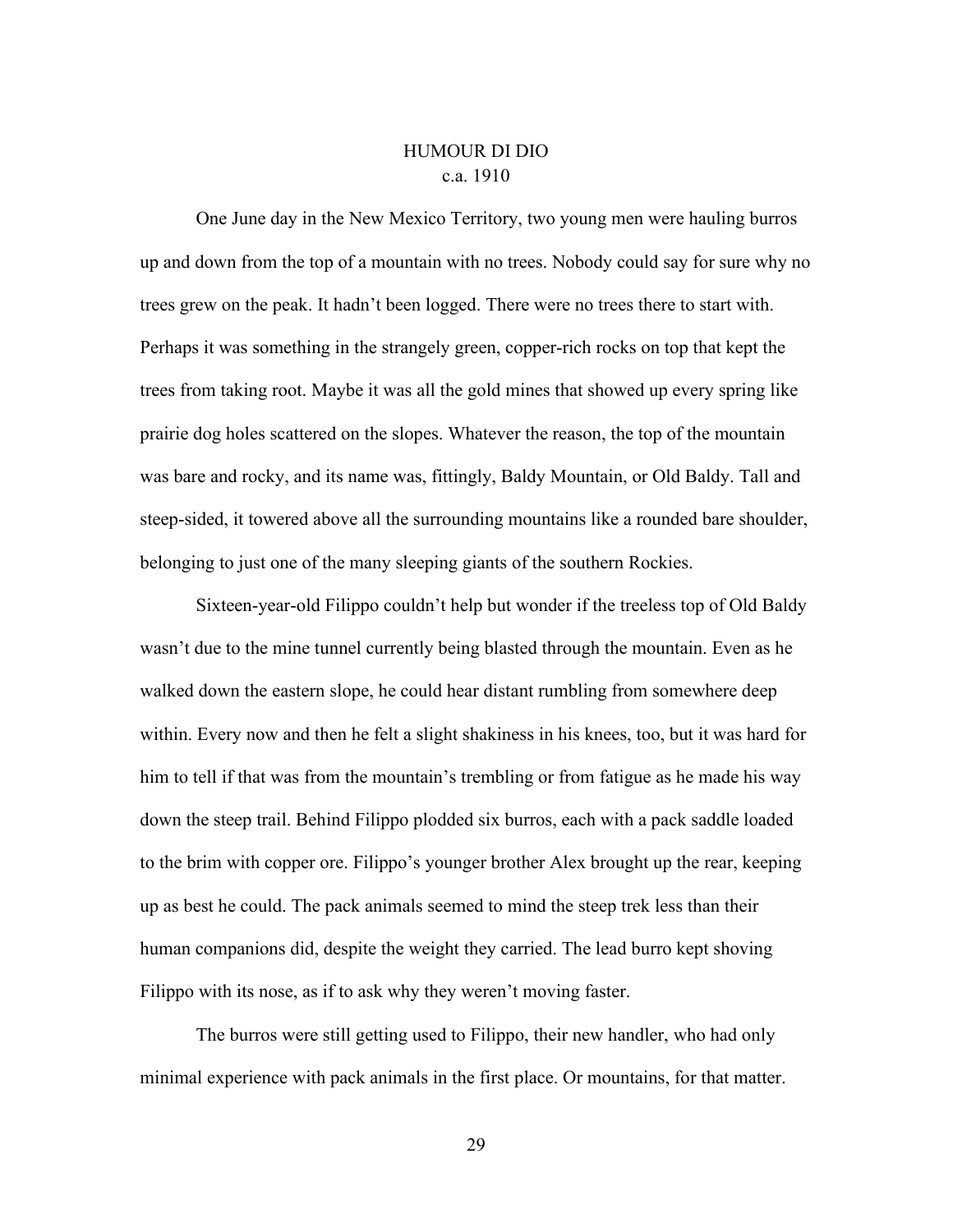Filippo felt a pang of both awe and dread knowing that this was only the first of many trips he'd be taking up and down the steep side of Old Baldy, up to the Mystic copper mine on top. The men of Baldy Town, the mining settlement about halfway up the mountain, had already pulled tons of copper from the peak, and every summer they resumed the tedious task of dragging it down and shipping it to Colorado. *Humour di Dio,* his father had said—the humor of God, to put a deposit of copper way up on the peak of a mountain. It was impossible to get a tram line up there like they had for the gold mines down closer to Baldy Town. But the impossible never stopped a miner.

Filippo almost lost his footing but caught himself on a small tree trunk as he passed. This trail was steep—too steep. An unwanted thought occurred to him, not for the first time that day, that this path through the trees did not look like a trail at all. But that was nonsense. Of course it was a trail. He was sixteen years old, old enough to find his way in the woods. What would Papá say, if he got lost only a few miles from town? And what would the other men in town think? Filippo brushed a mop of thick black hair out of his eyes and peered forward at the path ahead. No need to think about that. Of course they'd get back soon. Still, moving this copper was the biggest job he'd ever had. If he could make it in good time; if he could keep Alex from messing anything up; if he could just show Papá and the other men that he could do it, then… Then what? The familiar, aching emptiness filled his chest even as he tried to ignore it, would never admit that it was longing. All winter long, since Filippo and Alex had arrived in the fall with Papá, Filippo had to listen to the stream of haughty comments from the gringos and even some of the Mexicans in town. Italian spig… Son of a dago… young wop… Filippo felt the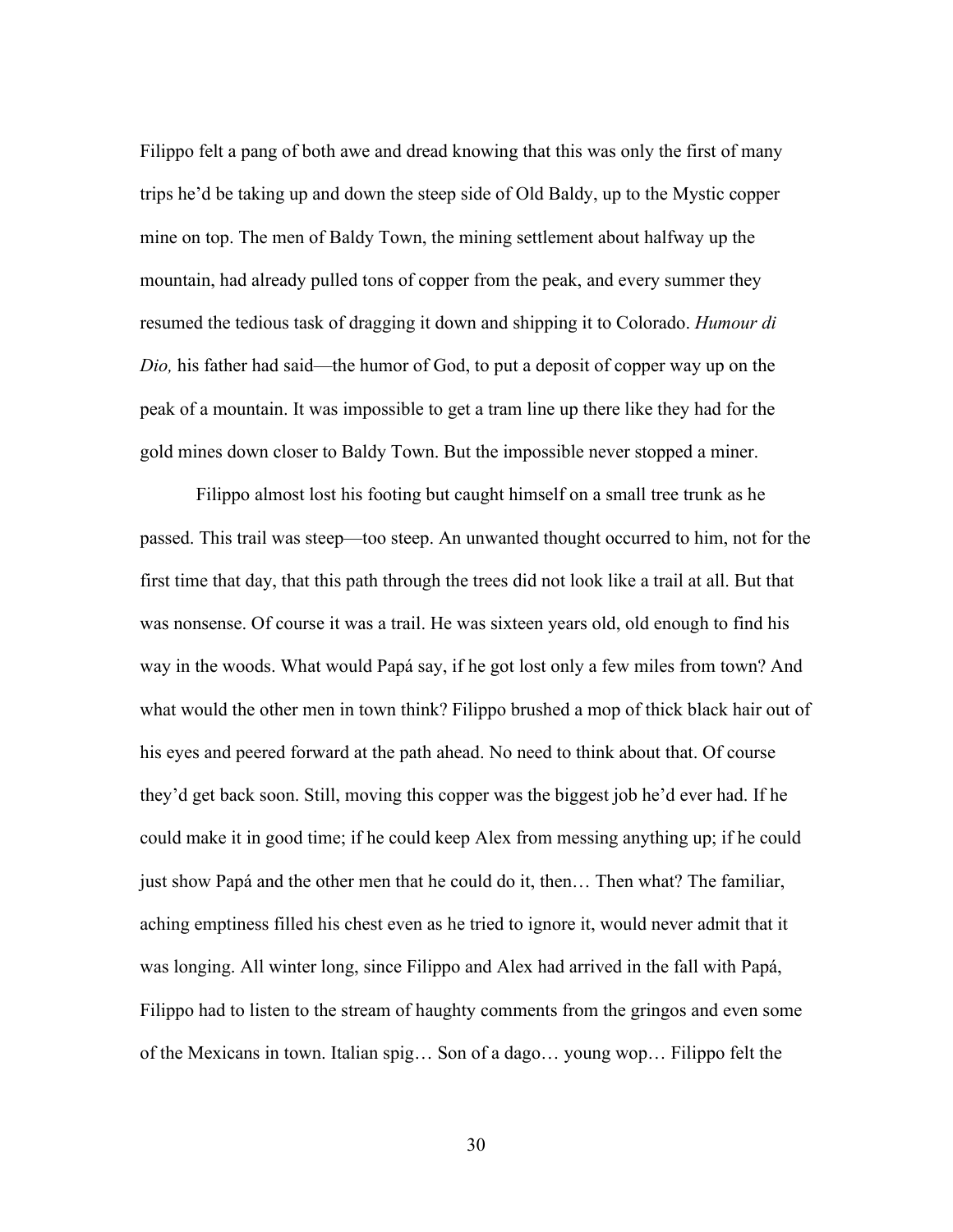familiar burn of anger rising along with the unpleasant memories, and he struggled to swallow it all down again, choosing instead to indulge in thinking of nasty Italian phrases for several gringos in particular back in town. *¡Asinos!* Now he understood more why the old burro handler had quit and moved on. Maybe the men had given Flip the job solely because he came from Italy, or maybe because he was new, because he had yet to prove himself, the way Papá had done a year ago. Or maybe he'd just been the only man handy at the time—maybe. Well, he'd show them. He'd get these burros back on time, or die in the attempt.

The problem was, the trail was terrible. The path from the mine was supposed to be marked with tree blazes all the way down to Baldy Town, but here the trees were sparse, just stragglers from past logging operations, and sometimes it was a good minute from one blaze to the next. And anyway, some of the trees had old blazes on them, and some of the blazes could be mistaken for antler rubs, and it was enough to drive Filippo crazy. He knew the side of the mountain was filled with claims, prospects, and mines, some abandoned, some still in use. If they got off the trail, there was no telling where they'd end up. Filippo wasn't particularly worried about getting back to town eventually—he knew they'd be able to find their way if they just continued down; once in the valley it would be clearer which way to go. But that all would take time, too much time. They couldn't be late, have the whole town looking out for them, to laugh when they finally stumbled in. Who made this old trail, anyway? Filippo doubted Alex could have done any worse. He squinted at the ground, wishing he'd never lost track of the hoofprints from their journey up the slope that morning.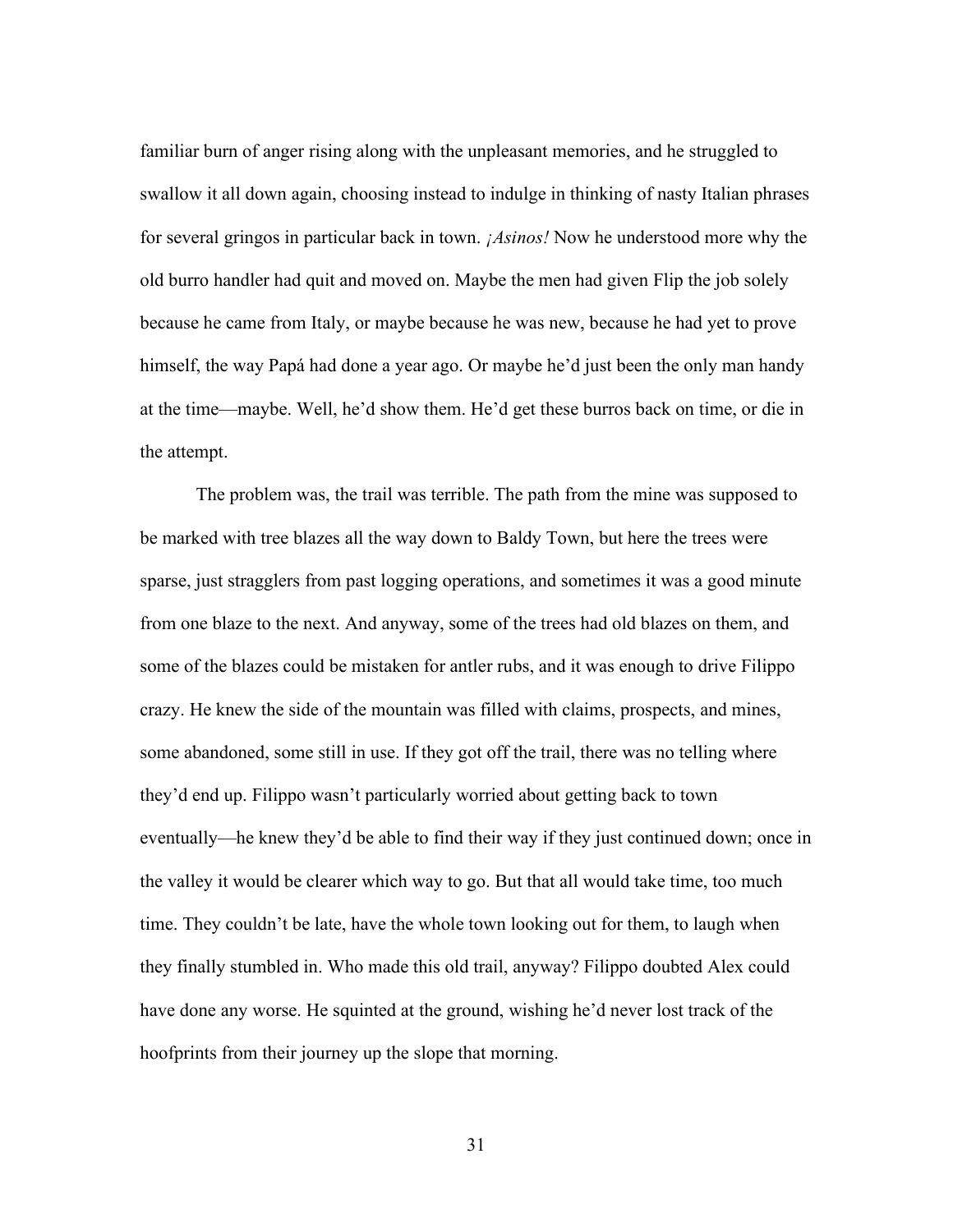They shouldn't have spent so much time on the summit of Baldy. But the miners had been slow to load the train, and Filippo had been sore from the trek already. The air felt sharp, too, up on the peak, thin and cold, like there wasn't enough of it up there. Filippo rubbed his arms a little. The copper ore was heavy and cumbersome. At first, he'd been staggered by Baldy's height: standing on the mountain felt like the top of the world. The plains spread away from Baldy like the sea, miles immeasurable. He could've stood there looking all day. But the miners worked quickly. All too soon the ore was loaded. The miners had returned to their tunnels in the mountain, and Filippo and Alex had started off down the scree-covered slope, wind buffeting their ears, feet sliding at every step, and Flip's sense of awe had slipped away, too. Now they'd been walking for at least two hours, and Flip knew they should be closer to town than they were. Darn trees! Surely another blaze would appear soon. He would spot it any minute. Filippo glanced over his shoulder. Alex couldn't be of any help, of course. It wasn't his fault, but that's the way it was. Alex had funny eyes that were almost crossed, and he could only see things when they were up close, and even then, not very well. You might as well walk blindfolded backwards and just hope to run into the trail than send Alex to look for it.

Filippo knew it bothered Alex to be so useless at everything, and usually he tried not to mention it. But this afternoon he was in no mood to be gentle. As usual, Alex was back there moseying along, in his own world. Filippo looked over his shoulder again in frustration. Did he not realize what was at stake here? "Alex," he called. "Pick up the pace, can't you?" Before Alex could answer, Filippo heard another rumble, louder this time. He suddenly realized there was a good chance it wasn't coming from the mountain,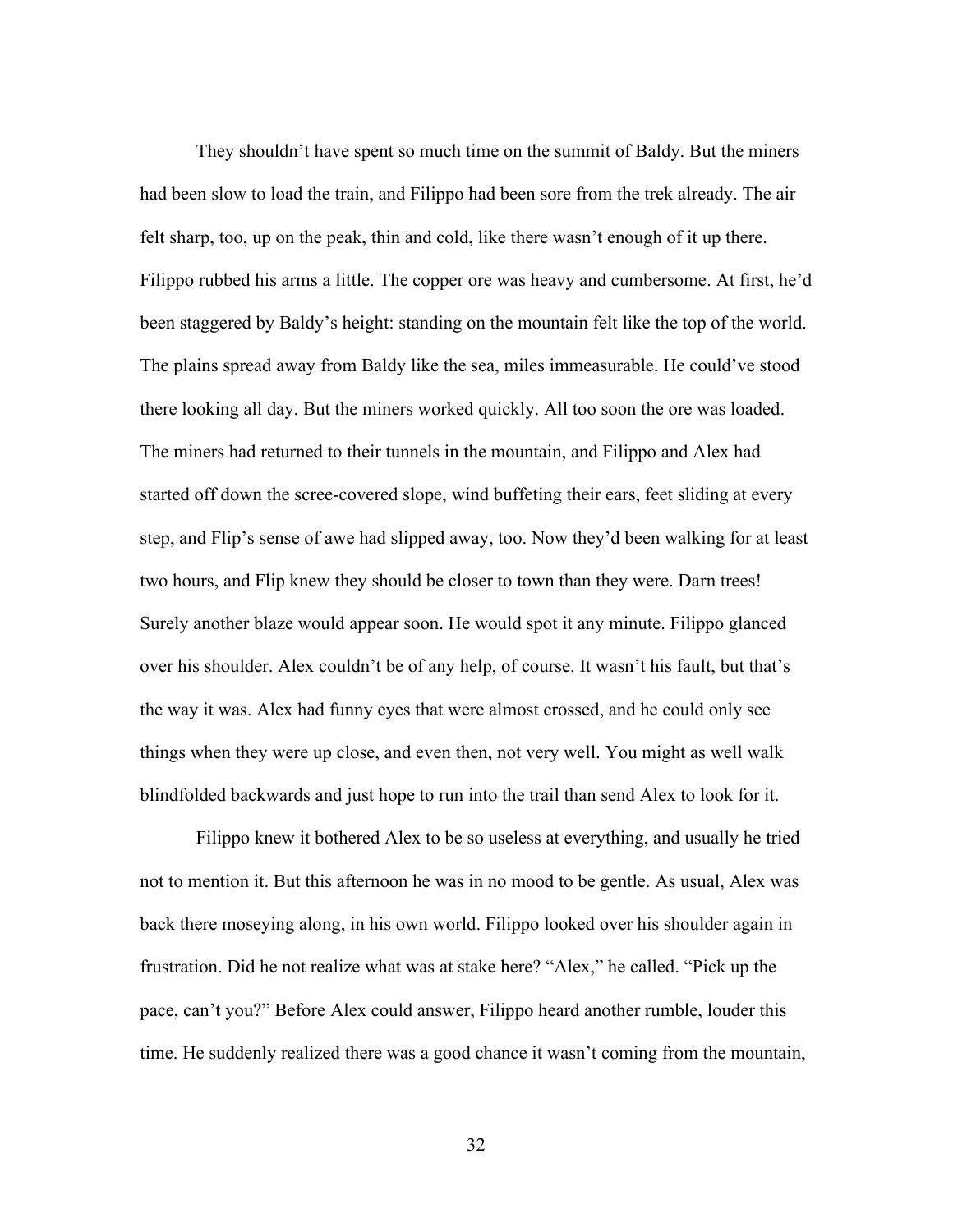but rather, behind it. How stupid of him to mistake it for dynamite. It had been thunder all along—and proof that they'd better get a move on before the storm arrived. They were going too slow! "Alex," Filippo called, in a tone as if he'd just won an argument. "You hear that?"

"Yes. The wind is picking up, too."

Filippo looked at the trees and realized his brother was right. He rubbed his forehead briefly. Trail or no trail, the side of a mountain was no place to be in a lightning storm. This was a treacherous country. Papá and the miners said so; everyone out here avoided the slopes at all costs when the rains came. That was the problem with these darn mountains. You never could see the storms coming until you could look straight up and see the dark clouds, and by that time, it was too late, the storm was already on top of you. Back in Italy, you'd see the storm clouds from miles away; you had plenty of warning. Filippo glanced behind him at the lead burro, heavy load lurching from side to side in time with each footfall, and he pursed his lips.

Ten-year-old Alex walked at the shoulder of the last burro in the train, making sure to pick up his toes as he walked so that he wouldn't trip over any rocks. He'd learned that trick from his grandpa, back in Italy, on one of their long, pleasant walks together, when Nonno could still walk. Nonno had been dead two years now. But those years before he'd gone, and before Papá had made the trip to America, those years had been great fun. He and Nonno would amble down country lanes, and Nonno would tell him things. How to tell east and west from the sun on your face, and how the butterflies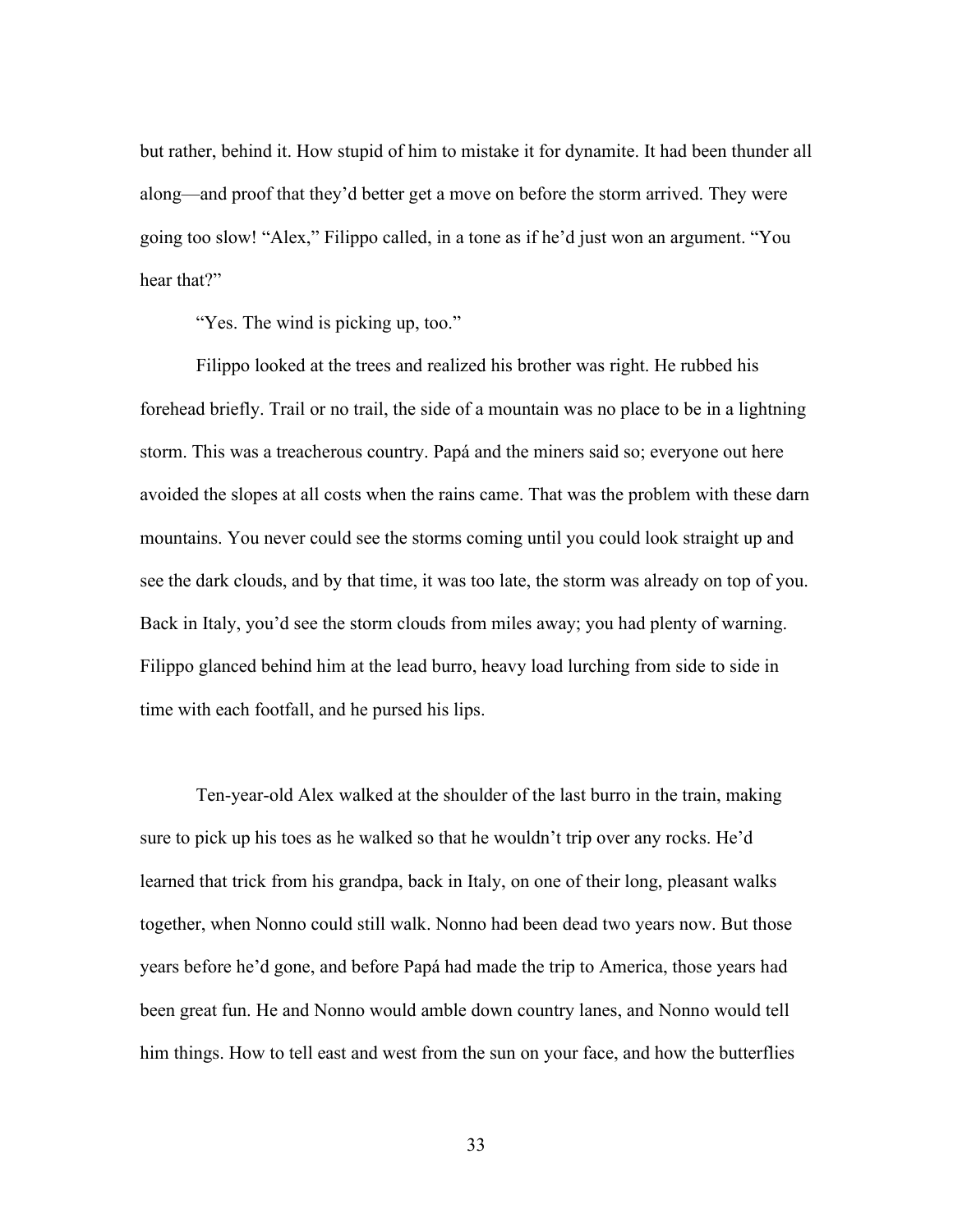looked that day, where the wind came from, and how a sailboat worked, the names of fish, and ways to cook them. Nonno had always been very fond of fish. And olives; he loved a good Italian olive from the coast. Alex wondered what Nonno would've thought of America, and of the New Mexico Territory, now that Alex and Flip had come back to live with Papá. He might've liked the fish that Alex and Flip had found in the streams near their new home in Baldy Town, but he would've been disappointed in the lack of olives.

Alex whistled a little. The notes seemed dark, somehow, and the air felt excited, but still. A storm was coming; he could smell it, and that distant thunder was getting closer and closer. He expected to get wet any minute now. These spring mountain storms could really sneak up on a person. Back in their new home, in Baldy Town, sometimes he didn't even hear the thunder until the laundry was getting wet, raindrops pattering loudly on the tin roofs.

Alex wondered how much further they had on this trail before they got home. Seemed like they'd been walking a long time since they'd come down into the trees, away from the fierce wind on top of the mountain. The sun had been bright up there, and the sky so blue, yet so cold. Flip said there was snow, but Alex hadn't seen it. Flip said to stand with the burros and wait, so Alex did, while the others loaded the train with the ore. The miners said the spring storms would come most afternoons, that they'd better get down before that happened, so they'd hurried. Finally, off they'd gone, and they'd been on the move ever since: straight down, it seemed.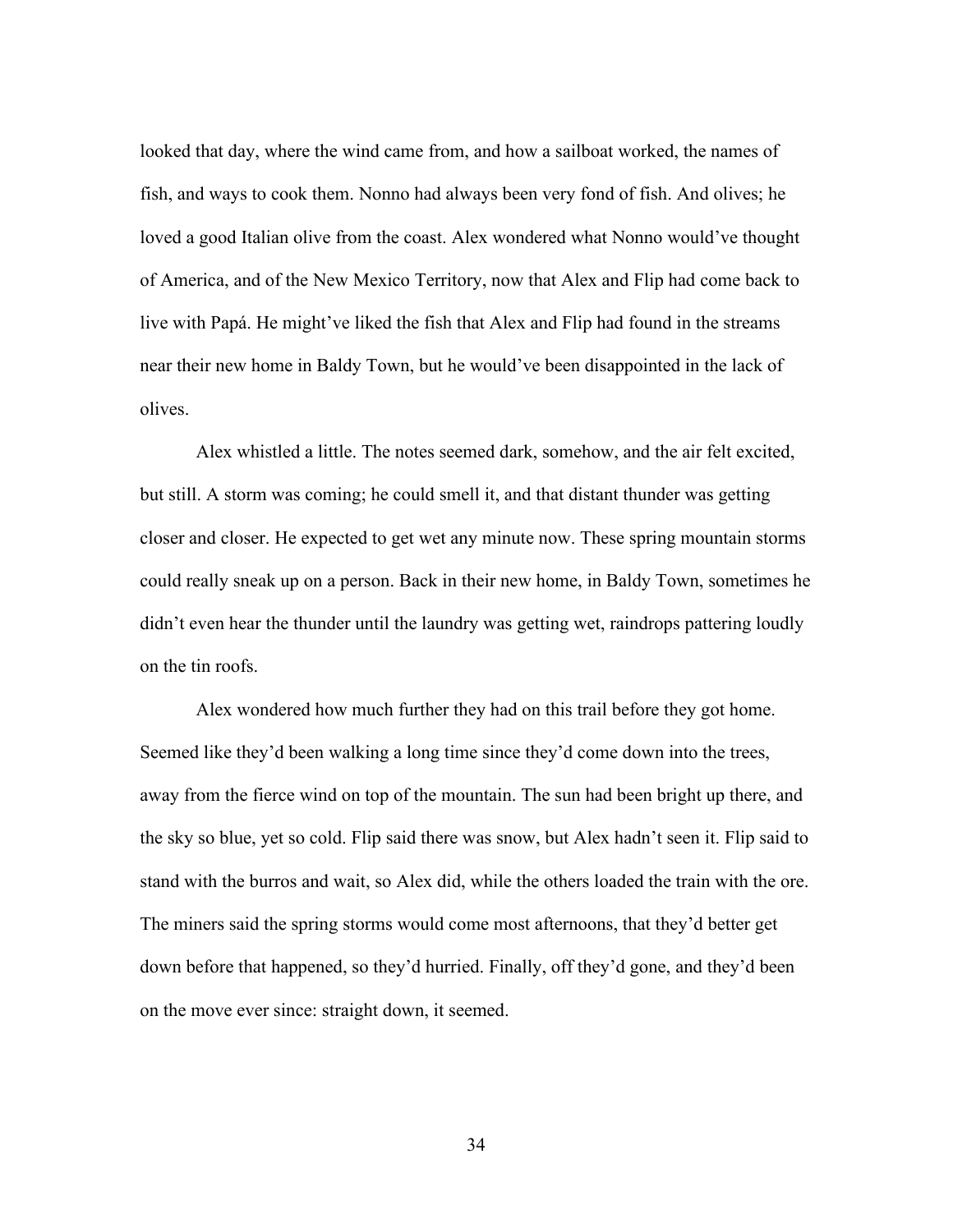Alex had never felt his legs trembling like this before, and he wondered if they were getting anywhere near close. Maybe he could ride on one of these burros—he didn't weigh that much. Oh well, they'd get home eventually. Filippo knew the way. He always did. Papá said Alex should go with Filippo, to help keep the burros in line, but Alex knew he'd been really sent along just to be kept out of the way. There wasn't a lot he could do very well in town, not very fast, anyway. He often helped make fences, but it always took him a long time, not like Flip. Filippo could do anything. He was sixteen, and very strong. Papá was proud of Flip. Alex buried his fingers into the burro's soft fur, noticing how the hide moved over the burro's shoulder muscles as they bunched and stretched with every step. Alex's hand slipped to his own side, feeling his ribs through his thin cotton shirt, and the strange wonderful rhythm of something alive inside, that no one could see.

Filippo saw they were coming to a section of those funny thin trees with the white papery bark and frowned. "Aspens," their father had called them, "quakies," the mining men said. Aspen quaky trees had the strange ability to keep whatever nicks and scratches were given to them, often magnifying the marks as the tree grew. Fun to draw pictures on. But by far, the absolute worst trees for marking trails. And now that they were back in the shelter of the trees, the view off the mountain was obstructed, too. Filippo kicked a rock out of his way savagely. Was everything against him, today?

As if in answer, he heard the rustle of aspen leaves overhead. The wind was picking up. For a second, Filippo could hear the rain spattering among the leaves before it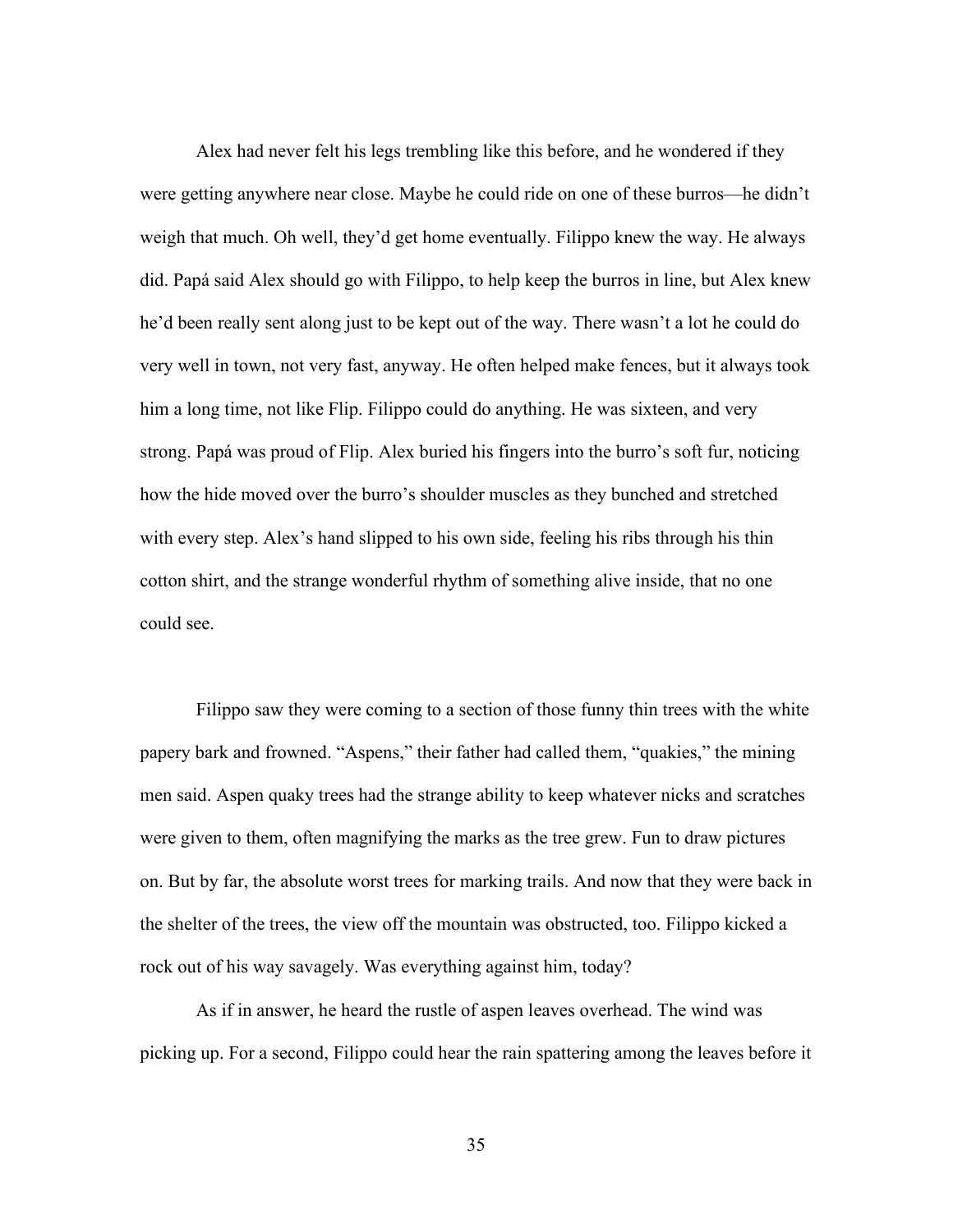reached them below. Then the wind picked up and the sky seemed to open as all at once the rain came down. The raindrops seemed to bounce against the ground, and when they hit Filippo's shoulders, they hurt. He could see little white things bouncing off the burros' backs.

"Ow!" Alex said from the back of the line. "Flip, it's hailing!"

"I know! It's all right," Filippo shouted back at his brother. "It's only-" but Filippo never finished his sentence.

The brightest light that he had ever seen flashed directly in front of them for an instant, followed by a heart-rumbling, cracking roar like a giant axe had split the sky. The burros jumped, the lead burro struggling to break free from Filippo's grip. Filippo had to fight the urge to drop to the ground covering his ears. He clung to the lead rope with all his might. "Whoa, there, whoa," he soothed the lead burro, stepping in front of it and holding to the halter with both hands. Dimly he became aware of the rain, again, and his hearing slowly returned. His heart racing, Filippo turned to look down the row of burros, still processing the fact that it was lightning, and that they were all incredibly lucky it hadn't struck any closer. His hair was standing all on end.

"Flip!"

He heard Alex's terrified voice from the back of the line. "I'm here!" he called quickly. "We're all right. It was only lightning. It struck a tree, just down the trail. Those miners weren't joking." He looked through the veil of pouring rain at the smoking tree only twenty yards away, and at the same time realized that there was no semblance of a trail whatsoever in front of them. Absently he put his hand up and patted his hair down.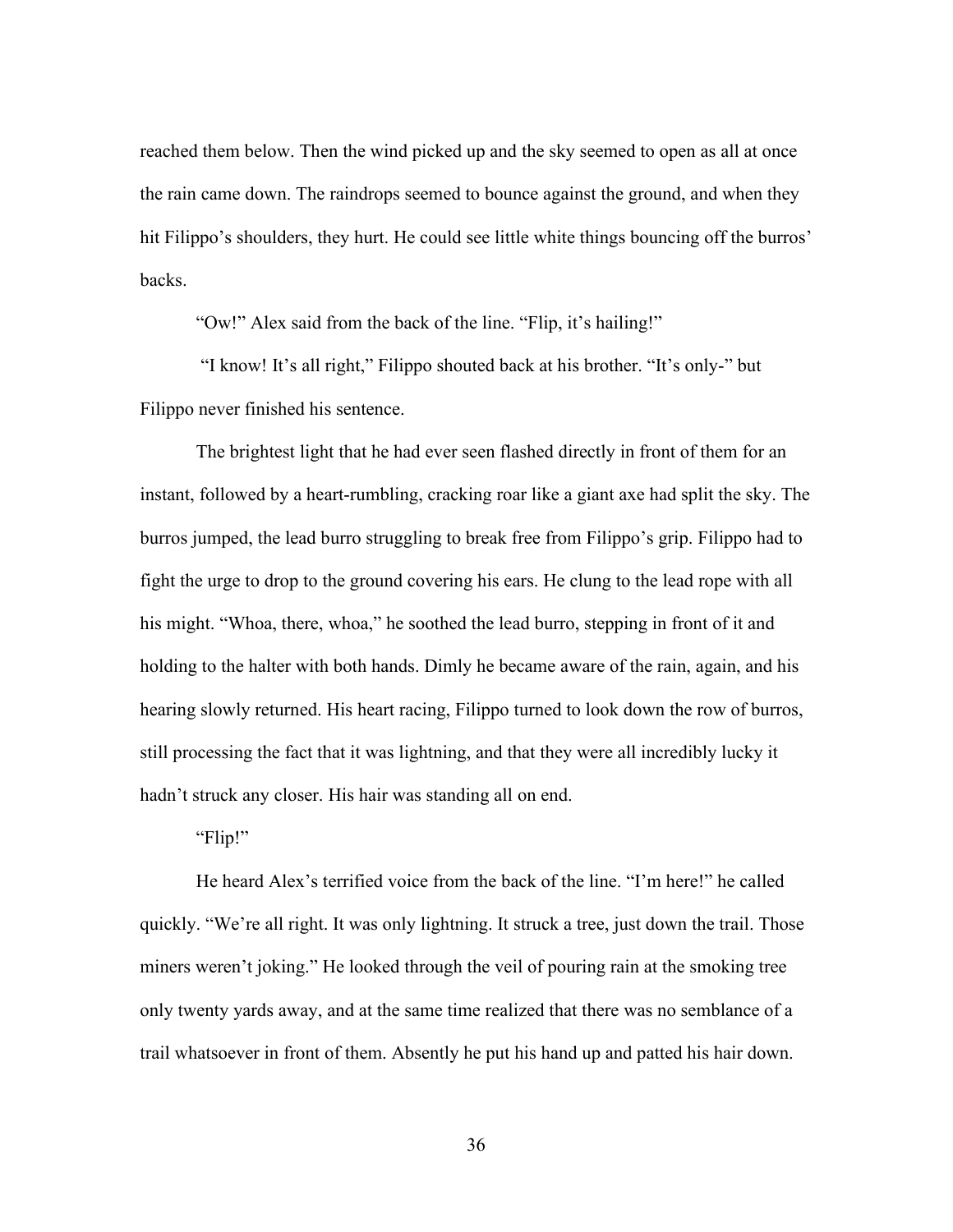"Everything's fine," he said to Alex. The lead burro shook its head, water scattering in all directions from its long floppy ears, and Filippo cleared his throat. "We can't stay here," he called back to Alex. "We've got to keep going and get back to town with these burros. Come on."

A fir tree might provide dry shelter from the hail, but Filippo did not want to risk straying far to find one. He wiped the water from his eyes impatiently. They'd better just keep going downhill. "Come on. It's just water," he said, wincing as an especially large hailstone bounced off his ear. Of all the times to forget to bring his hat! He tugged at the rope and the burros obediently began to walk, but they went with their heads down, hunched and unhappy.

For several minutes they plodded through the trees. Cold rainwater trickled down the burros' sides in small rivulets, and down the boys' backs, too, cold and wet between their shoulder blades. Alex could feel the hail piling up, crunching under his feet. The air felt so cold. He wished he had a warm fur coat like a burro; even if it was wet. Then the burro train stopped moving. "What is it?" Alex called ahead hopefully. Were they that close to town, after all?

"It's… a mine tunnel." Filippo's voice was incredulous. "And the burros want to go in."

"Is it open?" Alex asked, trying to hide the sound of his teeth chattering. "Can we go in? Just till it stops raining?" he added.

Could they? Filippo looked at the mine shaft. It was old, he could tell, long out of use. For one thing, the old ore cart rails on the ground were half buried in mud, and plants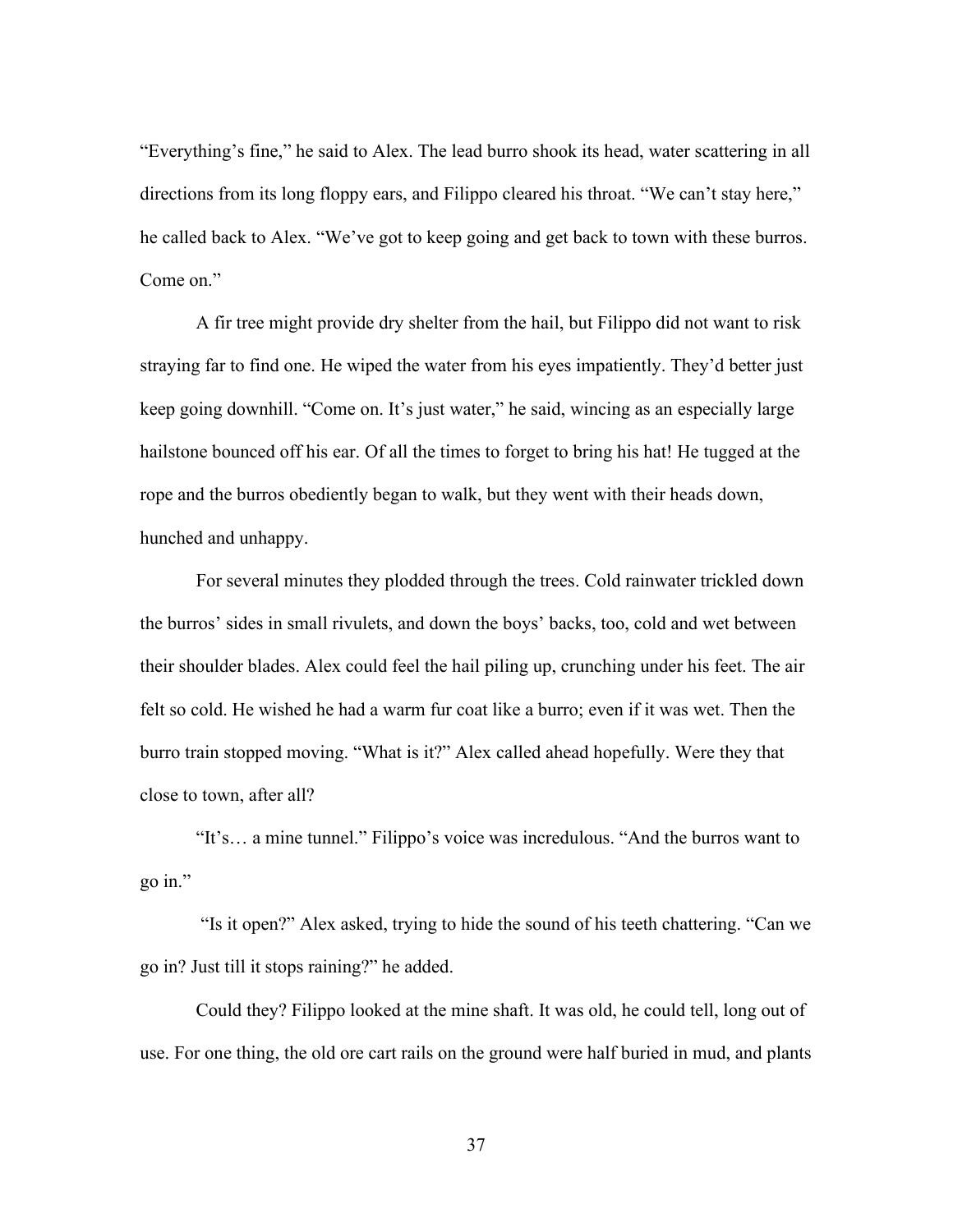were growing on the edge of the darkness. Lichen lined the topmost wooden beam like a faint green mustache around the gaping mouth of the tunnel. But the tunnel was open. At least, it was unblocked near the entrance. "It must be the Old Aztec mine," Filippo said, trying to sound confident, but it was more of a guess. Both brothers had heard their father speaking of the old Aztec mine being sold to those Maxwell Land Grant people recently. Surely they wouldn't have bought a collapsed mine—would they?

"If they're going to mine it again soon, it must not be in too bad of shape," Alex said, echoing Flip's thoughts. "Can't we just sit in the opening for a minute? It's freezing out here. Please, Flip?"

Filippo was having trouble holding the burro back from going inside, and now the other burros were coming up and trying to get in, too. They shoved him with their noses, and it was taking all his strength to hold them all back. Filippo didn't like the idea of sitting in any mine tunnel, new or old, but it was certainly cold and wet outside, and anyway, he didn't think he could hold these burros back any longer. "All right," he said, as the burros pushed forward and all but dragged him towards the entrance. He dropped the rope and the burros hurried inside out of the rain. Then Filippo took Alex's cold wet hand in his and led him inside, too. "We'll just stay here for a minute," he said.

The small, dim entrance to the mine almost seemed welcoming after the relentless hail, but it was far from comfortable. Water was pooling near the opening, and the boys could feel the muddy ooze seeping around their boots. Somehow it managed to smell like both wet rocks and dust; a strange combination. Alex ran his hands down one wall. There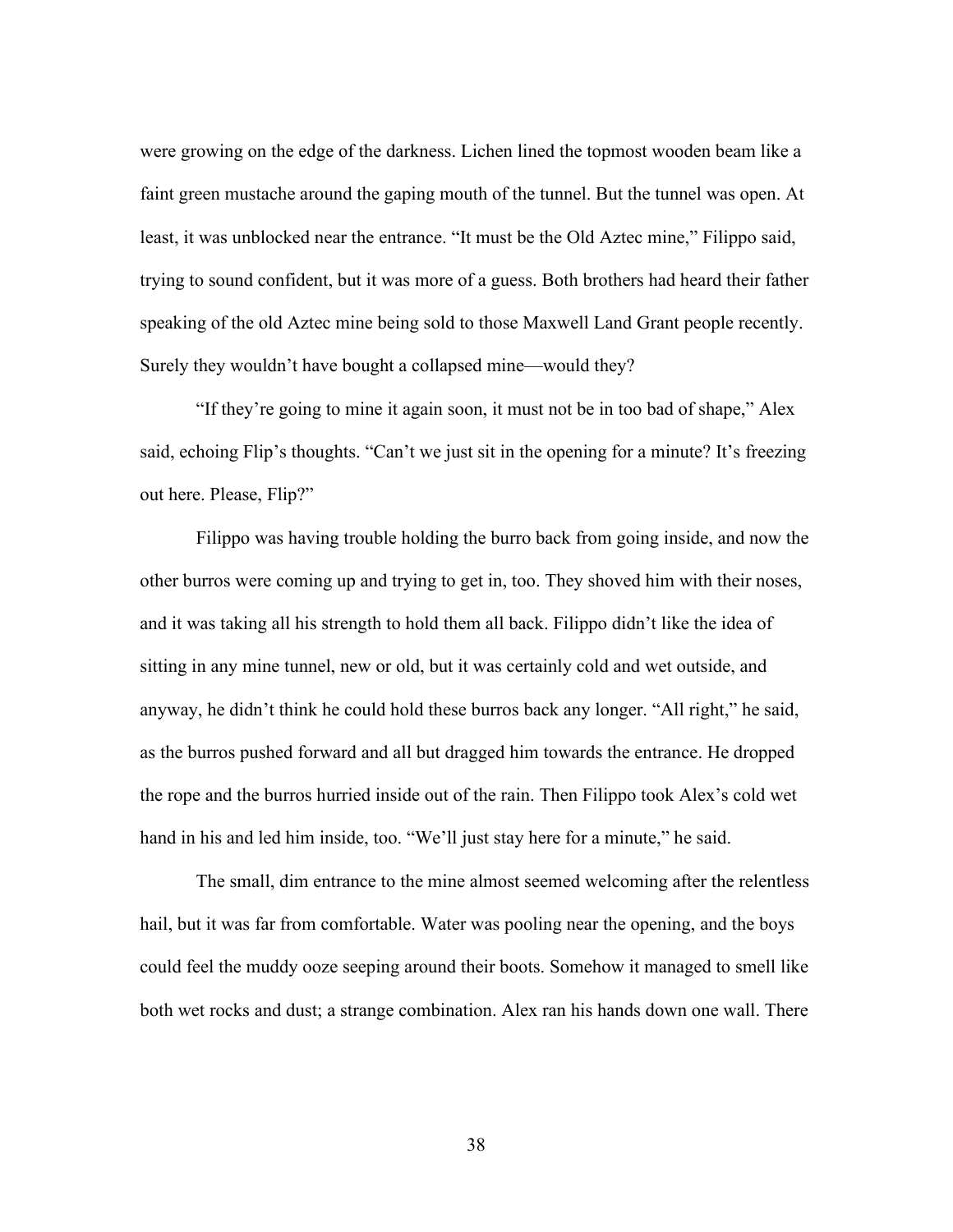was water dripping down the rough wood of the support beams here at the front, but farther back, the sides became more dry.

"Alex! Don't go any further." Filippo pulled him back into the puddles at the mine's entrance. "We don't know for sure which mine this is, or why it was abandoned," he reminded him.

Alex didn't answer. His wet shirt stuck to his back and his teeth chattered. He wanted to sit down, but he didn't want to sit in a puddle. He leaned against the cold rock and shivered.

Filippo looked out of the mine at the rain. The hail was coming down more sparsely, now, but even in that brief time, it made the ground white. Filippo bent down, picked up one of the small balls of ice at the mouth of the mine, and looked at its icy concentric layers. Like a tiny onion. He put it in his mouth and rolled its icy smoothness over his tongue. "Here," he said, handing another to Alex. "Crunchy."

For a few seconds they didn't say anything, just sucked on the hailstones. Alex reached out of the tunnel to pick up another one, and came back with a small handful. How perfectly round they were! And from how far up above they had come. Alex rolled two of them against his front teeth, imagining the tiny balls of ice dancing from cloud to cloud far above, bouncing off the mountaintops… only to land here and melt slowly into his tongue.

Filippo anxiously watched the rain fall. How long would the storm last? He wondered how much daylight they had left. What time had they left the top of Baldy,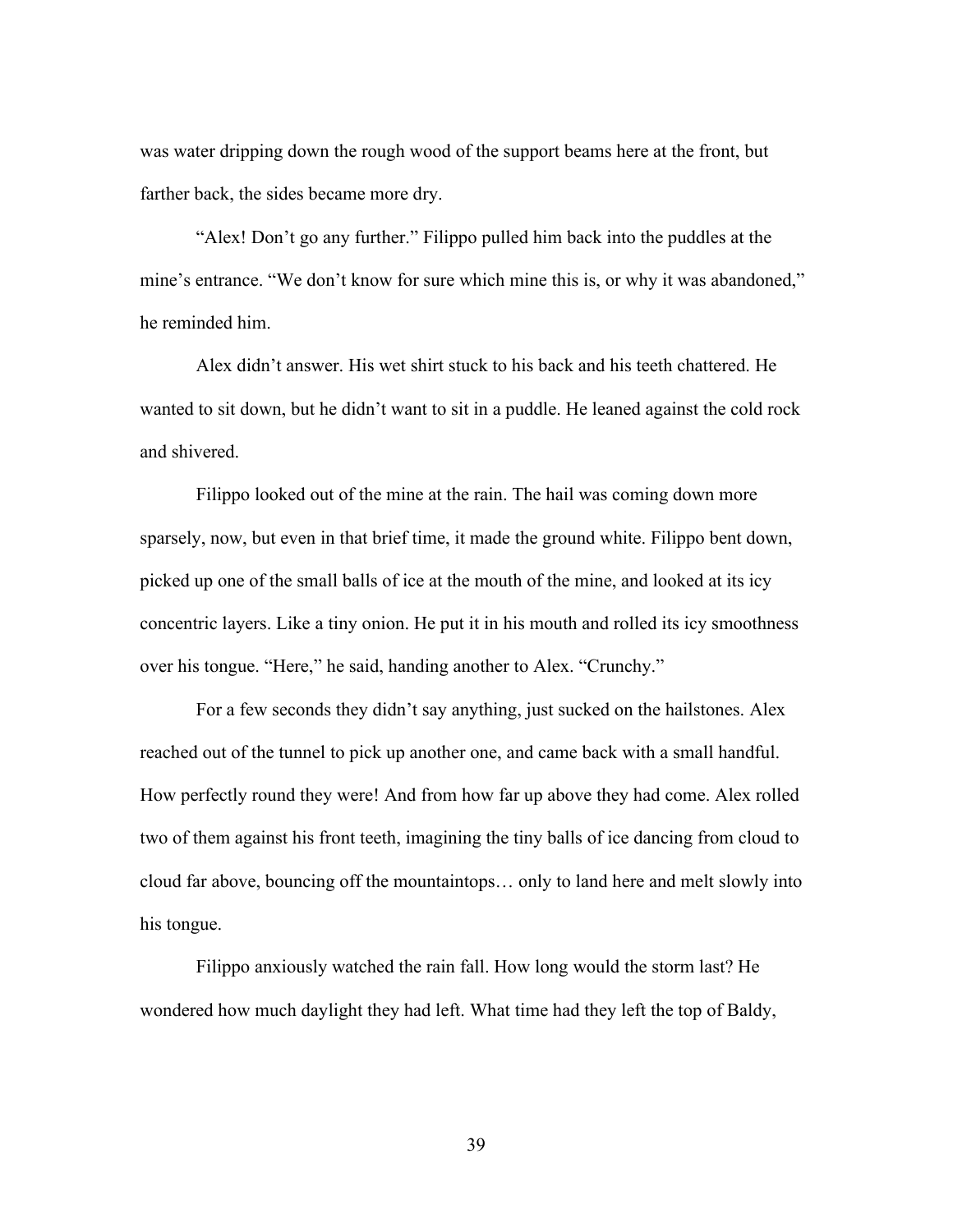anyway? Not long ago, but it seemed strangely dark. And regardless of the storm, he knew the sun set early on this side of the mountain.

"Flip?" Alex's voice, muffled with bits of ice, cut into his thoughts.

"Yes?"

"Where are the burros?"

It was such a simple question, yet so unexpected. Filippo whirled around and his heart fell into his toes. The burros had vanished. There was nothing to be seen but the black, gaping gullet of the mine. Filippo could've slapped himself. He should never have let go of that rope! What had he been thinking? "They must've gone further in," he said. He glanced at the dark beyond the entrance and added, a little too flippantly, "I guess I'll go fetch them."

"I'll come, too."

Filippo put his left hand on the stony wall and stepped into the dark, Alex at his heels. He felt Alex's hand on his right shoulder and straightened a little. "This mine always was structurally sound," he said. "They say that mining company is going to open it up again for mining, pretty soon," he said.

"Right."

"And we know the mine is empty. The burros would not go in, if they smelled a bear."

"Right."

"The mine is so old, there will be no dynamite leftover inside," Flip went on as they walked, ever so slowly, into the black depths of the tunnel. He felt the ore-cart rails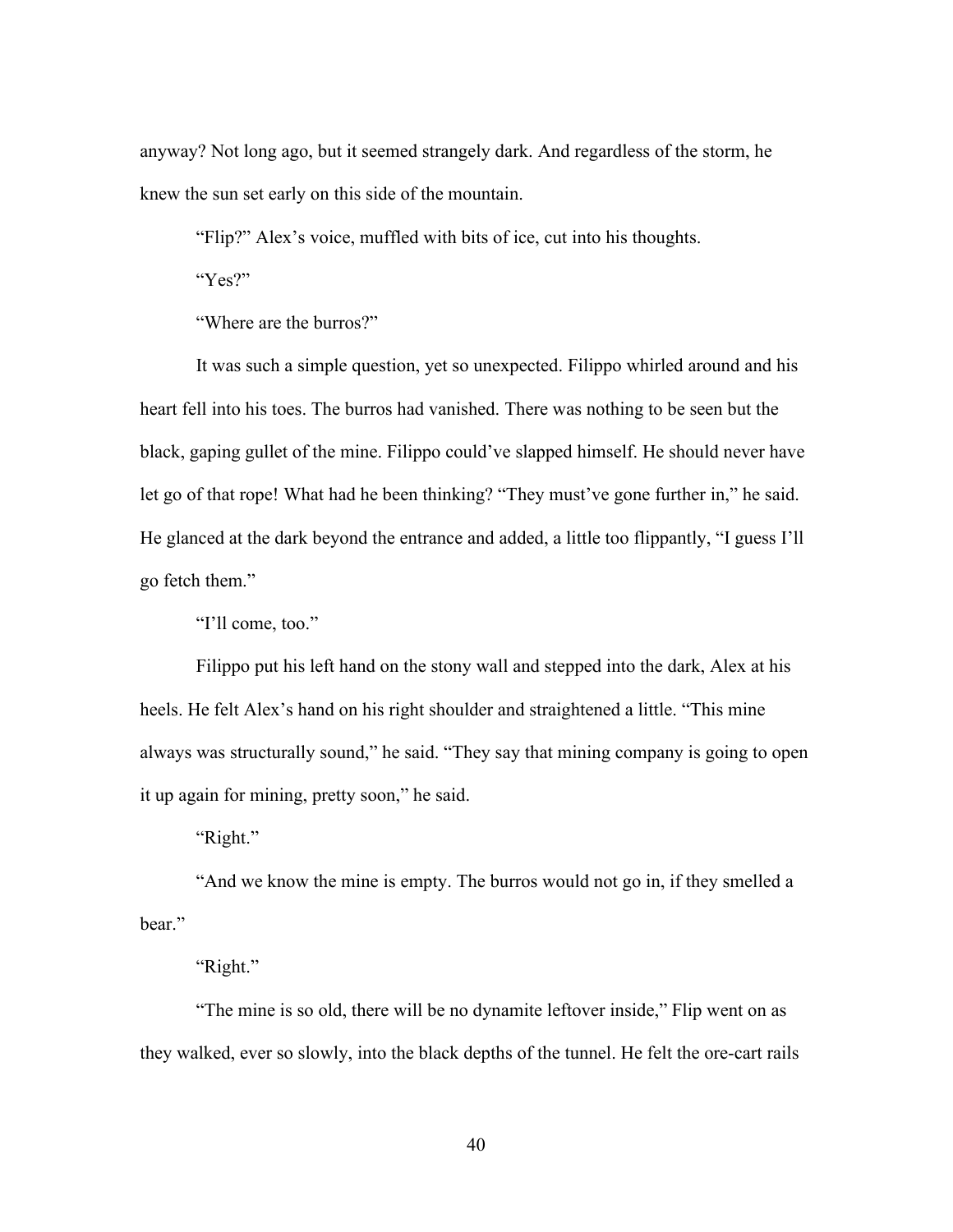under his feet as he shuffled forward. "The burros must've worked in here, long ago. They're following an old habit."

For a few seconds, no one said anything, and it was quiet. No, quiet wasn't the right word—silent, Alex thought. No splatters of rain, no rush of wind could find their way this deep into the mountain. The farther they went in, the more both boys started thinking about hundreds of thousands of pounds of dirt, rocks and trees above their heads. The air was still and stale-smelling. Filippo coughed once, and Alex jumped at the sudden sound. He picked up his toes as he walked. "Flip?"

"Yes?" Filippo's mouth was strangely dry. The light from behind was fading fast, and somehow, the walls seemed closer here than they were at first. The sides were uneven with rocks sticking out at odd angles, little pits where the miners had once chiseled into the stone, hunting for the next vein, to lay the next charge, to find the next fortune, all the time blasting further and further into the depths. The ceiling was uneven, too, rocks and mud glittering with small droplets, interrupted with thick wooden crossbeams like rafters. Flip stooped a little as he walked with his left hand brushing the rocky wall, his right hand outstretched in front of him. On the right side of the tunnel, another opening was approaching. A second entrance? Probably not, probably just the miners following another vein of quartz. Whatever it was, there must have been either a ventilation shaft down there, or else part of it had caved in, because the light was dim but not pitch dark, and the air seemed fresher somehow as they went by. Filippo tried not to think about cave-ins and walked just a little faster.

"Flip?" Alex's voice came from behind.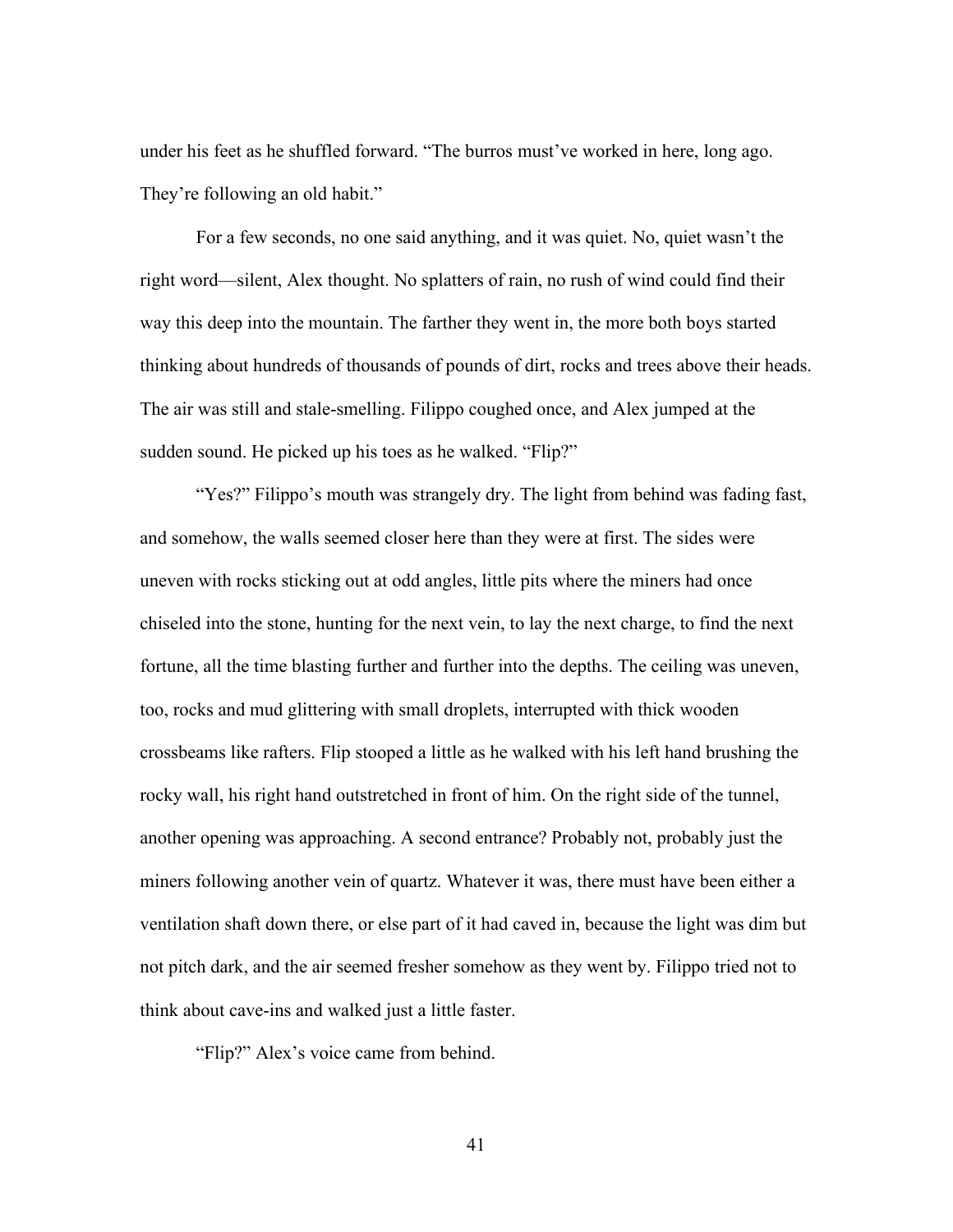"What?"

"There… there aren't any tommy-knockers in abandoned mines, are there?" "No. They're only in working ones. Everyone knows that."

"Oh." The dark didn't really bother Alex; he was used to it, or at least, used to seeing things in a blur as they went by, not paying him much attention. But the thought of tommy-knockers was enough to give anyone pause. Always invisible, the little dwarf-like men inhabited all the mines around the area, and often did things like move tools or steal food. Alex knew they were supposed to be helpful to miners, but he didn't relish the thought of little people running around down here in the dark with them.

"The good thing about tommy-knockers," Filippo said, echoing Alex's thoughts, "Is that they always help miners. They'll warn you before a cave-in, or before an explosion." Despite his confident words to Alex, Filippo was still thinking about leftover dynamite. He tried to put out of his mind images of bloodied body parts strewn all over the walls, or the stories he'd heard of miners trapped in the back of the tunnels, living out their last hours in tiny, dark, suffocating rooms.

Filippo paused for a second. He could not see his feet anymore. He looked over his shoulder and saw a dim point of gray light, the opening to the mine, but it was getting ever smaller, like a lantern slowly burning itself into darkness. Ahead, more darkness. Filippo felt his heart pounding strangely. The last thing he wanted to do was step further into this shaft. The light was going fast, now that they were past that second opening, Filippo could see that in just a few more steps, they would be in pitch darkness. For a second, Flip looked back at the mine entrance behind them, and imagined himself and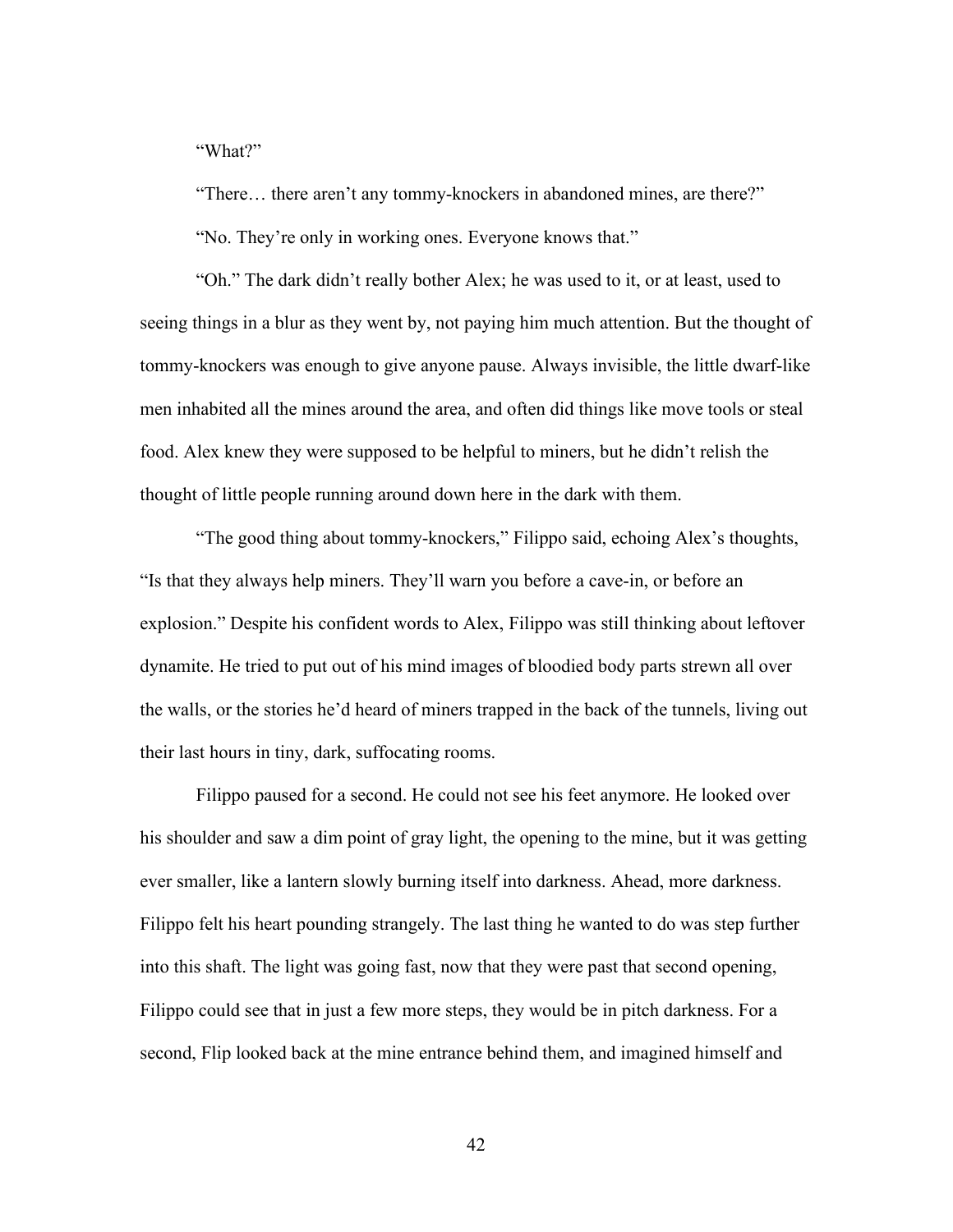Alex walking into town without the burros, the entire valuable load of copper lost, every last bit of the hard-picked ore the men had gathered impossibly from the peak, gone. And he saw the leering expressions on the men's faces, the pained eyes of Papá when he realized his two useless sons had not only come in late but lost the entire copper train. Flip closed his eyes for a second. As much as he hated the thought of stepping further into the dark, he knew to give up and turn around was impossible. He took a deep breath, and took a step.

This wasn't so bad. The burros must be right around here somewhere. He must not, he could not go back to town without those burros. Flip took another step, and another… and then the tunnel must've been slightly curved, because all light suddenly vanished. And it was dark, darker than Filippo had ever imagined it could be. The dankest, most cheerless shed at night could not compare with this, for even the dingiest barns had drafts and chinks in the wood, where if not light, then air could stir. Flip continued on through the tunnel, but he no longer felt that he was walking into an empty hole—more like he was swimming through it. This was a clinging, constricting, enveloping kind of dark, a moldy, musty, dead, smothering blanket of it. Filippo felt a sudden overwhelming sense of invasion-- people were not meant to be down here. Not live ones, anyway. Flip could hear his heart beating in his ears. He wanted to turn around and run, but he forced himself to breathe, instead. He clenched his right hand into a fist. It was only a tunnel! It was only dark! Only dark. He shut his eyes, opened them again. Slowly, almost against his will, he moved his left hand in front of his face. The darkness did not change. Filippo placed his hand back on the wall—and the wall was gone.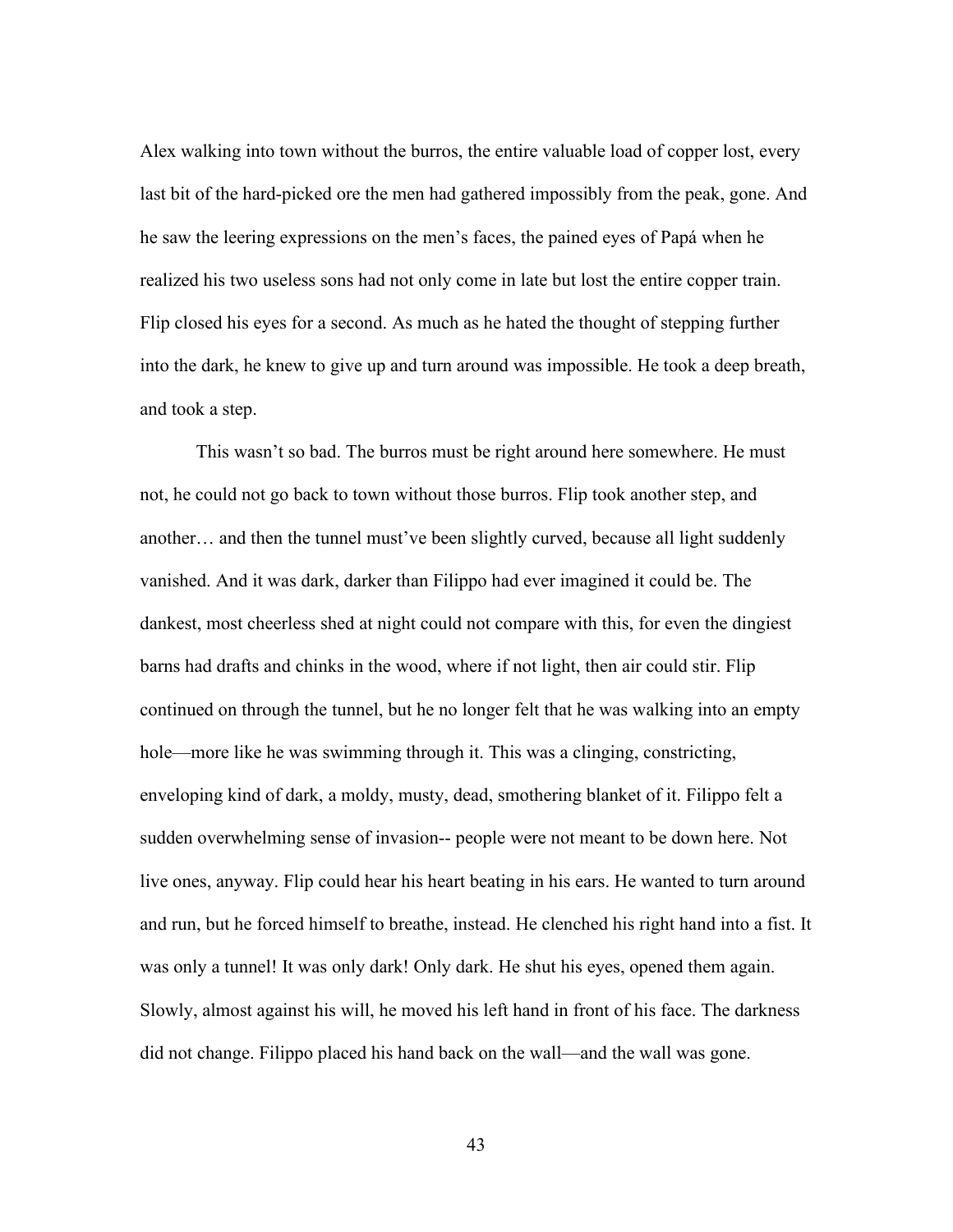For a moment Filippo stood, suspended between the tunnel walls. He couldn't have moved even if he wanted to; he felt suddenly that he had no body, that he had somehow melted into the darkness, become part of it, a shadow lost in a sea of shadows. All around him, above and below, the dark was complete. No beginning, and no end: it simply was. A wave of nausea passed through him. "*Ave Maria, piena di grazia*," he said, under his breath, but he couldn't even finish the sentence.

"What is it?" Alex's disembodied voice cut through the dark behind him, and Filippo suddenly felt his brother's hand tighten on his shoulder, bringing him back into the present. "Did you find the burros?"

"No," Filippo answered, though his mouth was so dry, it hardly sounded like his own voice. He licked his lips. "Not yet." His heart was beating like he'd been running a race, but he still failed to bring himself to move.

"What is it?" Alex's voice was tinged with concern. "Are there bats?"

"The wall," Filippo choked out. "It's gone. I've lost it."

There was utter silence for a moment. Then Alex pushed his way past Filippo on the left, feeling along the wall with both hands. Sure enough, it stopped, here, but he could feel it continuing on, to the left, making a corner. "It's another tunnel," he said. He felt Filippo's hand on his shoulder as he took a few steps into the dark. In a moment, he found the wall again. "It's an entrance. There," Alex said. "It keeps going. Would the burros turn?"

Filippo felt the wall again, now, too, leaned his shoulder against its comforting stony presence, held onto the wooden beams like a lifeline. He was surprised and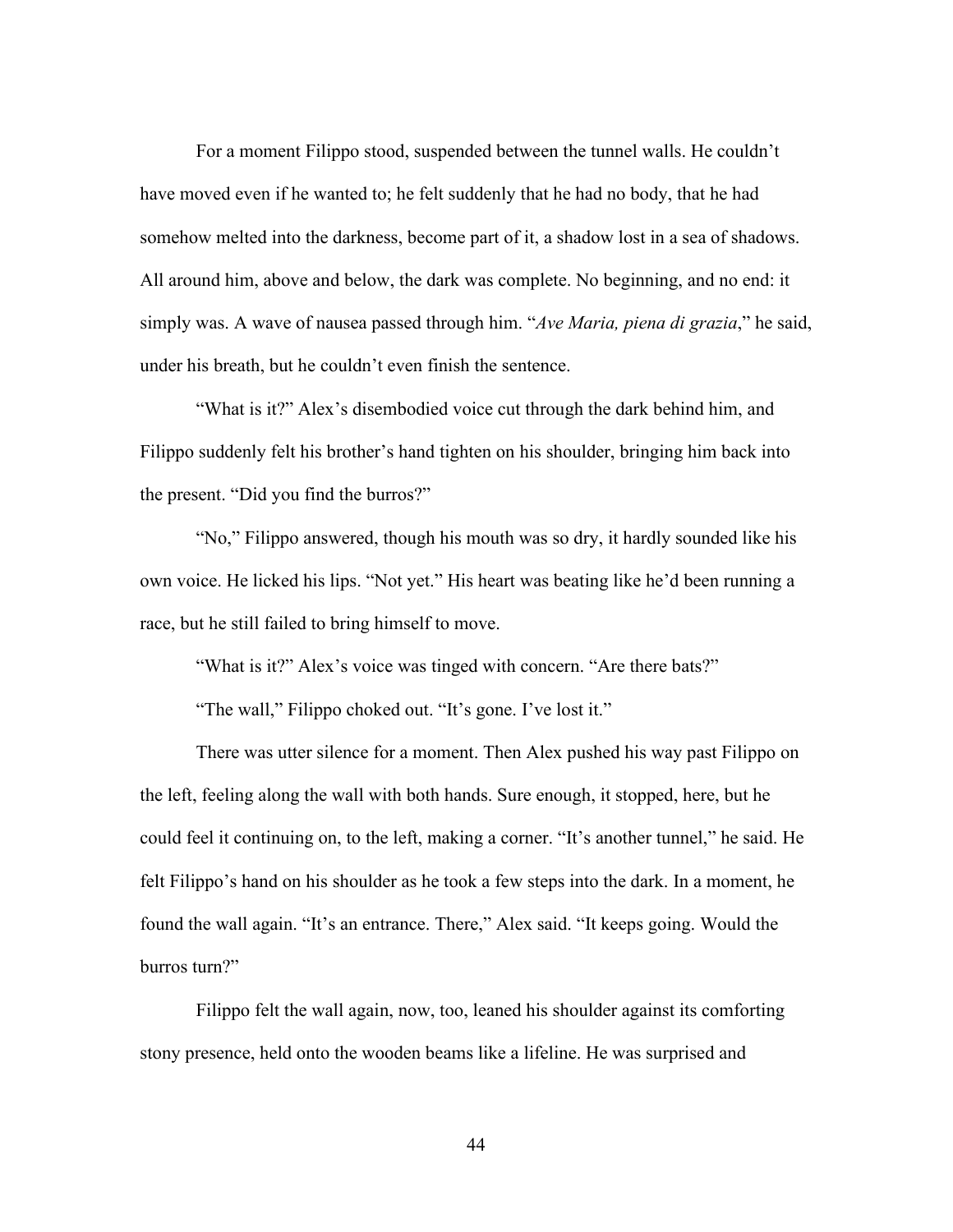ashamed to find that he was trembling. "I don't know," he muttered. Spots seemed to float in front of his eyes. He blinked, but they remained. Flip imagined uncountable passageways, identical to this one, all leading to tight corners of impassable rock. Alex had not yet grasped what was all too clear to Flip: that this turn was likely only one of many they'd already passed. How many other twists had the passage taken already, leading them away from the main tunnel, while Flip had assumed they were heading in a straight line? If they turned around now, would they arrive at the mine's opening at all? His heart sounded oddly loud and galloping in his ears. Flip let go of Alex and slowly sank to his knees, still leaning against the wall, his breaths coming quick and shallow.

Alex sensed that he had stopped and sat down next to him. What had gotten into Flip? For a second, he thought maybe his brother had lied, and he actually had seen something here in the mine with them. Tommy-knockers—or something worse. He cocked his head for a second, listening. But no, Flip would not lie. All he heard was his brother, panting for breath. Alex reached behind him, hunting for Flip's hand. There it was, cold and trembling. Alex shivered. Whatever was wrong, it was something bad. He'd never known Flip to act like this. Alex felt along the wall with his other hand. They weren't too far from the opening, by his reckoning. They'd passed two tunnels on the right already, but no more than that, he was sure. The air by those tunnels had been cleaner, as if they opened up to the surface somewhere along the way, like a prairie dog hole with multiple exits. This place must be huge! It made one's mind boggle to think about all the work that must've gone into blasting these tunnels in the mountain,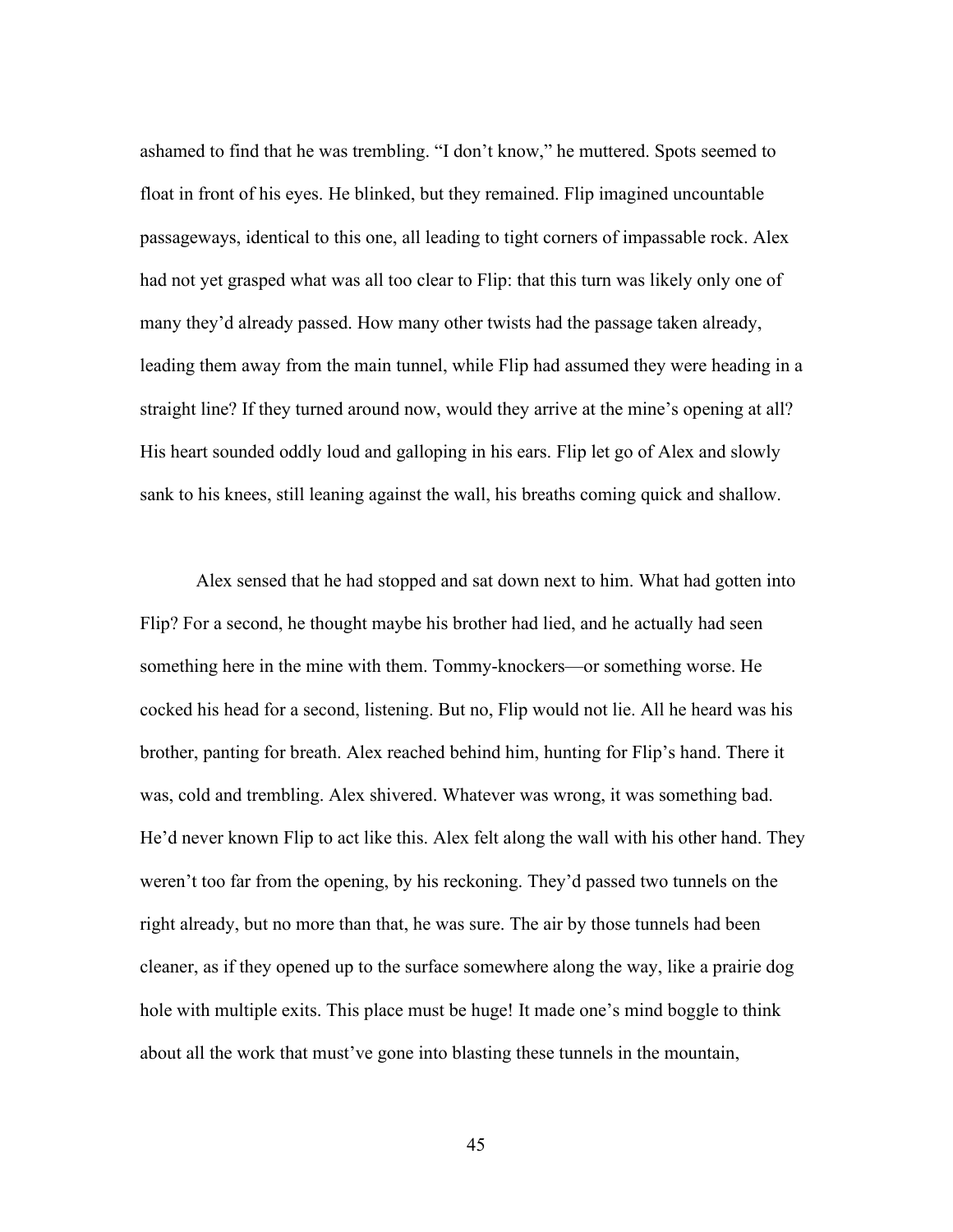following the veins in the rock for gold. Alex remembered the Deep Tunnel project underway digging under Baldy and wondered how far back this Aztec mine went. It had to get to a stopping place eventually. Anyway, stopping place or no, the burros had to be somewhere up ahead, and probably pretty close. Surely they wouldn't have gone too far, not if they were simply following the ore cart tracks out of habit. Alex tapped the old, half-buried iron rails with his toe, and wondered how many times these burros had made the trip down into this place. It must be like a second home, to them.

Alex shifted his weight restlessly. What were they waiting for? Those burros were loaded down with valuable copper. It was up to him and Flip to get it back to town safe. Alex wasn't sure what happened to Flip, but he knew they couldn't just sit there. There was a job to do! "It's all right, Flip," he said aloud, a little awkwardly. "We'll find the burros."

Flip wanted to shout hang the burros, hang mines, hang America. But the darkness was too thick for shouting. To shout here would be like shouting under water. Why was it so hard to catch his breath? Filippo took in a deep gulp of air, held it for a moment, and let it out slowly. Then he froze.

Alex heard it, too. His hands suddenly felt sweaty. "Flip," he began.

The boys sat in the dark, in utter terror. Faintly, almost imperceptibly, they could both hear the sound of knocking.

Tip. Tap. Tip. Tap.

Alex's hair all stood on end. "Flip," he said again, his voice several octaves higher. But before the boys could decide what to do, the knocks were suddenly answered.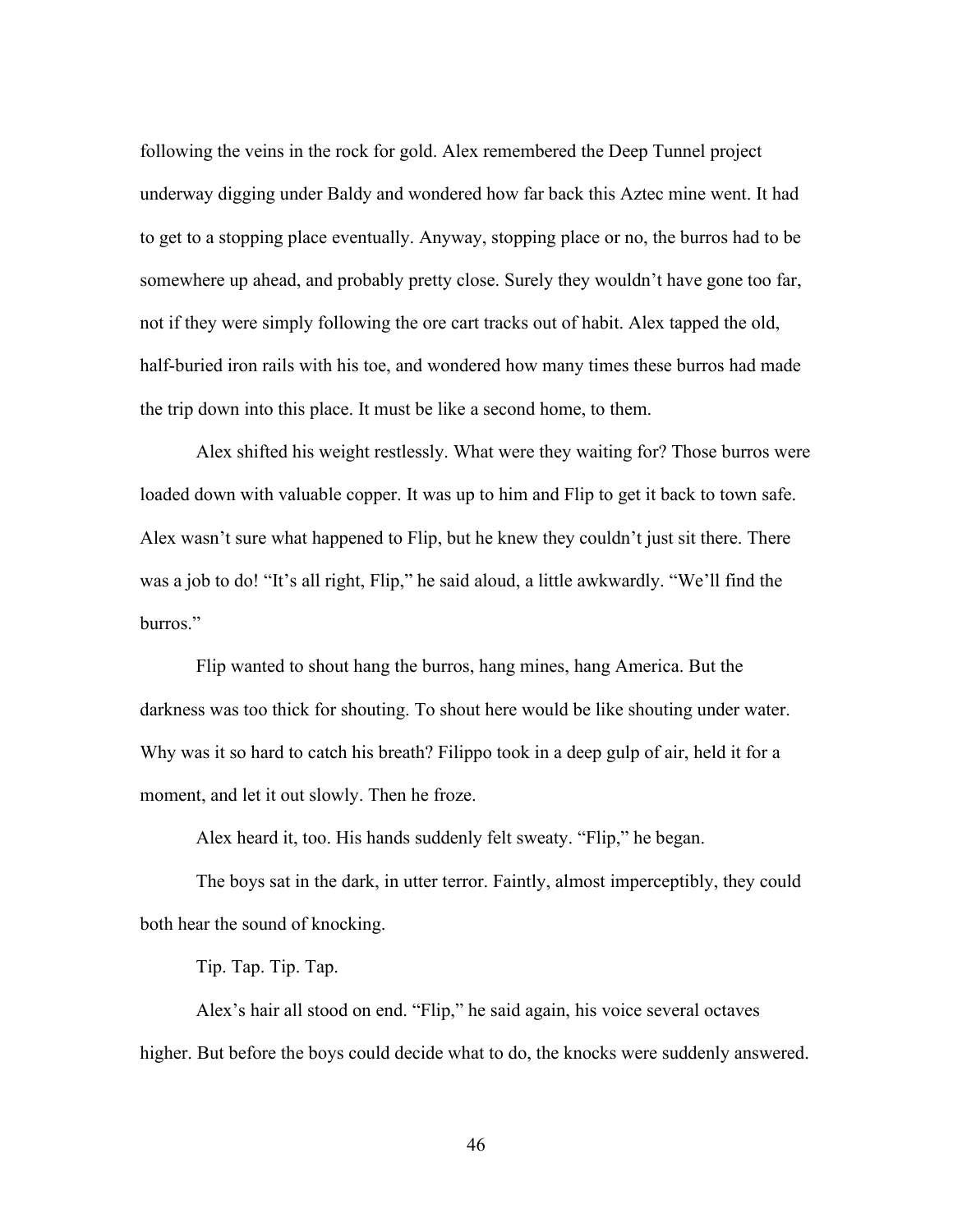Throughout the tunnel came a horrible ear-splitting shriek. Breathy and shrill, it rose to a fevered pitch before crashing down in a series of short honks like an inconsolable goose. Filippo and Alex put their hands over their ears. As soon as the sound died away, Alex jumped to his feet. Tommy-knockers or no, he knew what that sound was—the burros. And they were coming up the tunnel straight for the boys.

Alex turned back towards where he knew Flip was sitting, and with a heave, somehow he hauled his big brother to his feet. "Stick to the wall!" he cried, pressing Flip tight against it with one arm, and flattening himself alongside. "Stick to the wall!"

Filippo had just a second to spread himself against the cold stone, pressing his face into the dirt and feeling the rocks digging into his chest. Then the tunnel behind him erupted into chaos. Fur and muscle pounded past with a trampling of hooves, snorts, and clunks in an avalanche of noise.

Then it was still.

Filippo slowly came away from the wall and let out a long breath. His heart was pounding, but his head was clearer now. He put out his hands on both sides, feeling around for Alex. All the images of smashed, bloodied bodies he had banished came flooding back into his mind all in a rush. "Alex!" The word tasted like dust. He licked his lips and dropped down, feeling along the narrow tunnel floor frantically, stubbing his fingers on the iron rails. He was sure there was a cave-in, but he couldn't tell if the rocks he felt were part of a new wall or the old one.

"I'm here," Alex said from several feet away. Filippo closed his eyes in relief (not that it made much of a difference).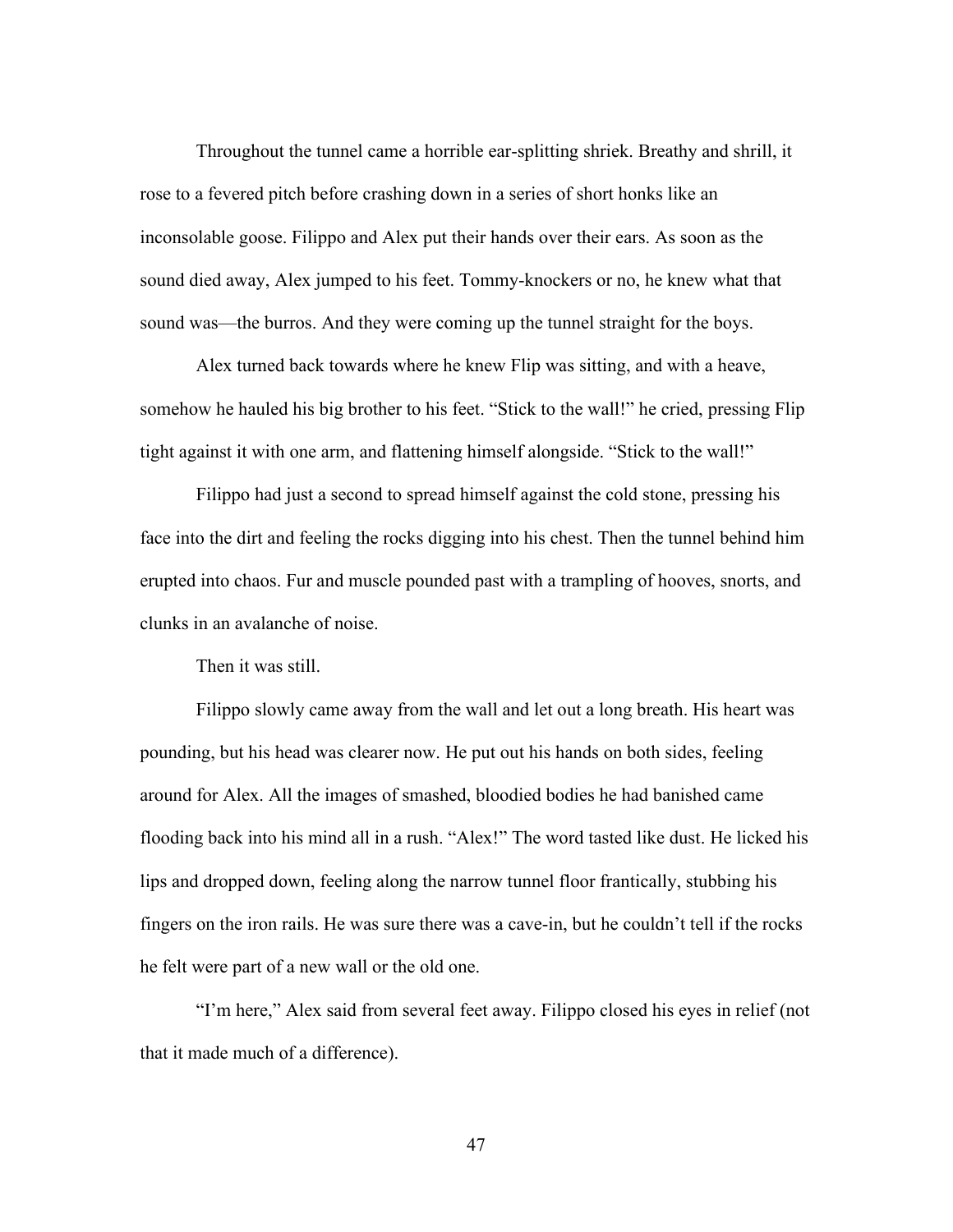"Are you all right?"

"Yes." There was Alex's hand. Filippo took it. "Let's get out of here," Alex said. "Which way?" Flip managed to get the words out. He struggled to keep control over himself, tried to breathe normally.

"This way." Without hesitation, Alex started down the tunnel at a brisk pace, as if he were going for a walk in a vegetable garden.

Filippo followed him, but he moved closer to the left until he felt the wall again under his hand. Wait, was this the left wall, again? Didn't that mean they were heading back further into the mine? Or had they somehow switched sides in the tunnel? Filippo simultaneously wanted to stop, wanted to sprint, wanted to shake Alex, wanted to scream. Instead, to his surprise he found that he was meekly following his little brother down the tunnel without a word. The silence grew, except for their soft footfalls along the rocky floor. Every now and then, there was a slight metallic tip-tapping sound of a foot hitting a rock or one of the half-buried iron rails.

Alex kept his ears tuned for tommy-knockers, but they heard no more ominous messages. The knockers seemed content now that they were leaving. Alex shivered, and walked on.

It was difficult to tell when exactly the light started to appear. It didn't take long. The brothers noticed it about the same time, a thinning of the dark to a gray, rather than black, as if they were swimming nearer to the surface of a lake, or in those indistinct moments before the sunrise. Filippo doubted at first, wondering if his eyes were playing tricks on him. Surely they had been farther back in the mine than this. As they continued